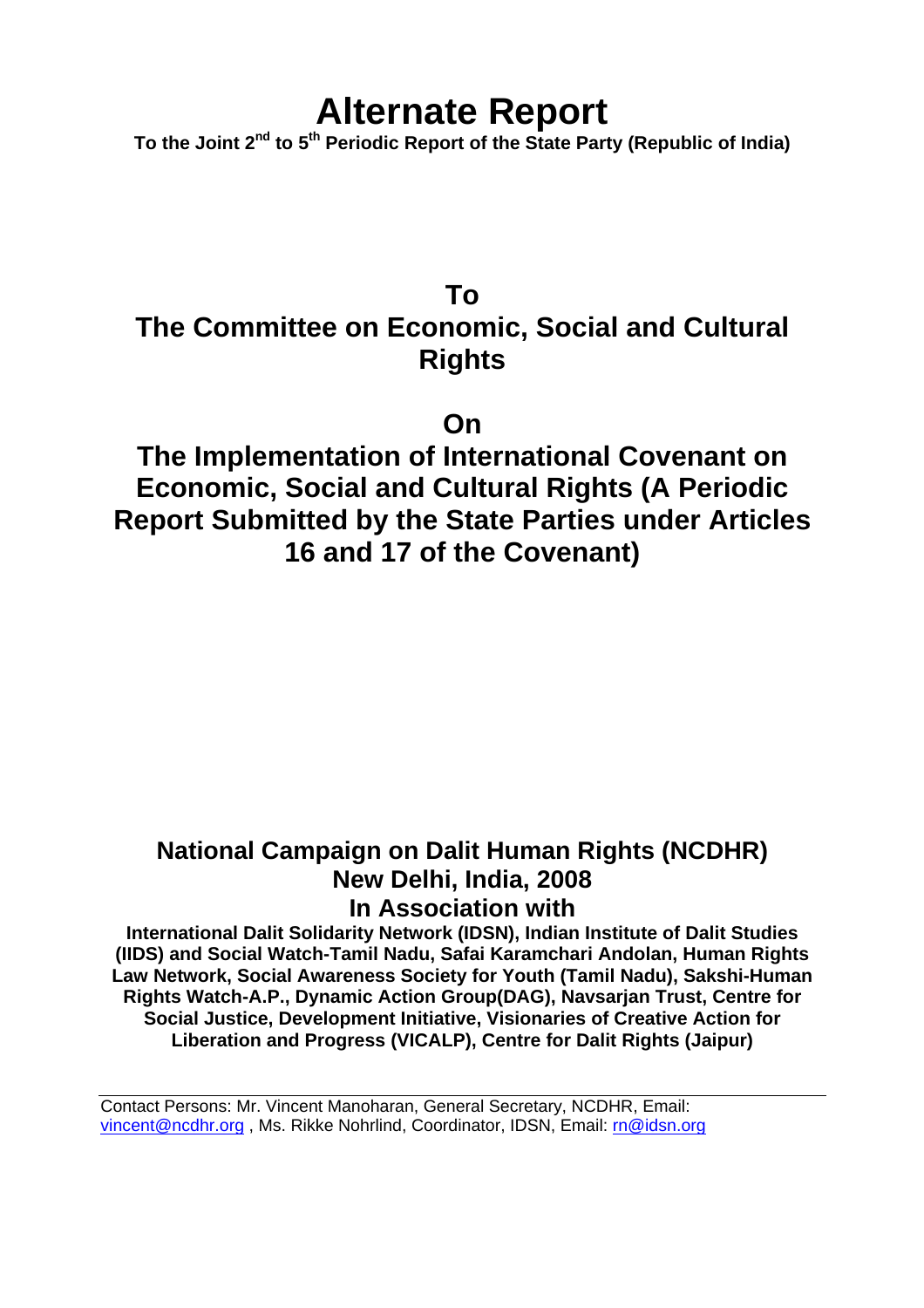**CONTENTS** 

 Paragraphs Page **Abbreviations 4 Summary 1-34 5-14 General 35-104 15- 30**  Who Are Dalits? Dalits in the Caste System, Caste System, Untouchability, Human Rights and Dalits Caste/Descent and Work Based Discrimination Recognising Human Rights Violations in Caste based Discrimination by the Indian State Rationale and Scope for Special Provision for Dalits Importance Given to Issues of Dalits and Adivasis Constitutional Provisions for protection and Development Of Scheduled Castes Social Safeguards; Economic Safeguards; Educational and Cultural Safeguards and Political Safeguards Important Legislations Special Courts Special Component Plan Budgetary Allocation for Scheduled Castes: Special Component Plan Massive Injustices and Loss of Opportunities for Dalits The Concept of Budgetary Allocations Proportionality **Convergence** Universal Application Auto-Decision Making National Level Evaluation Study on the Implementation of Special Component Plan The Betrayal

Discrimination in Post Tsunami Relief & Rehabilitation Reservation in Jobs

#### **Article 6: Right to Work 105-138 30-37**

Lower Access to Income Earning and Capital Assets Labour Market Agriculture Sector: Hiring Practices of Farm Labour as Primary Activity Agricultural Wage Rates Intervals of Wage Payments Non-Agricultural Sector Employment and Income Losses due to Exclusion in Hiring Market, Goods and Services: Economic Exclusion and **Discrimination** Discrimination in Consumer Market: Sale and Purchase Capital Market: Banks and Financial Institutions (tend to Exclude) Dalits in Priority Sector Lending Aspects of Economic Exclusion and Discrimination Discrimination in Other Factor Markets: Irrigation and Agriculture (Land) Access to Employment In Private Sector: Need for Anti-Discrimination Legislation No Serious Efforts for Corporate Social Responsibility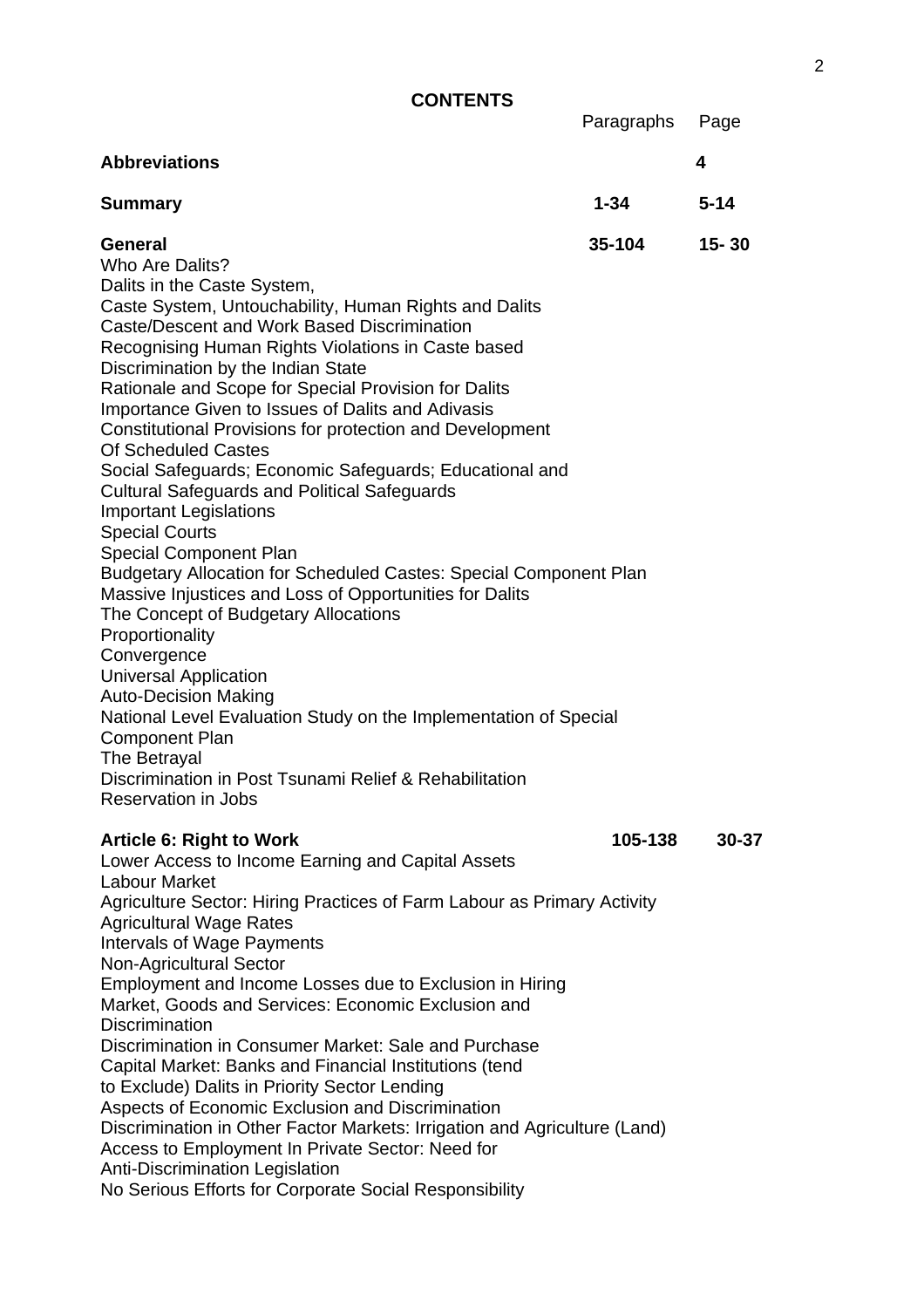| National Rural Employment Guarantee Act (2005)                                                                                                                                                                                                                                                                                                                                                                                                                                                                                                            |         |           |
|-----------------------------------------------------------------------------------------------------------------------------------------------------------------------------------------------------------------------------------------------------------------------------------------------------------------------------------------------------------------------------------------------------------------------------------------------------------------------------------------------------------------------------------------------------------|---------|-----------|
| Article 7: The Right to Just and Favourable<br><b>Conditions of Work</b><br>Discrimination in Wage Earning<br>Reservation in Education and Public Sector Employment<br>Half Hearted Implementation of Reservation in Employment<br>in Public Sector                                                                                                                                                                                                                                                                                                       | 139-156 | $37 - 40$ |
| <b>Article 11: Right to Adequate Standard of Living</b><br>Concept of Human Development and Condition of Dalits in India<br><b>Caste Discrimination and Food Security Programmes</b><br><b>Opposition to Dalit Cooks</b><br><b>Public Distribution System</b><br><b>Land Rights</b><br>Non-Implementation of Land Reforms Policy: A Violation of Dalit Human<br><b>Rights</b><br>The Right to Housing, Discrimination in Renting, Sale and<br><b>Construction of Residential Houses by Dalits</b><br>Atrocities Induced Displacements and Dalits in Slums | 157-191 | 40-47     |
| Article 13 and 14: Right to Education<br><b>Right to Education for Dalit Children</b><br><b>State Provision for Education For Dalit Children</b><br><b>Dalit Children Population</b><br><b>Basic Education: Literacy Trends</b><br>National Drop-Out Rate Of Dalit Children<br>Sarva Shiksha Abhiyan (Education for All Campaign),<br><b>Discrimination by Teachers</b><br>Dalits and Higher Education<br><b>Dalits and Curriculum</b><br><b>Cultural Barriers in Access to Education</b>                                                                 | 192-217 | 47-54     |

## **Recommendations 54-59**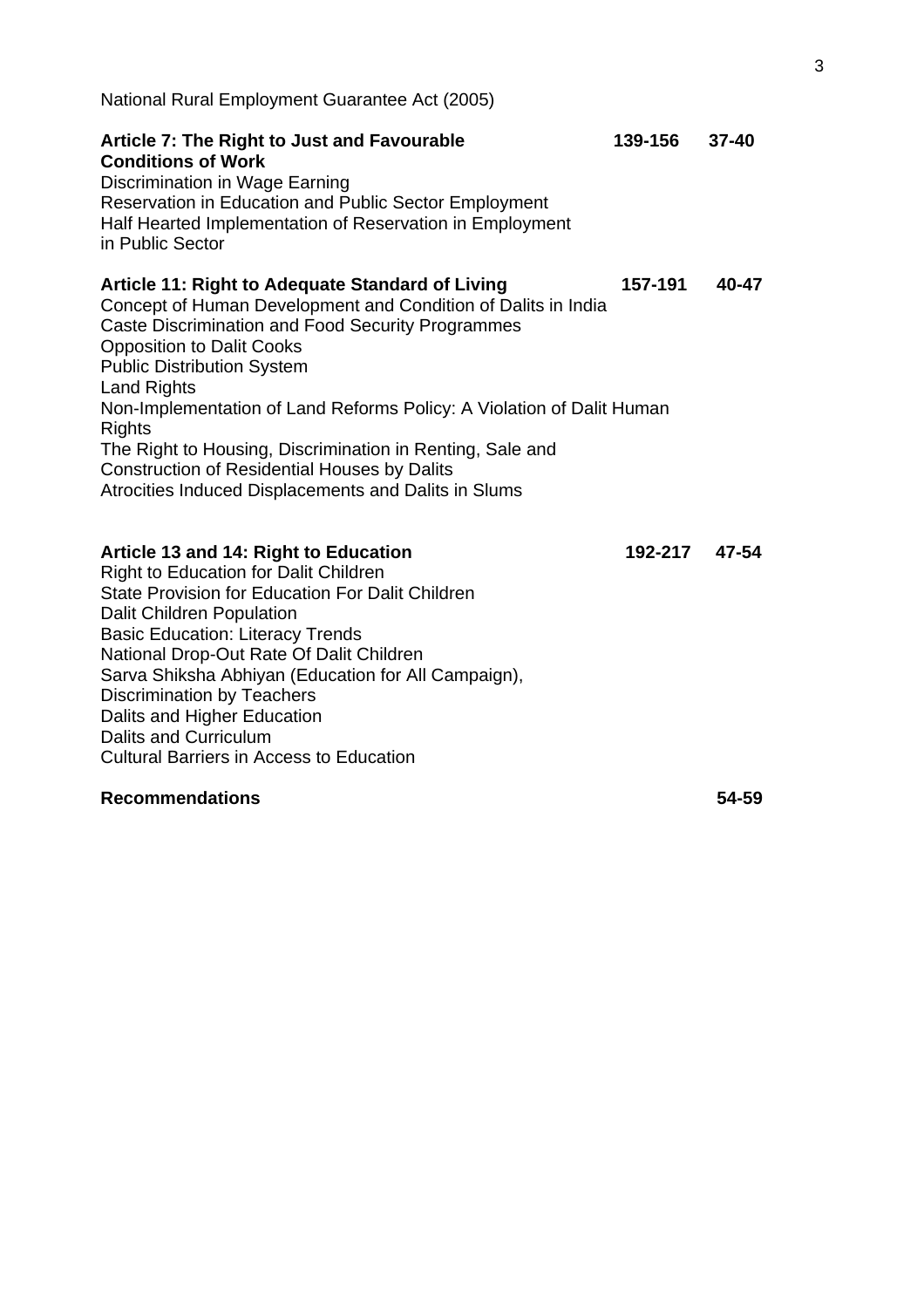## **ABBREVIATIONS**

| A.P.             | Andhra Pradesh                                               |
|------------------|--------------------------------------------------------------|
| <b>CDS</b>       | <b>Current Daily Status</b>                                  |
| G. Os.           | <b>Government Orders</b>                                     |
| <b>HRD</b>       | Human Resource Development                                   |
| <b>IMRB</b>      | International Marketing Research Bureau                      |
| <b>MMS</b>       | Mid-Day Meals Scheme                                         |
| <b>MLA</b>       | Member of Legislative Assembly                               |
| <b>NCF</b>       | <b>National Curriculum Framework</b>                         |
| <b>NCRB</b>      | <b>National Crime Record Bureau</b>                          |
| <b>NEP</b>       | <b>National Employment Plan</b>                              |
| <b>NFHS</b>      | <b>National Family Health Survey</b>                         |
| <b>NREGS</b>     | National Rural Employment Guarantee Scheme                   |
| <b>NSS</b>       | <b>National Sample Survey</b>                                |
| <b>NSSO</b>      | <b>National Sample Survey Organisation</b>                   |
| <b>OBC</b>       | <b>Other Backward Castes</b>                                 |
| <b>PDS</b>       | <b>Public Distribution Shops</b>                             |
| <b>RE</b>        | <b>Revised Estimates</b>                                     |
| <b>SC</b>        | <b>Scheduled Castes</b>                                      |
| <b>SCDC</b>      | <b>Scheduled Caste Development Corporation</b>               |
| <b>SCP</b>       | <b>Special Component Plan</b>                                |
| <b>SCSP</b>      | <b>Scheduled Caste Sub Plan</b>                              |
| <b>SEZ</b>       | <b>Special Economic Zones</b>                                |
| <b>SSA</b>       | Sarva Shiksha Abhiyan                                        |
| <b>ST</b>        | <b>Scheduled Tribes</b>                                      |
| U.P.             | <b>Uttar Pradesh</b>                                         |
| <b>UPA</b><br>UT | <b>United Progressive Alliance</b><br><b>Union Territory</b> |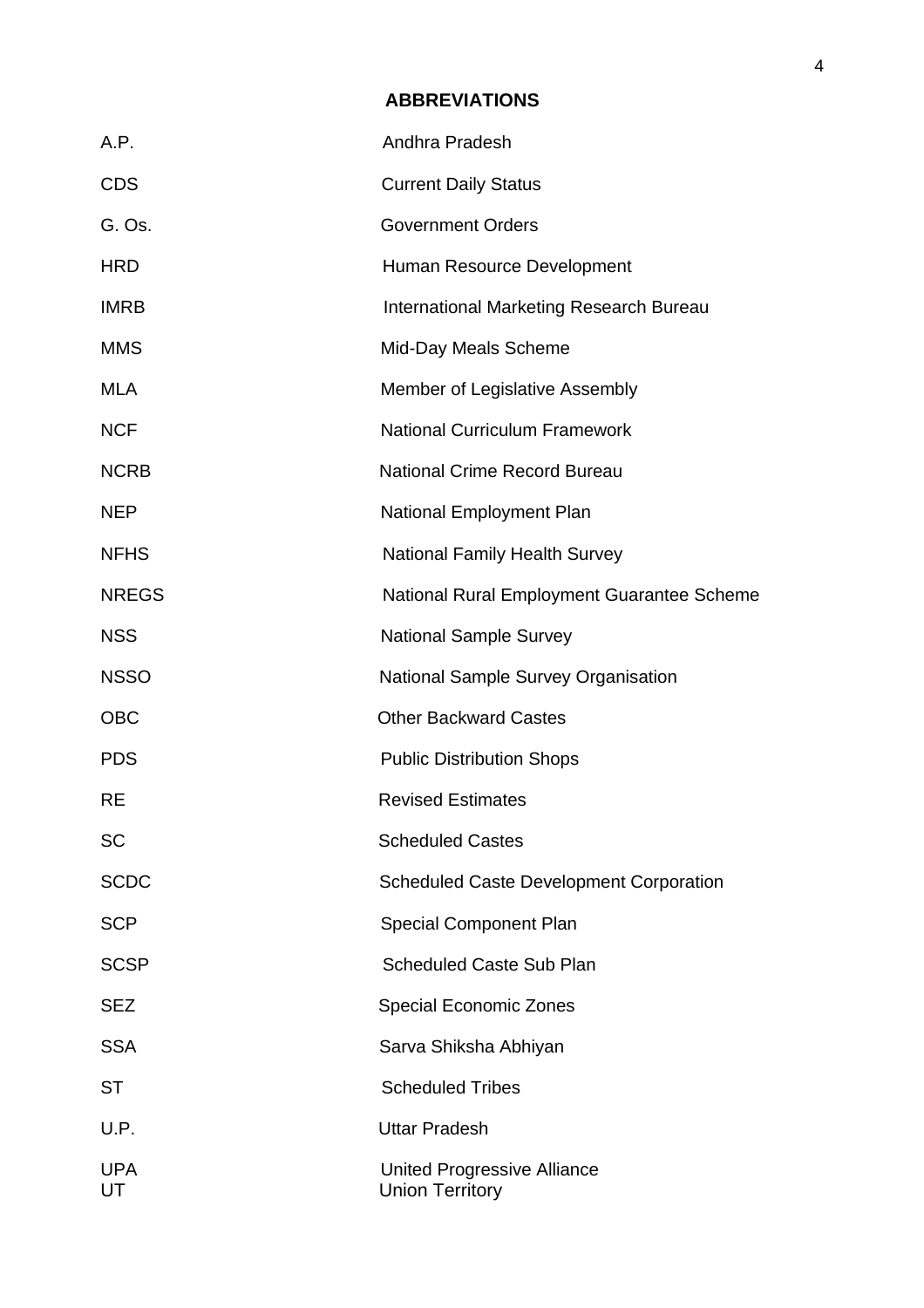#### **Summary**

## **Who are Dalits?**

1. Dalits, who are officially classified as Scheduled Castes (SCs), comprise about 167 Million as per the Census held in 2001. It accounts for about 16.23 percentage of total population of India. There could be another estimated 35 to 40 Million or so who have converted to Christianity and Islam which are not treated as Scheduled Castes as per the Official records, whereas on the other hand, those who get converted to Sikhism and Buddhism have been accepted to be treated as Scheduled Castes officially too. The decennial growth rate of SC population between 1991-2001 is 20.15 percentages. The proportion of SC population living in rural area is more than the national average and the rate of urbanization of SCs is slower than that of the total population.

## **Recognising Human Rights Violations in Caste-Based Discrimination by the Indian State**

- 2. The Constitution of India, adopted in 1950 is a total departure from the philosophy, norms and traditions of the Hindu social order. The adoption of the Constitution was preceded by strong social, religious and political movements of the untouchables in the early part of the  $20<sup>th</sup>$  century against caste and Brahmanism. The induction of these viewpoints was particularly facilitated by the nomination of Dr. Ambedkar<sup>1</sup>, who led much of the struggle against caste and untouchability as chairman of the drafting committee of the Indian Constitution. The philosophic ethos of the Constitution proclaimed justice, equality, liberty, and fraternity to all Indian citizens as against rights based on birth. Further the democratic form of government with elected representatives also provided an opportunity for members of different sections to participate in decision-making on a common platform.
- 3. The Constitution emphasizes 'safe-guards' for Scheduled Castes under the 'Special Provisions Relating to Certain Classes' in Part XVI of the Indian Constitution. The Constitution also provides for protection and promotion of their social, economic, educational, cultural and political interests to bridge the disparities and to bring them at par with other sections of the society. In addition, many articles in Parts III (Fundamental Rights), IV (Directive Principles of State Policy), IX, IX A and in the fifth schedule of the Constitution is a measure of the Constitutional concern and commitment.
- 4. The constitutional provisions include general measures found in equality before law (Article 14); Prohibition of discrimination (Art. 15), Protection of life and personal liberty (Art. 21).
- 5. The provision and safeguards for Backward Classes and especially for SCs and STs have been incorporated in the Constitution of India. The safeguards are in the field of social, economic, political, educational, cultural and services under the State for the people belonging to these communities for their development. Who constitute Scheduled castes and how are the Castes scheduled are contained under Article 366 (24) and 341 of the Constitution.
- 6. The safeguards provided to Scheduled Castes are grouped in the following broad heads:
	- Social Safeguards
	- Economic Safeguards
	- Educational & Cultural Safeguards

 $\overline{a}$ 1 Dr. B.R. Ambedkar is one of the foremost scholars of the nineteenth-twentieth century. Born into a Dalit family he was the architect of providing a framework for the elimination of caste-based disabilities for Dalits and inculcating the values of justice, equality, liberty and fraternity into the Indian Constitution. He is the foremost leader of the untouchable community.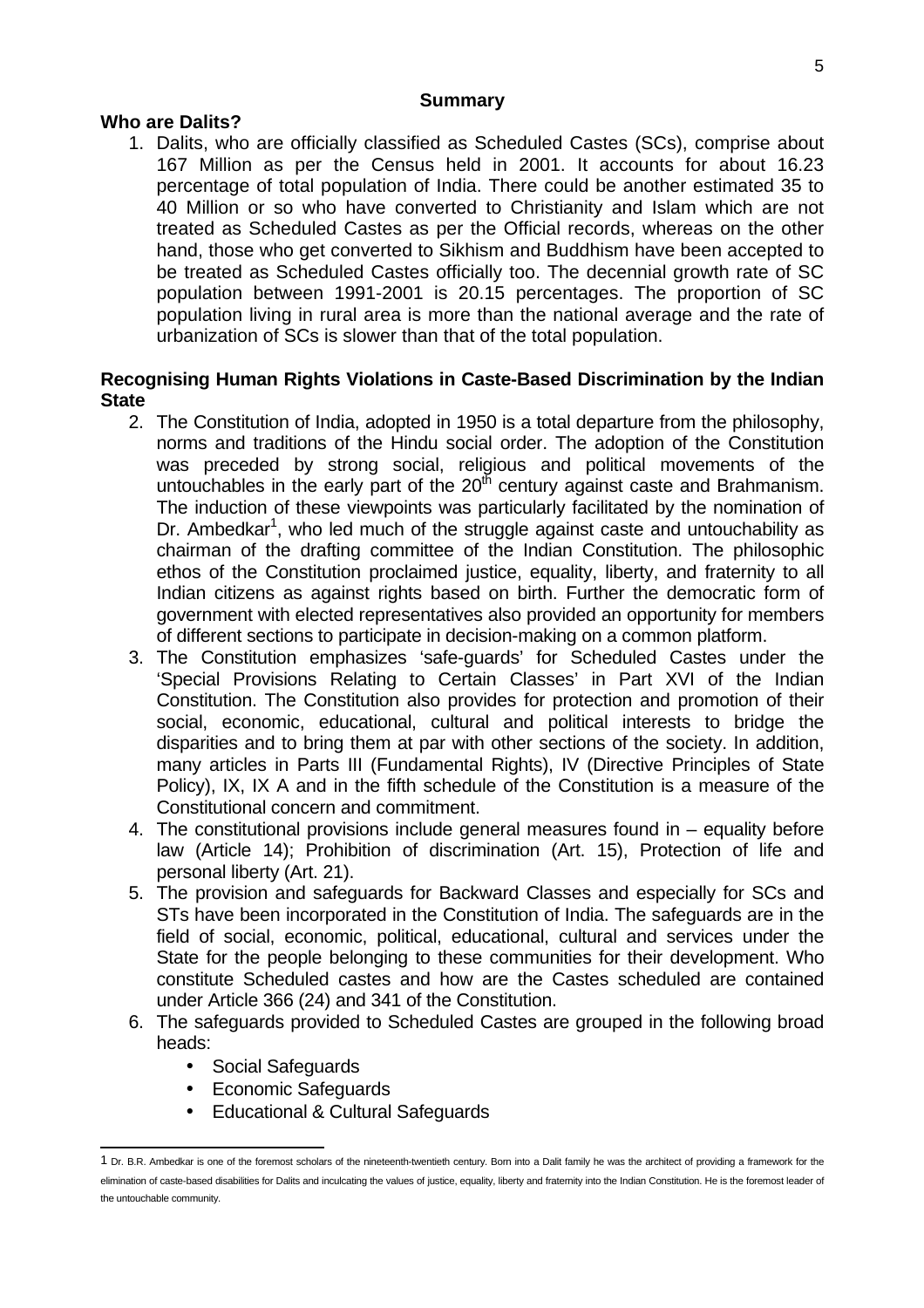- Political Safeguards
- Service Safeguards

## **Important Legislations**

- 7. In addition, some of the legislations of specific as well as general nature have greater relevance to Dalit communities.
	- a) The Untouchability Offences Act, later reformulated as the Protection of Civil Rights Act (1955) and rules 1977
	- b) The Scheduled Caste/Scheduled Tribe (Prevention of Atrocities) Act 1989 and Rules1995
	- c) Bonded Labour (System) Abolition Act, 1976
	- d) Employment of Manual Scavengers and Construction of Dry Latrines (Prohibition) Act, 1993
	- e) Devadasi System Abolition Act in the states of Andhra Pradesh, Maharashtra and Karnataka.
	- f) Child Labour (Prohibition and Regulation) Act, 1986
	- g) Minimum Wages Act, 1948
	- h) Equal Remuneration Act, 1976
	- i) Land Reforms Act in different states

## **Special Component Plan (SCP)**

#### **Budgetary Allocation for SCs: Special Component Plan: Massive Injustice and Loss of Opportunities for Dalits**

8. Analogous to the "The Scheduled Castes and Scheduled Tribes (Prevention of Atrocities) Act, 1989**",** the Government of India does have a potentially powerful mechanism for the economic empowerment of Dalits. The mechanism is the Special Component Plan (SCP) for Dalits**.** SCP, in the words of the Indian Planning Commission is "a policy instrument designed to ensure the fulfillment of constitutional guarantees and entitlements enjoined for the Scheduled Caste communities."

## **The Betrayal**

- 9. With false promises Indian state has again betrayed Dalits in this year's Annual Budget. The towering claims of achieving growth with inclusion have faltered again. The total budget allocation under Plan Outlay for the year 2008-2009 is Rs. 2,43,385.5 crore and under the SC Sub Plan (SCSP) the Government of India is liable to allocate Rs. 40090.90 crore exclusively for Dalits (16.7% of the total plan budget) but it has allocated just Rs. 11715.07 crore (29% of the total due under the SCSP) for the welfare of SCs, which means again SCs have been deprived by Rs 28375.9 crores. This year again it has diverted 71% of the amount SCs are due to receive under the SCSP! This exposes the stark 'untouchability' that is being practiced by the finance ministry and in the whole union budget.
- 10. With this denied money of Rs. 29,801 Crores, one Crore SC children would have had access to education + 1 lakh health centres could have been set up in rural areas + 2 lakh small scale industries could have been set up + 5 lakh SC families could have been provided with 5 acres of land each – in one year alone. Had this Special Component Plan been implemented in the last 27 years in true letter and spirit, India would have been made free of poverty to a larger extent.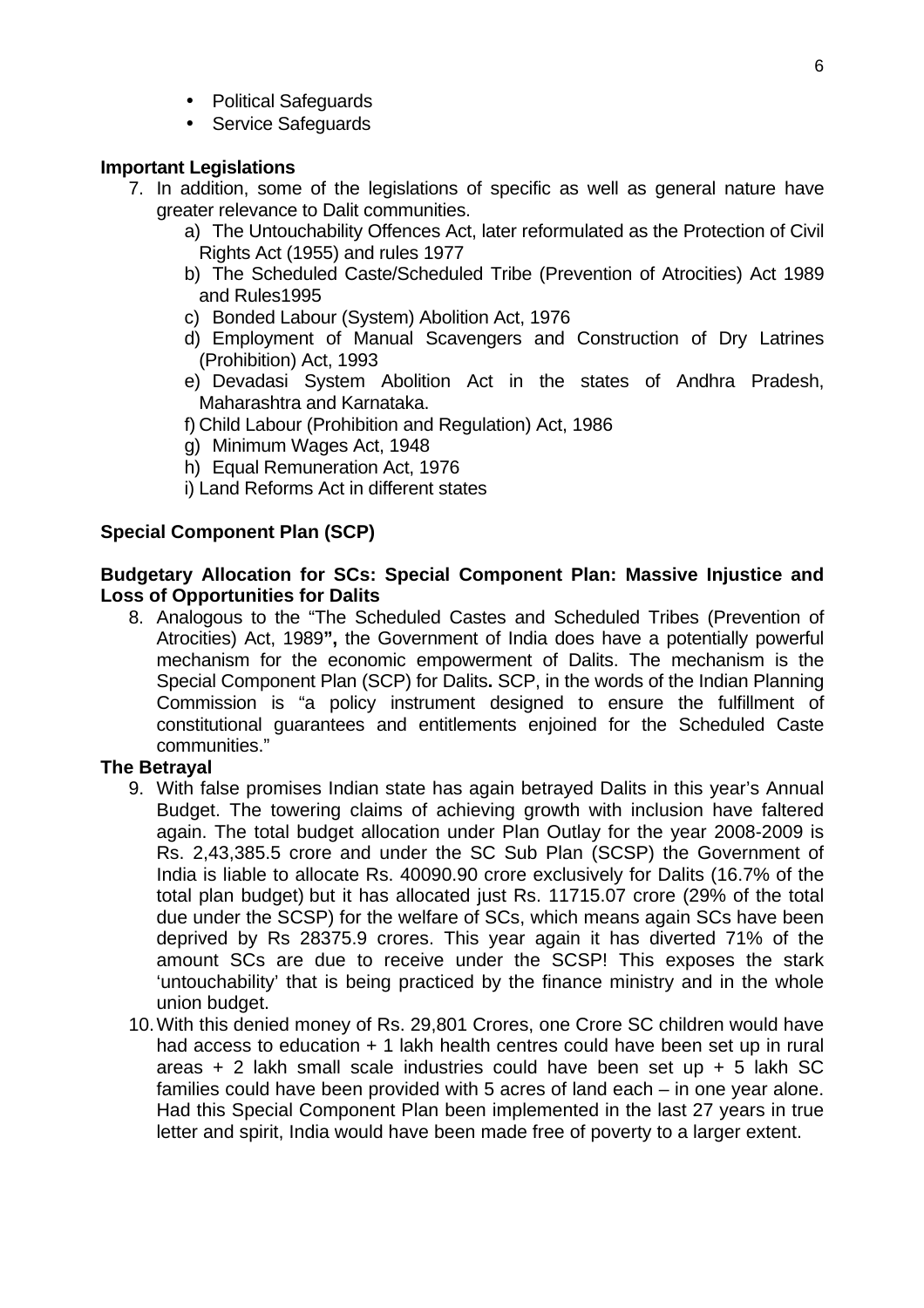## **Discrimination in Post-Tsunami Relief & Rehabilitation<sup>2</sup>**

11. On the  $26<sup>th</sup>$  of December 2004 the world witnessed its most deadly natural disaster, widely estimated to have taken almost 300,000 lives. The earthquake that triggered it centred near Sumatra, Indonesia registered around 9.1 on the Richter scale, making it the second most powerful earthquake in recorded history. In India alone there were over 12,000 confirmed deaths and an estimated number nearer 20,000 and 647,599 displaced people. The state of Tamil Nadu was worst hit on mainland India but Andhra Pradesh as well as Kerala was also affected. The Andaman & Nicobar Islands were the closest Indian territory to the epicentre here alone 4,000 people are said to have lost their lives. This tragedy was globally received with unprecedented outpourings of altruism and charity. What was not unprecedented or altruistic was the presence of severe casteism in the relief operation. Most worryingly, Dalits were widely reported to have been denied entry to emergency relief camps and shelters. This mirrors caste prejudice in terms of housing arrangements across most of India, where villages are often segregated. The government response was to build segregated camps rather than punish those perpetrating what are criminal acts (practice of untouchability). Dalits were abused when trying to enter camps and access emergency supplies. Similarly they were often denied access to food, water and toilets because they would 'pollute' these for the caste communities. It seems authorities made no or little effort to intervene on behalf of excluded individuals to receive their rightful share. The dominant communities are said to have actively diverted resources away from the SCs.

#### **Article 6: Right to Work**

12. The Right to Work is not listed as a Fundamental Right in the Constitution of India. It is under the Directive Principles of State Policy that Article 39 and Article 41 emphasize a responsibility on the State to provide that citizens, both men and women should have adequate means of livelihood and also includes that "the State, shall within the limits of its economic capacity and development, make effective provision for securing Right to Work …" Keeping these Directives under consideration there have been many attempts by the Government over the years in this regard. But Right to Work could never acquire an enforceable character.

#### **Lower Access to Income Earning and Capital Assets**

- 13. The Dalits have been suffering from a high degree of discrimination when we consider variables such as access to land, capital assets, employment, education and income etc. In 1999-2000, in rural India, the unemployment rate of Dalit males and females was 1.4 percent and 16.9 respectively. Interestingly, the unemployment rates for both the Dalit males and females were higher than those for the Non Dalits/ Adivasis.
- 14. In 1999-2000, although the disparity levels in rural unemployment rates between the Dalits and the Non Dalits/ Adivasis males were very low for Current Daily Status (CDS); Dalit males were found to be more unemployed than the Non Dalits/ Adivasis. The Dalit females, on the other hand, were found to be more unemployed than their male counterparts. The unemployment rate for the Dalit males was found to be very high (more than 5 percent) for the States of Kerala, Tamil Nadu and

 $\overline{a}$ 2 Information contained in this section are taken from, Tim Gill's "Making Things Worse" How Caste Blindness in Indian Post Tsunami Disaster Recovery Has Exacerbated Vulnerabilty and Exclusion, Dalit Network Netherlands, February 2007

<sup>(</sup>http://www.indianet.nl/makingthingsworse.html)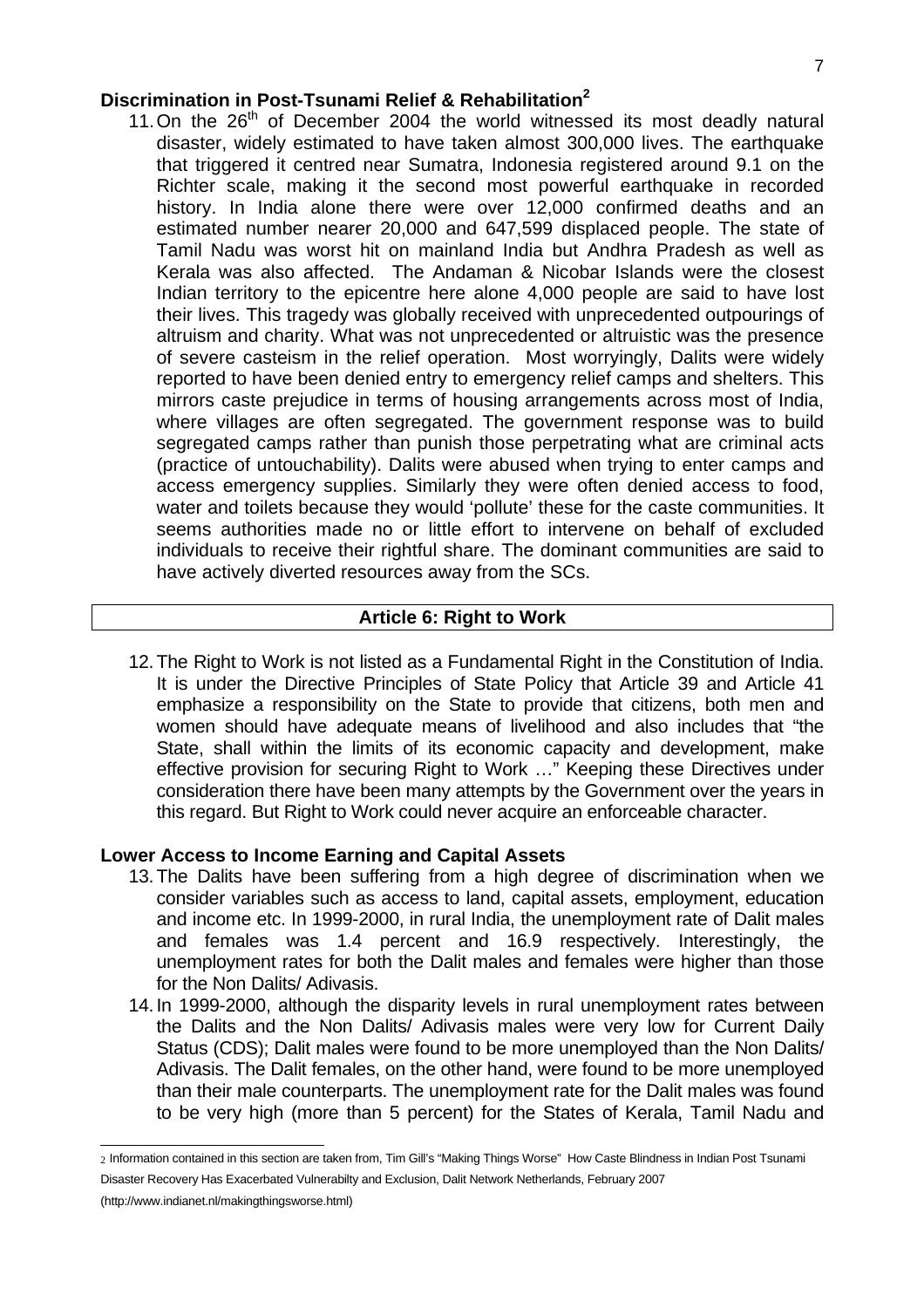West Bengal and the lowest for the States of Punjab, Rajasthan and Gujarat for CDS. The unemployment rate of the Dalit females was found to be the highest in Kerala and the lowest in Uttar Pradesh. In the urban areas, the Dalit males were found to be more unemployed than the Non Dalit/ Adivasi male. Discrimination faced by Dalits across the geographical terrain all over India is quite wide spread and has been reported from labour market(both rural and urban), agriculture sector, non-agriculture sector, capital market, consumer market and in other sphere as well and are now being well documented.

#### **National Rural Employment Guarantee Act, 2005**

15. The implementation of this Act is to be monitored by a State Employment Guarantee Council; the Act to be enforceable initially in 200 districts, and is to be extended to the whole of rural India within five years.<sup>3</sup> The first official reality check for the UPA Government shows that : barely 3.2 per cent of the registered households could avail of 100 days of employment in one year — between February 2006 and March 2007. And the average employment provided under the scheme was just 18 days. This startling revelation came after a six-month performance audit conducted in the field under the aegis of the Comptroller & Auditor General of the NREGS in 513 Gram Panchayats spread across 68 randomly selected districts from 26 states. Its 91-page draft report, obtained by The Indian Express, raises several question marks over not just the effectiveness of the scheme but the manner in which it is being implemented. "The performance audit...revealed significant deficiencies and scope for improvement," the report says highlighting a slew of instances from all states of alleged corruption, inefficiency, diversion and mis-utilisation of funds and unreliable figures.<sup>4</sup>

## **Article 7: The Right to Just and Favourable Conditions of Work**

#### **Discrimination in Wage Earnings**

16. There is massive economic inequality within the social groups. The wage rate is also determined by caste-based economic discrimination in rural areas. The differences in the magnitude of wage labour among the Dalits and the Non Dalits and their land ownership backgrounds and disparities in wage rates in agriculture and non-agricultural employments still persist in India.

#### **Reservation in Education and Public Sector Employment**

17. Observing the century's old and accumulated social, economic, political and educational deprivation, the Constitution of India made specific provisions for the protection of Dalits (SCs) and the other weaker sections from any form of discrimination. While the Constitution enjoins upon the State to make effective provisions for securing the right to education, it was not until very recently (2002) that the right to free and compulsory education of children up to 14 years of age was incorporated as a fundamental right through the 93<sup>rd</sup> Constitutional amendment. Several policy instruments employed by the State in the postindependent India towards promoting education among the SCs have met with some measure of success.

http://www.indianexpress.com/story/258543.html

 3 The National Rural Employment Guarantee Act, 2005, Ministry of Law and Justice, Government of India, New Delhi, 7 September 2005 4 SHADOW OVER SHOWPIECE: PART-1, Indian Express, New Delhi, January 7, 2008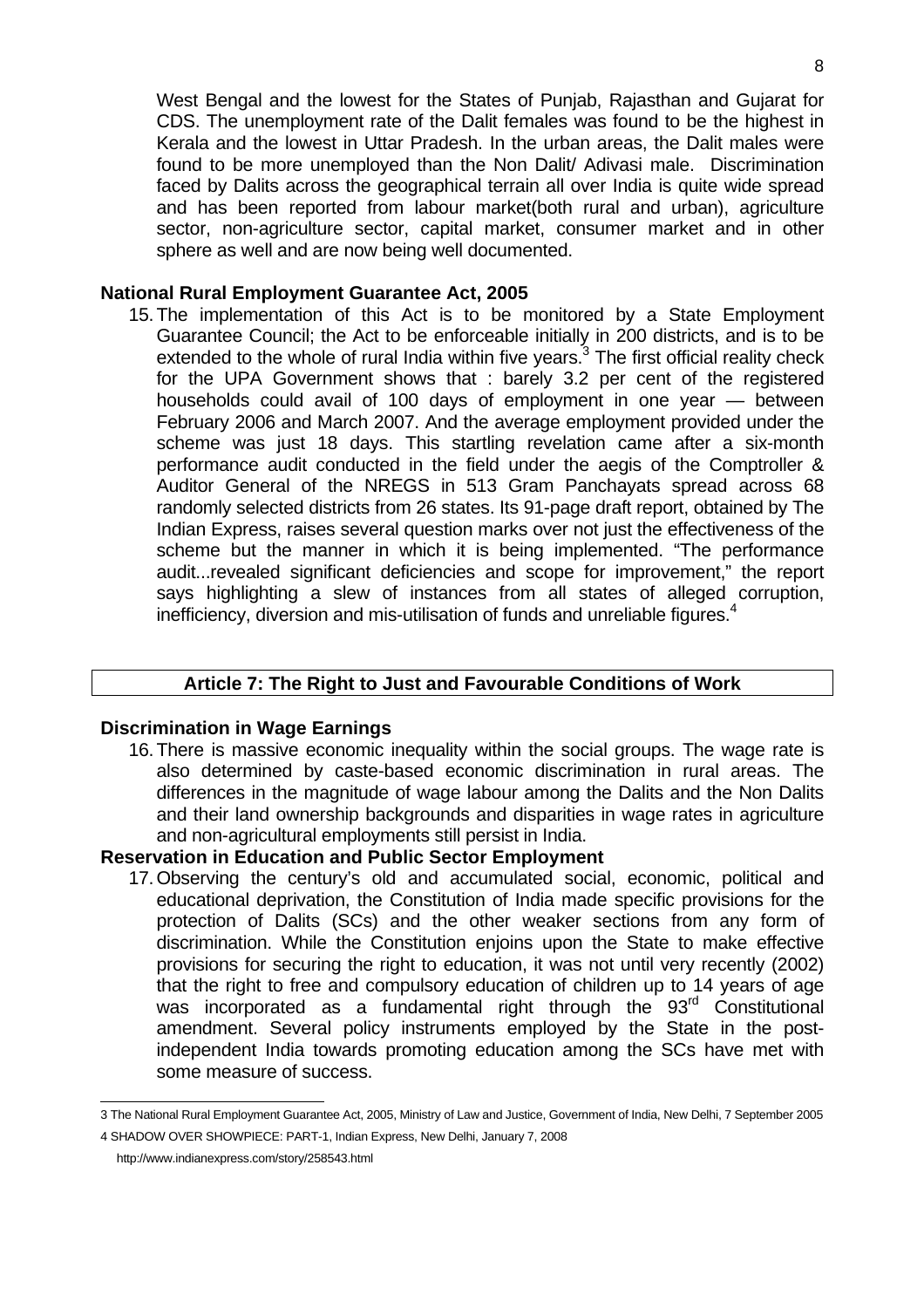#### **Half Hearted Implementation of Reservation in Employment in Public Sector**

- 18. Reservation policy has never been fully implemented from the time of its conception and not much has been achieved in actual terms. This is disregarding the fact that SCs as per the 2001 Census constitute about 16.23 percent of the total population in India and there upon too, they have been provided with 15 percent reservation. Yet, the implementation of the reservation policy for Dalits has been below par.
- 19. The inferences drawn from different statistical analysis clearly bring out the following. Firstly, the data evidently supports the proposition that the reduction of jobs in the Government sector for the Dalits is faster than that for the Non Dalits. Secondly, reduction in the absolute average number of employment for the Dalits in the different Groups of jobs after 1991 amply suggests that the National Employment Plan (NEP) has had adverse impacts on the job market, particularly, in the Government sector jobs. Thirdly, the percentage share of Dalit population to total employment in Group 'A' and 'B' jobs falls short of the stipulated 15 percent mark. However, for Group 'C' and Group 'D', the SC population is fairly represented. Fourthly, in 2003, 6.7 percent of Dalits were employed in Group 'A' and Group 'B' jobs, while 93.3 percent of Dalits were employed in Group 'C' and Group 'D' types of jobs. Fifthly, from 1960s to the 1980s, approximately a half of the SC population was concentrated in Group 'D' type of jobs while the other half was engaged in Group 'C' occupations. Finally, the percentage share of Dalits over the periods under analysis has declined for Group 'D' jobs and conversely, has increased for Group 'C' jobs<sup>5</sup>.

#### **Article 11: Right to an Adequate Standard of Living**

#### **Human Development and Living Condition of Dalits in India**

- 20. Development process has to be ultimately assessed for its impact on quality of life and human well being. There is a broad based consensus that exists on the three critical dimensions of well being. These dimensions of well being are related to: a). Longevity: the ability to live long and healthy life; b). Education: the ability to read, write and acquire knowledge; and c). Command over resources: the ability to enjoy a decent standard of living and have a socially meaningful life.<sup>6</sup> In India, there is a considerable difference in the level of attainment of people on various aspects of well being, depending on their place of residence(rural/urban), the sex of the person and the social group or the segment of the population(i.e. the Scheduled Castes, the Scheduled Tribes and others) that the person belong to. The attainment levels of the Scheduled castes and the Scheduled Tribes are also lower than others on the available indicators.<sup>7</sup>
- 21. In terms of access to basic services which could measure the status of Dalits in Indian society in terms of human development index and current standard of living, given below are some crude facts $8$ :

 5 55th Round of NSS, 1999-00, Shimla / Chandigarh, compiled by Indian Institute of Dalit Studies "Rural Labour - Magnitude and Characteristics" Chapter VIII Scheduled caste: A profile 2004 Documentation on Status of Scheduled Caste.

<sup>6</sup> National Human Development Report 2001, P.17, Planning Commission, Government of India, New Delhi, March 2002.

<sup>7</sup> Ibid, p. 18

<sup>8</sup> Report of Sub-Group-I on Assessment of Prevailing Situation in respect of Scheduled Castes and Scheduled Tribes for certain Socio-Economic Indicators, prepared and released by the Office of the Registrar General, Census, Government of India in November 2004.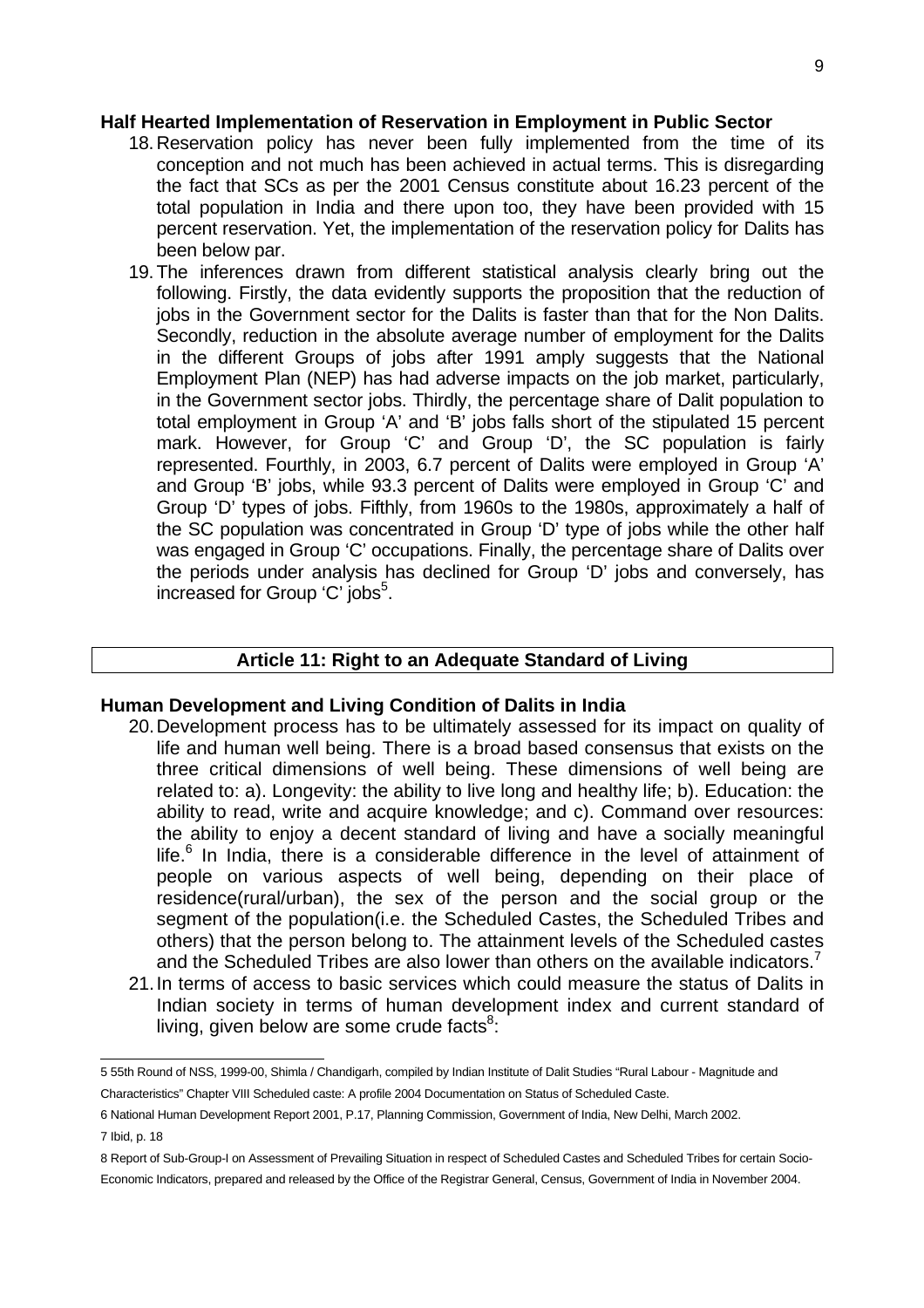## **Health**

- According to National Family Health Survey (NFHS) II data, the neo natal mortality, infant mortality and child mortality and under five mortality is higher for Dalits at all India level as compared with total mortality for others
- Anaemia among Dalit Women is more compared to the women of other communities
- At national level the full vaccination among Dalit infants is less compared to others
- At national level anaemia among Dalit children is more than that prevalent among others

## **Education**

- Literacy Rates among Dalits is 45.20 percentage as compared to 54.51 percentage for the total population in India
- The performance of literacy rates for Dalits in states like Bihar, Jharkhand and Uttar Pradesh is far below satisfactory, which is below 50 percentage
- 32 Districts in Bihar, Jharkhand and Uttar Pradesh have literacy rates below 30 percentage
- The enrolment rate of Dalit students has increased in different levels of education
- \* The drop out rate is still very high. 41.5 percentage at Primary Level; 59.9 percentage at Upper Primary Level and 71.9 percentage at Secondary Level

## **Electricity**

- 44.3 percentage of Dalit households have access to Electricity where as for others it is 61.4 percentage
- 21.4 percentage of Dalit villages have no access to electricity at all whereas for others it stands at 19.5 percentage

## **Drinking Water**

- 27 percent Dalit households have water sources within premises whereas for others it stands at 45.2 percentage
- 19.5 percent Dalit households have access to drinking water sources away from their premises whereas it stands at 14.4 percentage for others
- $\div$  32.2 percent of Dalit households have access to drinking water from Tap, whereas for others it stands at 40.1 percentage

## **Sanitation**

 23.7 percent of Dalit households have access to latrine facility as compared to 42.3 percentage General households

## **Housing**

- 42.8 percent of Dalit households have permanent houses in comparison to 57.7 percent of General households
- \* The condition of housing for Dalits in Orissa(19.5 percent), Chhattisgarh(22.2 percent), West Bengal(23.9 percent), Bihar(27.9 percent), Jharkhand(29.6 percent), Madhya Pradesh(34.8 percent), Uttar Pradesh(41 percent) and all the North Eastern States except Mizoram are below the national average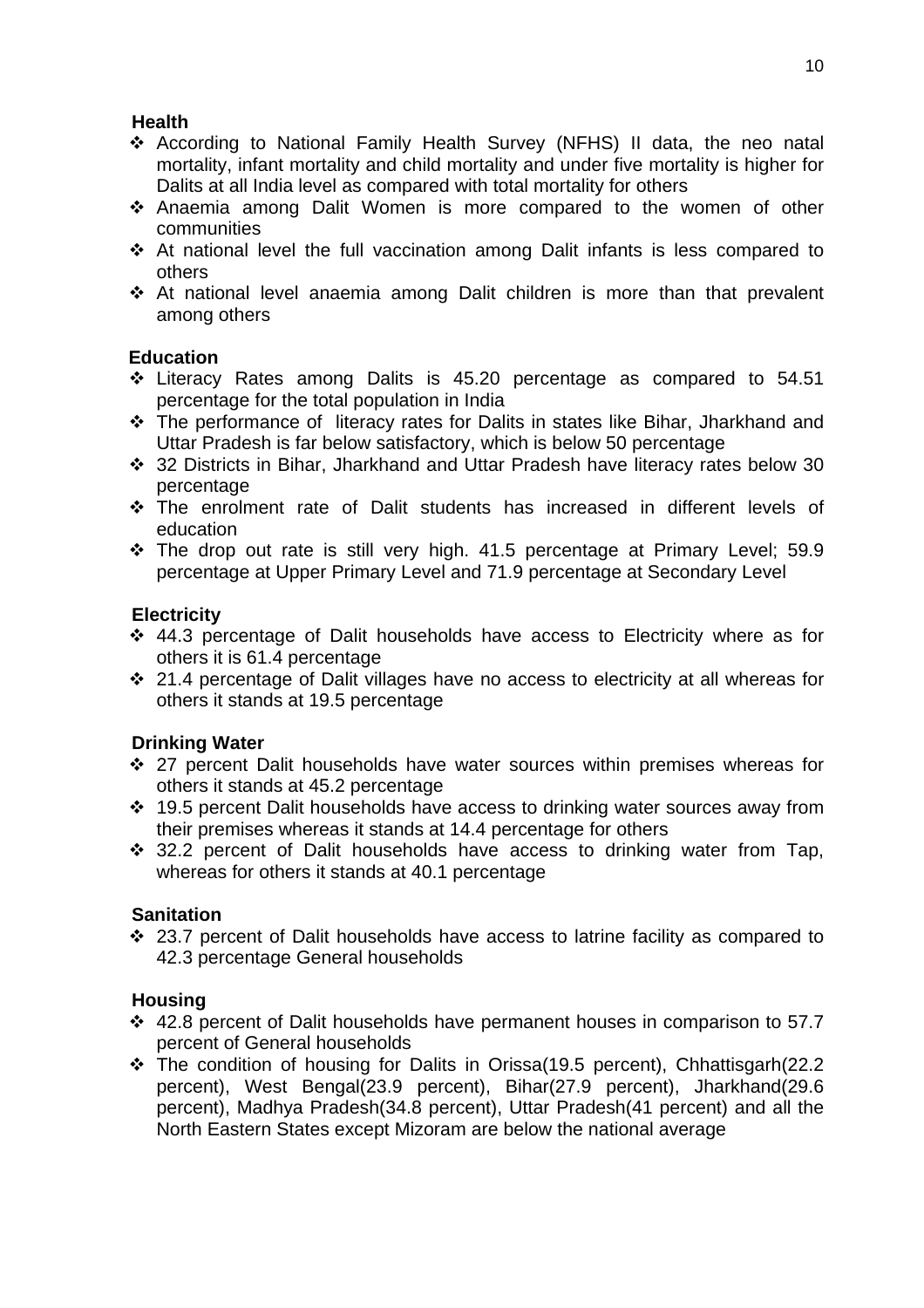#### **Poverty**

- $\div$  Out of 27.11 percent of all population living below poverty line in rural areas, Dalits account for 36.25 percentage
- $\div$  Out of 23.65 percent of all population living below poverty line in urban areas, Dalits account for 38.47 percentage

## **Caste Discrimination in Food Security Programmes**

22. The right to food is considered a fundamental human right under Indian Constitution and International human rights instrument. But when it comes to the Dalit children it is severely violated in different forms and ways. Considering high drop out rate in primary education the Supreme Court of India directed the Union government to provide Mid Day Meals Scheme (MMS) so students may be retained and the right to education for all can be realised. The mid-day meal scheme started in 1995 in a few districts with 33.4 million children in 1995-96 has increased to 105.0 million children across the country in 2000-02. SC children covered under this programme have fallen from 22638260 in 2003-04 to 22004919 in 2004-05 causing concern in the context of the discrimination reported.<sup>9</sup>

#### **Land Rights**

23. Denial of land rights to Dalits is directly linked to caste system and its pernicious influence resulting into gross human rights violations of worst kinds in multiple forms. Perceptions of land are linked to social status and economic freedom "Land owning patterns and being a high caste member are coterminous. There is also a nexus between being lower caste and landless".<sup>10</sup> Landlessness among Dalits is a common feature in the Indian rural economy. At an all India level, the 1999-2000  $NSS<sup>11</sup>$  data illustrates that around 10 percent of the SC households are landless as compared to 13.34 percent in 1992 and 19.10 percent in 1982. Though it is apparent that landlessness is decreasing, but the rate of decrease is marginal. On the other hand, 6.15 percent of the Non Dalit households were found to be landless in 1999-2000, as compared to 10.53 in 1992.

## **The Right to Housing**

## **Discrimination in Renting, Sale, and Construction of Residential Houses by Dalits**

24. Dalits are being discriminated in the housing market. The questions mainly relate to the restrictions faced by Dalits in purchase of land for construction of residential house in predominantly high caste locality, in taking house on rent in high caste locality and self restrictions imposed by high caste in buying of land in the low caste locality for construction of houses to live.

## **Atrocities induced Displacement and Dalits in the Slums**

25. Among the total population in the slums, Dalits and Muslims together account for  $55\%$  of the total population<sup>12</sup>. In terms of accessibility and availability of services, the most deprived among the people in the slum in this regard are the Dalits. Education of children in the slums is another major issue where drop-outs at an

 9 "Citizens Report on Governance and Development 2006", Social Watch, Pearson Education-Longman, Delhi, 2006

<sup>10</sup> Smita Narula, "Broken People-caste Violence against India's Untouchables", Human Rights Watch, 1999, p.27

<sup>11</sup> National Sample Survey, Government of India

<sup>12</sup> Antony Margaret and G. Maheswaran, Social Segregation and Slum of Delhi, Indian Social Institute, New Delhi 2001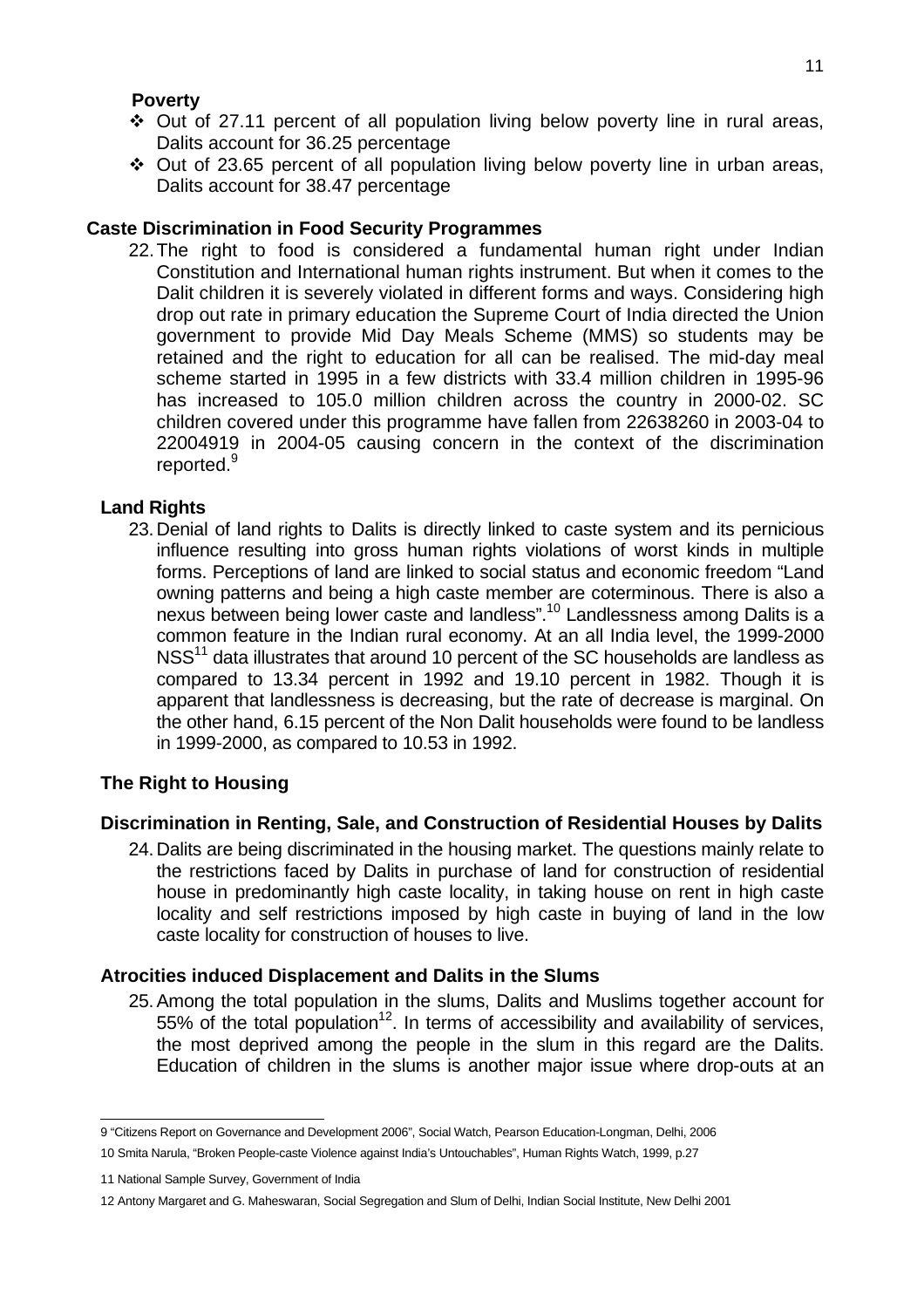early age, and problem of lack of governmental initiative<sup>13</sup> were highlighted. Also it was established in a study on the educational situation of Dalit children in Delhi's slums that drop out of Dalit children is directly linked to the familial and personal factors. The most prominent observation is that there exists direct relationship between income expenditure gap and drop-out, followed by housing and environmental conditions. Another major factor was the frequent shifting of parents' work place, followed by weak parental and home support to the children<sup>14</sup>. Chugh identifies that an overemphasis on child labour distorts the actual reasons for nonattendance. In the case of Dalits she says it is the school, family and community sub system responsible for drop-out among Dalits. It is important read this with another finding<sup>15</sup> that only 14.86 percent of Dalit families were found to be capable of managing the income expenditure gap by their own.

#### **Article 13 and 14: Right to Education**

## **Right to Education for Dalit Children**

26. The Constitution of India clearly embodies several significant pledges to promote the rights of children. This was affirmed further by the National Policy for Children, 1974. Eighty Sixth Amendment of the Constitution, 2002 promises free and compulsory elementary education of good quality of eight years for every child of the age group of 6-14 years as Fundamental Right.

## **Basic Education: Literacy Trends**

27. In general, the most encouraging part of the contemporary trend is, that there is a greater desire among Scheduled Castes for education. Even the most lagging groups of the Scheduled Castes have come to realize this need and are trying to catch up with literacy levels achieved by the affluent in the national mainstream. The rising level of literacy is also accompanied by a rising trend of more enrolments in primary school grade.<sup>16</sup>

(Figures in Percentage)

|      |            | $1.19$ and $0.111$ and $0.001$ mag $0.1$ |
|------|------------|------------------------------------------|
| Year | General    | <b>Scheduled Castes</b>                  |
|      | Population |                                          |
| 1961 | 24.02      | 10.27                                    |
| 1971 | 29.45      | 14.67                                    |
| 1981 | 36.23      | 21.38                                    |
| 1991 | 52.10      | 37.41                                    |
| 2001 | 65.00      | 54.69                                    |

Source: Ministry of Human Resource Development, Government of India, cited in Annual Report 2004- 2005, National Commission for Scheduled Castes, Government of India, New Delhi

28. However, despite these positive trends, the overall low average literacy levels in the country and especially those prevalent amongst the members of Scheduled Castes, continues to aggravate inequalities in educational capabilities between different groups, which constitutes the existing 'capability deprivation' in India. The first important aspect behind these inequalities lies in the vast difference between the various States in India. Kerala, for example, has achieved a nearly universal literacy whereas on the other hand, there are States like Rajasthan,

 13 Chugh Sunita, Why children drop out? Case study of a Metropolitan Slum, Book well, New Delhi, 2004 14 Ibid

<sup>15</sup> Bijulal, M.V, City Slum and the Marginalised: Dalits and Muslims in Delhi Slums, Indian Social Institute, New Delhi, 2004

<sup>16</sup> Annual Report 2004-2005, P., 116, National Commission for Scheduled Castes, Government of India, New Delhi, 2006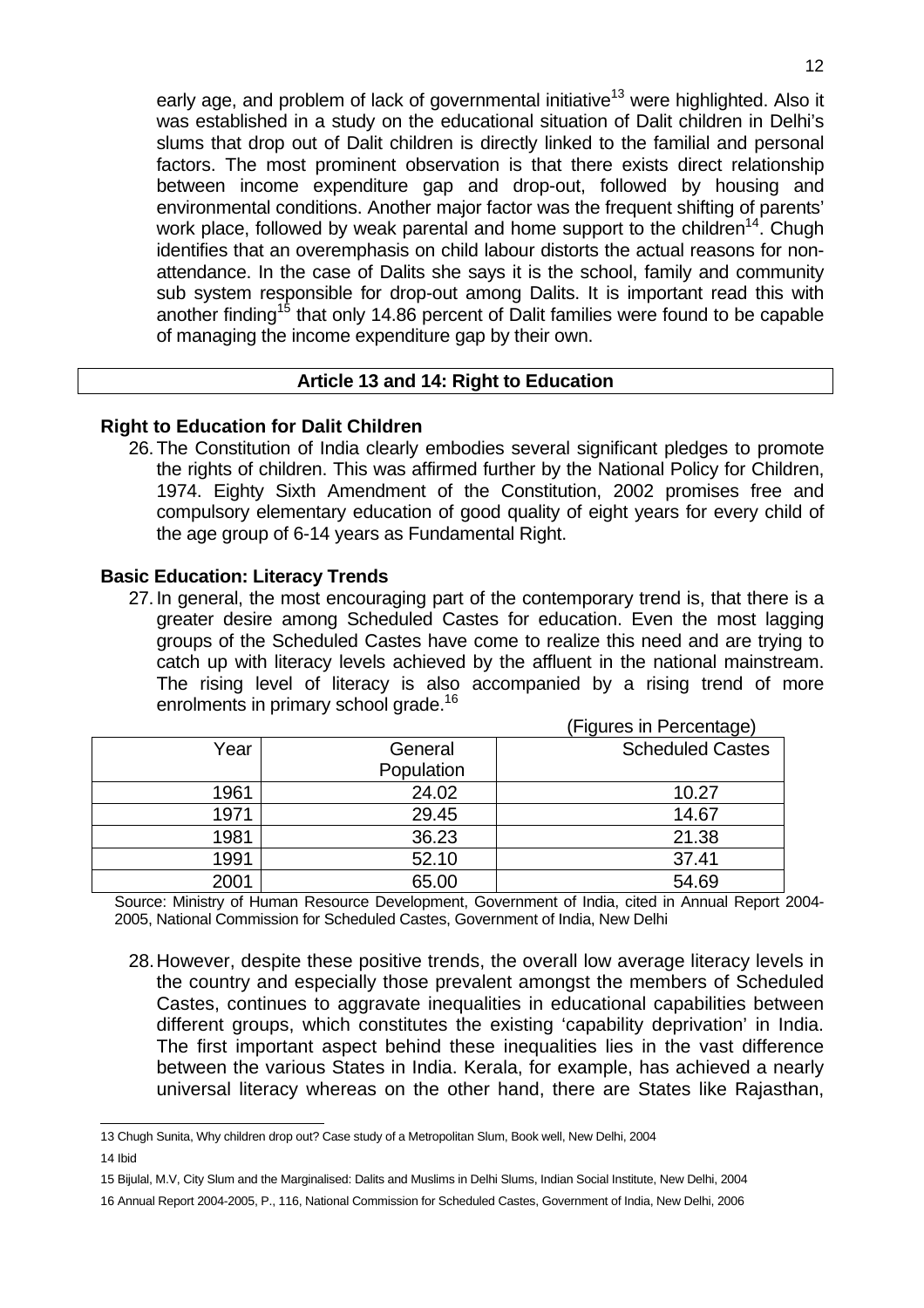Uttar Pradesh and Bihar which have not even reached a 50% literacy levels. This disparity becomes much more appalling when it is observed that literacy level amongst Scheduled Caste women in rural areas in Uttar Pradesh is merely 8% as compared to 73% in Kerala. In addition to these regional disparities, there are also large educational inequalities between rural and urban areas, between different castes and between males and females and women too. Disadvantaged groups such as the Scheduled Castes, who are at a very low level of education, gets the worst. Even amongst these groups, it is women who are at the lowest level of education. More concerted efforts are needed to improve the quality education being imparted in the schools and to reduce social exclusion of the poor and the females from basic education.<sup>17</sup>

- 29. The enrolment of Dalit children has increased over the years, revealing the increased interest in education and mobility. "Enrolment of SC and ST boys and girls at primary stage has reached an astonishing 92% during 1999-2000".<sup>18</sup> But the real problem is an alarming drop-out rate among Dalit students. The national drop-out rate among Dalit children is 34.89 % at primary, 52.79 % at middle and 62.58 % at secondary level of education. Unfortunately it is Dalit female child that are worst hit in this respect. At the primary level the drop out rate for Dalit girls is as high as 33.72 %, where as at the middle level it is 53.45% and most significantly it is 64. 97% at the secondary level.<sup>19</sup> In an exhaustive survey, based on data collected from 87,874 households and conducted by IMRB and commissioned by HRD ministry, it has been found that nearly 7% of children in the age group of 6-13 are out of school. Among SCs, while the national average of out-of-school children is 8.17%, states like Delhi (nearly 26%), Jharkhand, Bihar (both over 21%), Nagaland and Chhattisgarh and a few others have contributed to this mess in a big way.
- 30. As far as higher education is concerned, the enrollment of Dalit students at the graduate, post-graduate, and professional/Ph.D research levels was abysmally low. By 2001, 3.4% of the Dalit men over the age of 15 and only 1% of the Dalit women over the age of 15 had a post-secondary education of any kind. For Dalit men this was less than half of the percentage of non-Dalit men, while the Dalit women's percentage was less than a quarter of the percentage of non-Dalit women.

#### **Dalits and Curriculum**

31. The exercise for designing the National Curriculum Framework (NCF) was initiated around the year 1998 and then again in July 2004 to develop the National Curriculum Framework 2005. The second initiative was basically taken to remove the distortions which had been made part of the Curriculum Framework released in the year 2000. Curricular and pedagogic concerns in the NCF, however, fail to be adequately informed by an understanding of the specific context of educational deprivation, particularly where the economically and socially vulnerable communities such as Dalits and Adivasis are concerned. For instance, it is important to recognize that these communities were historically deprived of education because of the position of Dalits as untouchables in the caste system that these factors may continue to be relevant to the educational experiences of

 17 Ibid, p. 117

<sup>18</sup> Report, National Commission for Scheduled Castes and Scheduled Tribes, Government of India, New Delhi, 1999-2000 & 2000-2001, pp. 151-183

<sup>19</sup> Selected Educational Statistics 2002-2003, Ministry of Human Resource Development, Op.cit., p.123, Annual Report 2004-2005, National Commission for Scheduled Castes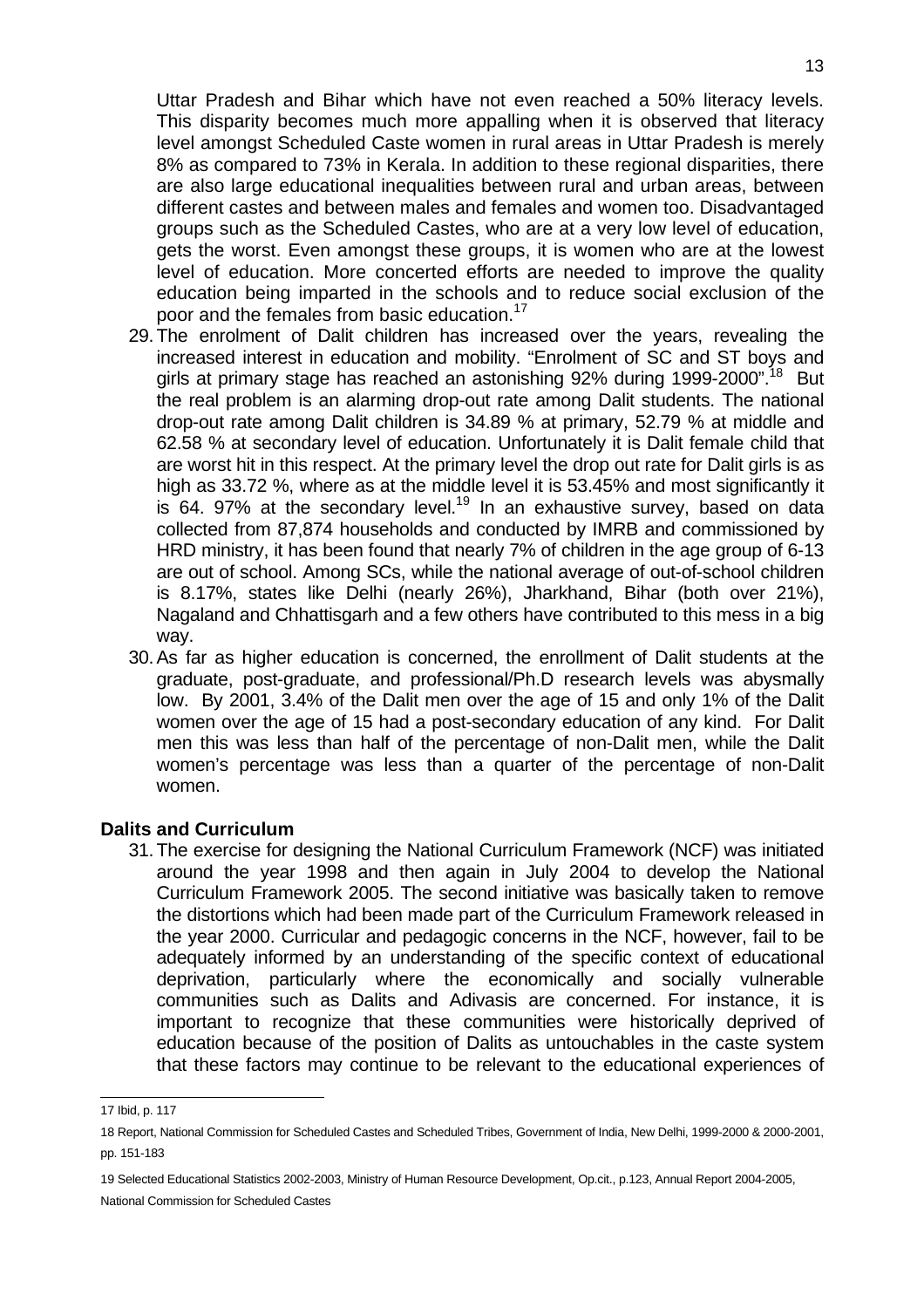these communities today has largely been ignored.<sup>20</sup>

32. Official curriculum barely acknowledges the existence of Dalit and Adivasis communities, despite the fact that they form a significant proportion of the population especially at the district and local level in many states in the country (Kumar, 1989). On the other hand, these communities, when represented in the textbook, are portrayed largely in subservient roles in accordance with what is perceived as their traditionally low position in the social hierarchy (ibid; Nambissan, 1996 and 2000). Recent writings of Dalit intellectuals have also emphasized that the content of school knowledge excludes the culture and experiences of lower castes and Dalits and hence is alien to them. Referring to the richness and diversity of languages and experiences among producing communities by virtue of their being structured and rooted in the production process, Ilaiah observes that the linguistic skills or knowledge of the lower castes have no place in the education system (1996:56).<sup>21</sup>

## **Cultural Barriers in Access to Education**

- 33. The dominant culture of discrimination and exclusion as prevalent in society is also reflected in having access to education by Dalits. Dalit families usually live in spatially segregated clusters or habitations that are located at a distance from dominant caste habitations within the larger village set-up. This residential pattern has important implications for physical and social access to education, implications which are usually ignored in favour of other considerations when attempts are made to meet qualitative targets vis-à-vis school expansion. Given the fact that norms of purity and pollution still govern social norms and relations in rural areas, it becomes essential to understand whether schools are socially accessible to Dalit children when the schools are located at traditionally prescribed distances from Dalit habitations. In many habitations the school is situated in localities inhabited by dominant castes, who are not only hostile to students belonging to lower castes or minority groups but also prevent their having physical access to the school. Putting the relationship between caste status and educational access into perspective, it has been observed that there are conditions in which the right to education for members of the socially marginal and low ranked caste members remains contested.
- 34. Members of the high-ranked caste groups and the dominant actors of the village often see education for the working and labouring castes as both a waste and a threat. The popular perception is that members of castes ranked low in the caste hierarchy are incapable of being educated, and, if educated, pose a threat to village hierarchies and power relations. A study done in 1998 (People's Report on Basic Education: PROBE) highlighted the continuing caste discrimination in the heart of Delhi, where some teachers go so far as to pass on disparaging remarks about the accessibility of government schools to Dalit children. As one of them bluntly put it: "What is the point of teaching Dalit children? Just teach them how to beat drums, that is good enough."<sup>22</sup>

 20 Geetha B Nambissan, "Dealing with Deprivation", Seminar, Issue, 493, 2000

<sup>21</sup> Geetha B Nambissan, op.cit

<sup>22</sup> Umakant, "Dalits and Education", Dalit International Newsletter, June 2006, p. 10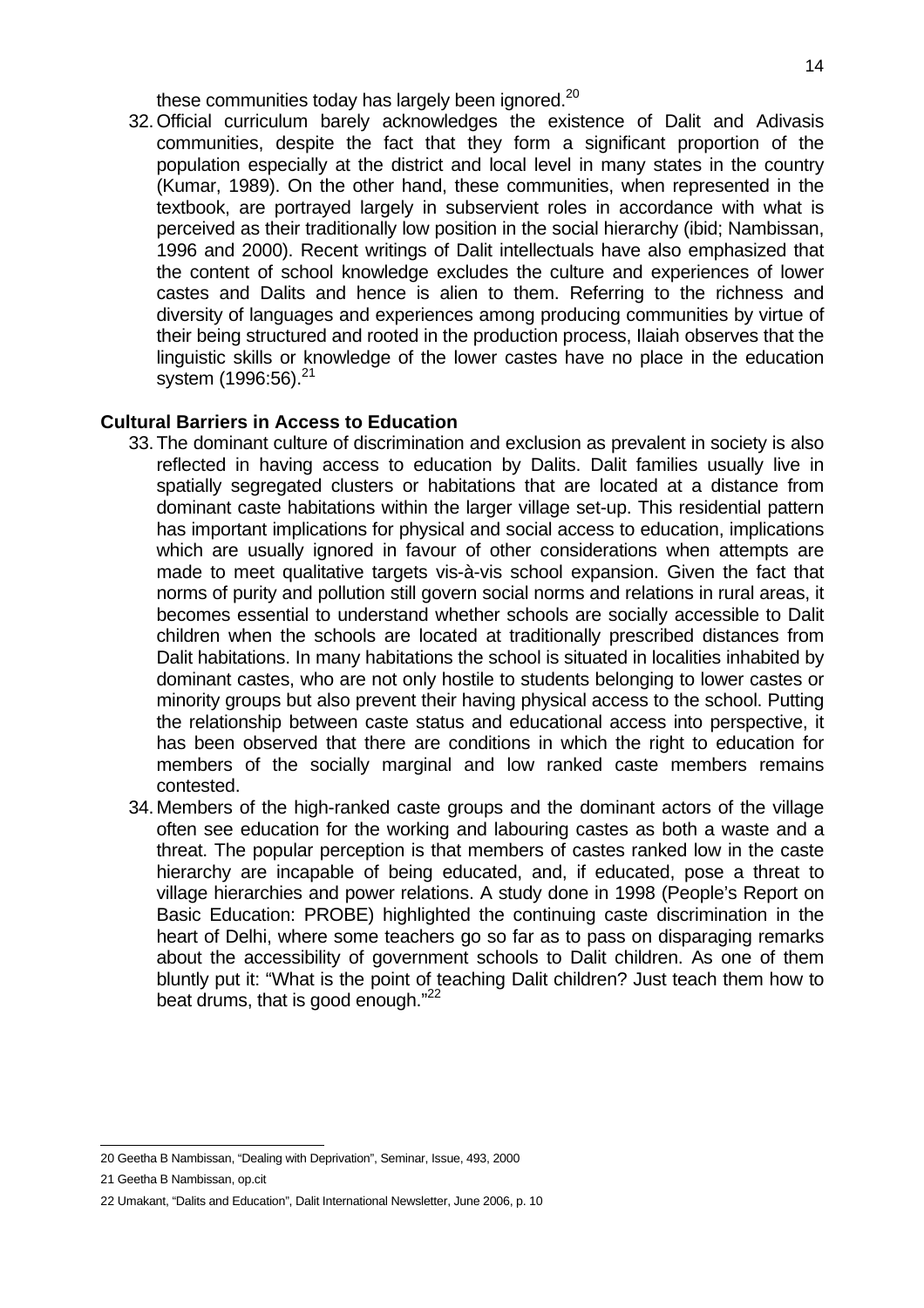#### **Who are Dalits**

35. Dalits, who are officially classified as Scheduled Castes (SCs), comprise about 167 Million as per the Census held in 2001. It accounts for about 16.23 percentage of total population of India. There could be another estimated 35 to 40 Million or so who have converted to Christianity and Islam which are not treated as Scheduled Castes as per the Official records, whereas on the other hand, those who get converted to Sikhism and Buddhism have been accepted to be treated as Scheduled Castes officially too. The decennial growth rate of SC population between 1991-2001 is 20.15 percentage. The proportion of SC population living in rural area is more than the national average and the rate of urbanization of SCs is slower than that of the total population.

## **Dalits in the Caste System**

- 36. The basHic conception of social organization, which prevails among the Hindus, started with the rise of four groups or *Varnas* into which the Hindu society is believed to have become divided. These four Varnas were: 1) Brahmins, the priestly and educated class, 2) Kshatriyas, the military class, 3) Vaishyas, the trading class and 4) Shudras, the servant class. For quite a sometime there were merely four groups. But after sometime what were only groups (Varnas) before became castes (Jatis). And four castes multiplied into several sub-castes. In this way the modern caste system was only the evolution of the ancient Varna system.<sup>23</sup> According to Manu, the Hindu lawgiver, there were originally four varnas and four they must remain. He had not admitted that the untouchables who were supposed to be out side the four fold division of the caste system. That the untouchables were to remain, out of the Hindu social structure is clear from the name, by which he describes the untouchables. Manu speaks of them as "Varna – Bahyas" (those out side the Varna system). They must remain separate and segregated without being the part of the Hindu society. And if they are a part, they are a part but not of the whole. $^{24}$
- 37. However, by implication those who are below the pollution line have been called as Panchamas. Legitimized by the theory of Karma and reincarnation, the Panchamas deserve to be untouchables.<sup>25</sup> Untouchability with its manifold manifestation, is rooted in the notions of the purity and pollution, which is believe to have developed in the later Vedic period, when the Brahmanic literature emerged in the form of Smritis, Samhitas and the Upanishads. In the later Vedic period texts, the Chandals and the Poulkasa were manifested object of spite and abhorrence. They existed at the lowest ritual and social level.<sup>26</sup>

## **Caste System, Untouchability, Human Rights and Dalits**

38. The caste system is the social organization of Hindus. However the residual consequences of the caste system are also found in the communities that have

25 T. K. Oommen, "Panchamas to Dalits: The Context and Content of Identity", The Times of India, New Delhi, 11 May 1994. 26 Vivekananda Jha, "Stages In the History of Unsociability", Indian Historical Review, Vol. 2, No. 1, July 1975, pp. 28-31

 23 B. R. Ambedkar, "Symbols of Hinduism", Writings and Speeches, Vol. 3, Education Department, Government of Maharashtra, Bombay, 1987, pp. 141-142

<sup>24</sup> B. R. Ambedkar, "The House the Hindus Have Built ", Writings and Speeches, Vol. 5, Education Department, Government of Maharashtra, Bombay, 1989, p. 169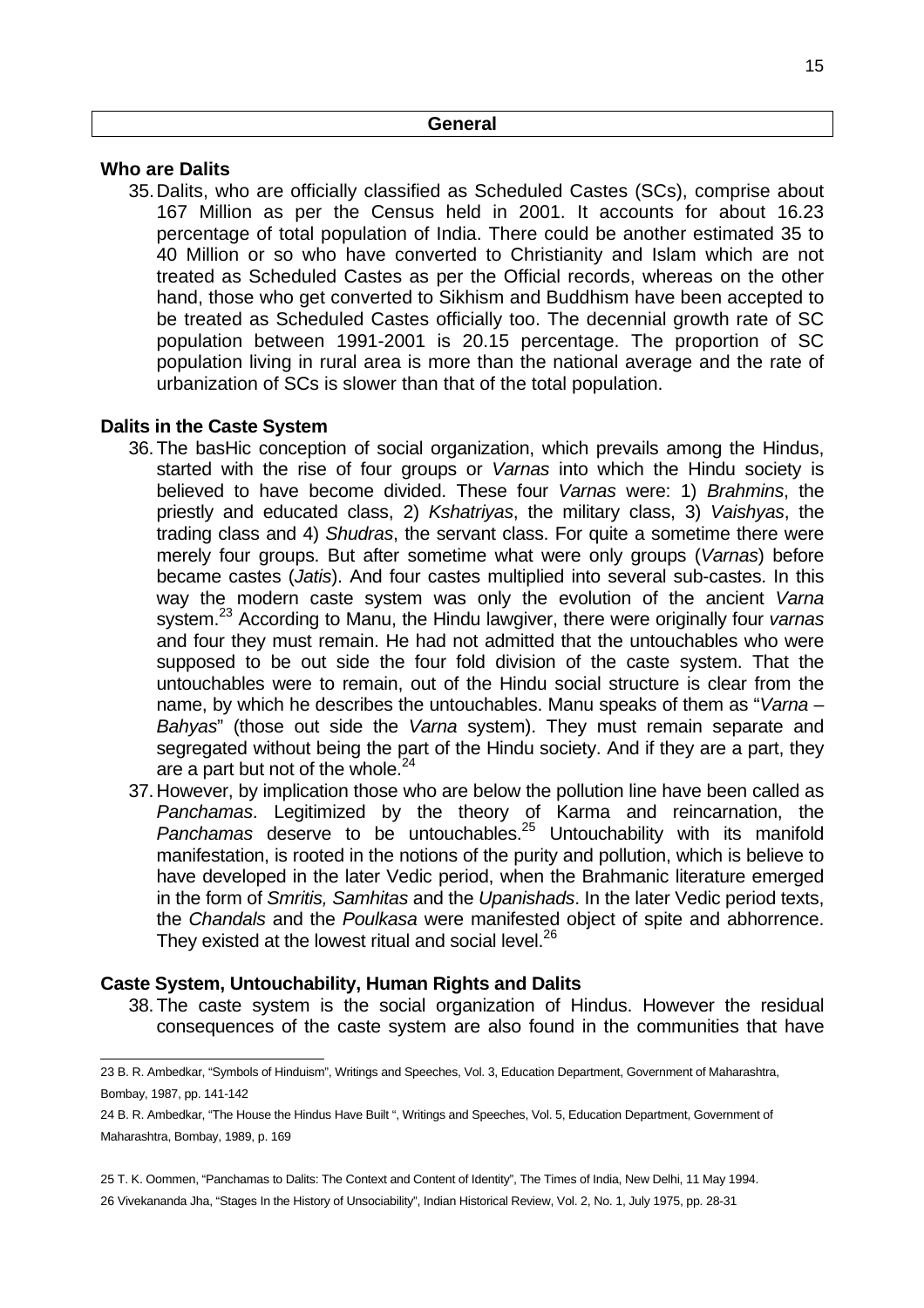converted to other religions like Buddhism. Sikhism, Christianity and Islam from Hinduism. As a system of social, economic and religious governance caste system is not founded on the principles of equality, liberty (or freedom) or fraternity but on the principles of inequality in every sphere of life. Historically the caste system has formed the social and economic framework for the life of the people in India. In it's essential form, caste as the system of social and economic governance is based on principles and customary rules that involve the division of people into social groups (castes) where assignments of rights are determined by birth, are fixed and hereditary. The assignment of basic rights among various castes is unequal and hierarchical, with those at the top enjoying most rights coupled with least duties and those at the bottom performing most duties coupled with no rights.

- 39. Untouchability is the belief system that creates a mindset practicing exclusion, discrimination and violence hindering the access and enjoyment of basic human rights, citizenship rights and development rights. It is a process of imposing disabilities, perpetuating deprivation and preventing equal opportunities.
- 40. The practice of untouchability is not a simple practice of touch or non-touch, rather a complex and dynamic set of beliefs that has created a mindset that is inherently hierarchical, exclusionary, discriminatory promoting deprivations and justifying violence on the slightest pretext or deviation from the norm. The untouchable communities are thus condemned to a life of indignity, chronic poverty and marginalisation. The mindset being re-produced in the administrative, legislative and governance institutions, they contribute little to change the system, the state sees its vast citizenry as a population to be administered than a people to be empowered.
- 41. The practice continues widespread owing to three fundamental causes:
	- a) Continuing belief in untouchability in society
	- b) Vulnerability of Dalit community
	- c) Not benefiting from the fruits of growth
	- d) Willful negligence by state institutions
- 42. In this framework the concept of human rights under the Hindu social system has a specific meaning. Unlike other human societies, the Hindu social order in its classical form does not recognize the individual and her/his distinctiveness as the center of the social purpose. The unit of the Hindu society is not the individual. Even the family is not regarded as a unit of society except for the purposes of marriage and inheritance. The primary unit of society is caste. There is no room for individual merit and consideration of individual justice. Any right that an individual has is not due to her/him personally; it is owing to being born in a particular caste. Similarly, if an individual suffers from lack of rights, it is not because s/he deserves it by their merit or conduct.
- 43. The unequal and hierarchical assignment of rights under caste system has its basis on the specific notion of "human-hood" which is different and unique. In this particular order of hierarchy, castes are placed at the top. The 'upper castes' are given all privilege and rights as they are considered to be "superior social beings" worthy of all rights and privileges. Dalits being considered at the bottom are denied all rights because they are treated as "sub-human beings or lesser human beings" considered unworthy of any rights. As inferior social beings untouchables are not entitled to any individual rights i.e. civic, religious, political or economic. In addition, they are considered to be impure and polluting and therefore are physically and socially isolated and excluded from the rest of the Hindu society. Isolation and exclusion of untouchables is a unique feature of the Hindu social order.

#### **Caste/Descent and Work-Based Discrimination**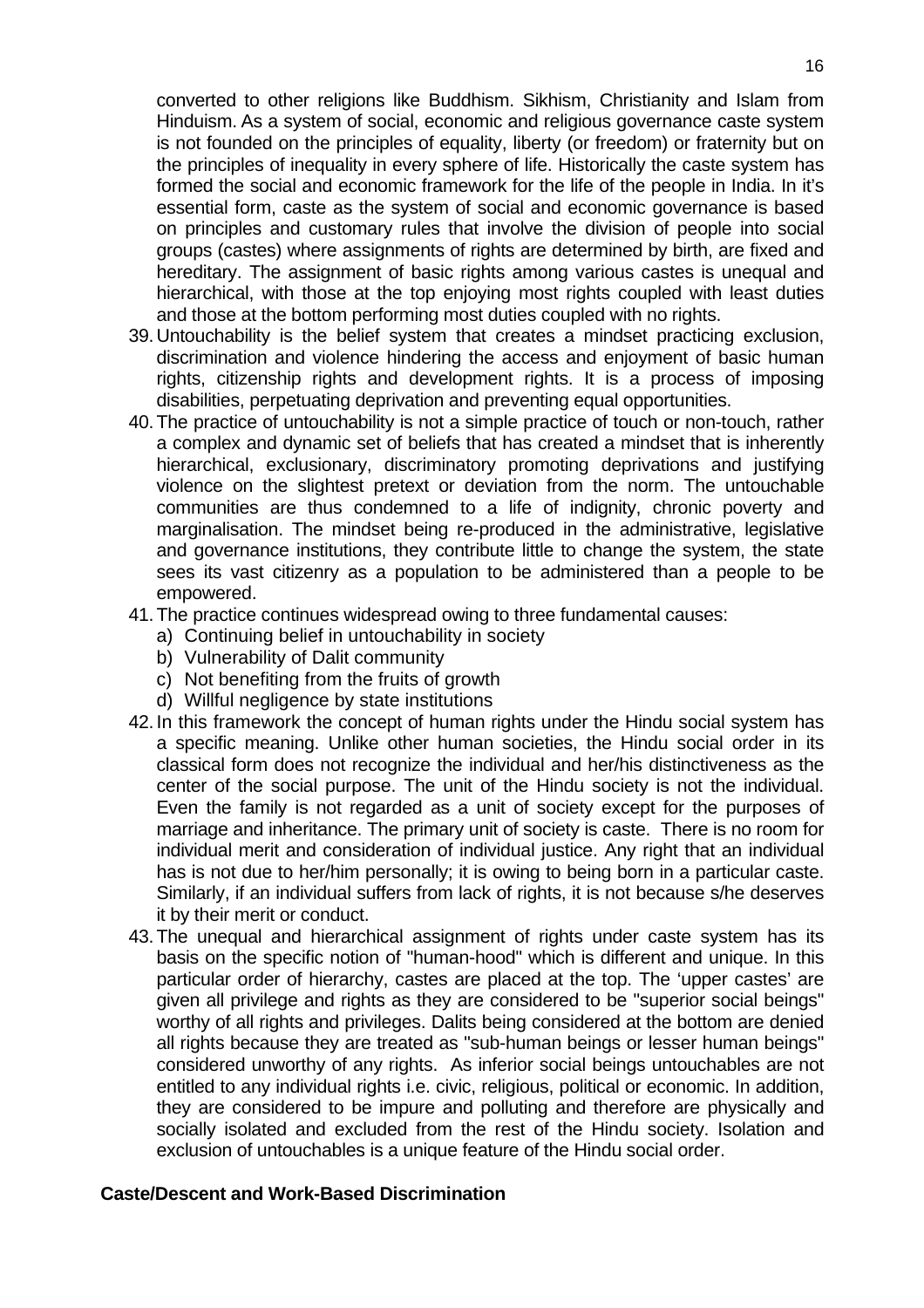- 44. It is clear from the above characterization of caste system that Dalits who are placed at the bottom of caste hierarchy are denied basic human rights that are necessary for the development and growth of human beings. This comprehensive and multiple exclusions and discriminations and denial of human rights of the untouchables have severe consequences on their poverty and deprivation. The denial of human rights is not associated with race or colour, but based on descent associated with social origin determined by social and religious ideology.
- 45. Determination of occupation by birth and restrictions to change the hereditary occupation and social position obviously restricts the freedom of occupation and involves descent and work related discrimination. As occupation and property rights of each caste are fixed and compulsory it necessarily involves forced exclusion of one caste from the occupations of other castes. Dalits having been excluded from access to social rights, property rights and source of livelihood for generations, except the labour or service to the castes above them, experience denial of basic rights in multiple spheres.
- 46. The religious and philosophical sanctions and societal mechanism of social ostracism against Dalits to change their position promoted the concept of impunity against harassment, exploitation and atrocities on Dalits from various angles – abuse and physical violence of women, children or men, sexual exploitation of Dalit women including practices like Devadasi system, exploitation of Dalit labour through begar (free labour), bonded labour or child labour, destruction of assets belonging to Dalits and prevention of their right to free exercise of their franchise.
- 47. It must be mentioned that both legal and religious sanctions were powerful engines to keep caste going. The legal sanction has been done away with by the Constitution but caste and its practices continue unabated because of the more powerful religious and philosophical sanction. Therefore untouchable status, discrimination and forced impure occupation, all for an accident of birth even today characterize the life of Dalits.

## **Recognising Human Rights Violations in Caste-Based Discrimination by the Indian State**

- 48. The Constitution of India, adopted in 1950 is a total departure from the philosophy, norms and traditions of the Hindu social order. The adoption of the Constitution was preceded by strong social, religious and political movements of the untouchables in the early part of the  $20<sup>th</sup>$  century against caste and Brahmanism. The induction of these viewpoints was particularly facilitated by the nomination of Dr. Ambedkar $^{27}$ , who led much of the struggle against caste and untouchability as chairman of the drafting committee of the Indian Constitution.
- 49. The philosophic ethos of the Constitution proclaimed justice, equality, liberty, and fraternity to all Indian citizens as against rights based on birth. Further the democratic form of government with elected representatives also provided an opportunity for members of different sections to participate in decision-making on a common platform.

## **Rationale and Scope of the Special Provisions for Dalits**

50. In addition to the general frame of justice and equality, the Constitution also recognized the need for distinct and special provisions related to the protection for

 27 Dr. B.R. Ambedkar is one of the foremost scholars of the nineteenth-twentieth century. Born into a Dalit family he was the architect of providing a framework for the elimination of caste-based disabilities for Dalits and inculcating the values of justice, equality, liberty and fraternity into the Indian Constitution. He is the foremost leader of the untouchable community.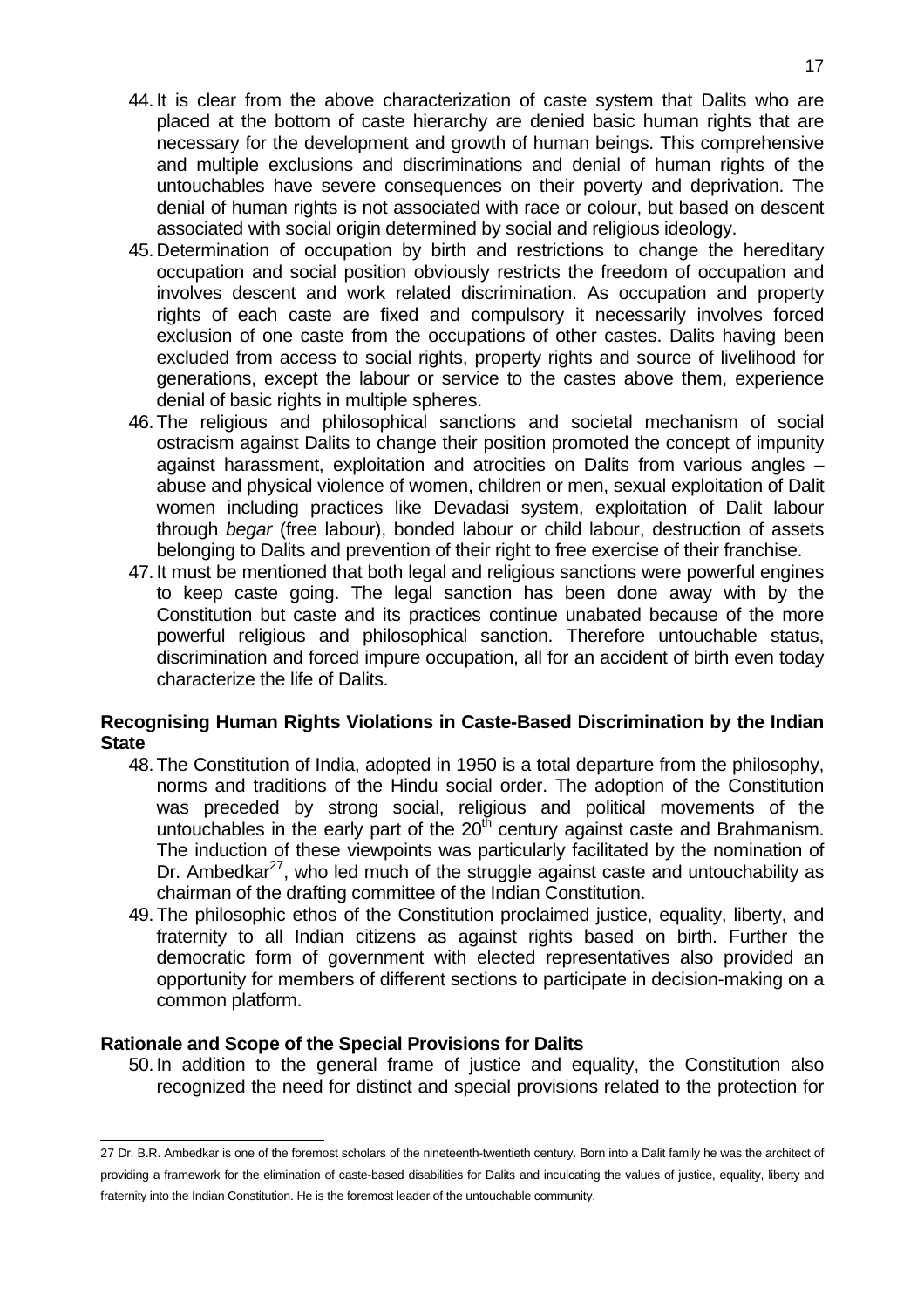Dalit community (scheduled castes).<sup>28</sup>

51. "A section of people in the Indian society were denied of certain basic rights since ancient times with the result they remained economically, socially and educationally backward. Because of the fundamental disparities between the Schedules Castes and Schedules Tribes as compared to other communities and the urgent need for special measures to uplift their status, a clear distinction has been made in the Constitution itself in respect of the SCs (Dalits) and STs (Adivasi)'".<sup>29</sup>

#### **Importance given to issues of Dalits and Adivasi (Tribals)**

52. The spirit of the Constitution is that equality, justice and progress of the Scheduled Castes and Scheduled Tribes will be a measure of progress of the Indian society as a whole. The provisions have been towards enhancing spaces for social, economic and political participation of Dalits. Inherent in the provisions is also the faith and belief that there is sufficient political will to ensure the implementation of these provisions by the newly promoted legislative, executive and judicial mechanisms of the state.

#### **Constitutional Provisions for Protection and Development of Scheduled Castes**

- 53. The Constitution emphasizes 'safe-guards' for Scheduled Castes under the 'Special Provisions Relating to Certain Classes' in Part XVI of the Indian Constitution. The Constitution also provides for protection and promotion of their social, economic, educational, cultural and political interests to bridge the disparities and to bring them at par with other sections of the society. In addition, many articles in Parts III (Fundamental Rights), IV (Directive Principles of State Policy), IX, IX A and in the fifth schedule of the Constitution is a measure of the Constitutional concern and commitment.
- 54. The constitutional provisions include general measures found in equality before law (Article 14); Prohibition of discrimination (Art. 15), Protection of life and personal liberty (Art. 21)
- 55. The provision and safeguards for Backward Classes and especially for SCs and STs have been incorporated in the Constitution of India. The safeguards are in the field of social, economic, political, educational, cultural and services under the State for the people belonging to these communities for their development. Who constitute Scheduled castes and how are the Castes scheduled are contained under Article 366 (24) and 341 of the Constitution.
- 56. The safeguards provided to Scheduled Castes are grouped in the following broad heads:
	- Social Safeguards
	- Economic Safeguards
	- Educational & Cultural Safeguards
	- Political Safeguards
	- Service Safeguards

 28 The Constitution of India recognises Dalit community as Scheduled Castes

<sup>29</sup> National Commission for Schedules Castes and Scheduled Tribes, Sixth Report (1999-2000& 2000-2001), New Delhi, p.8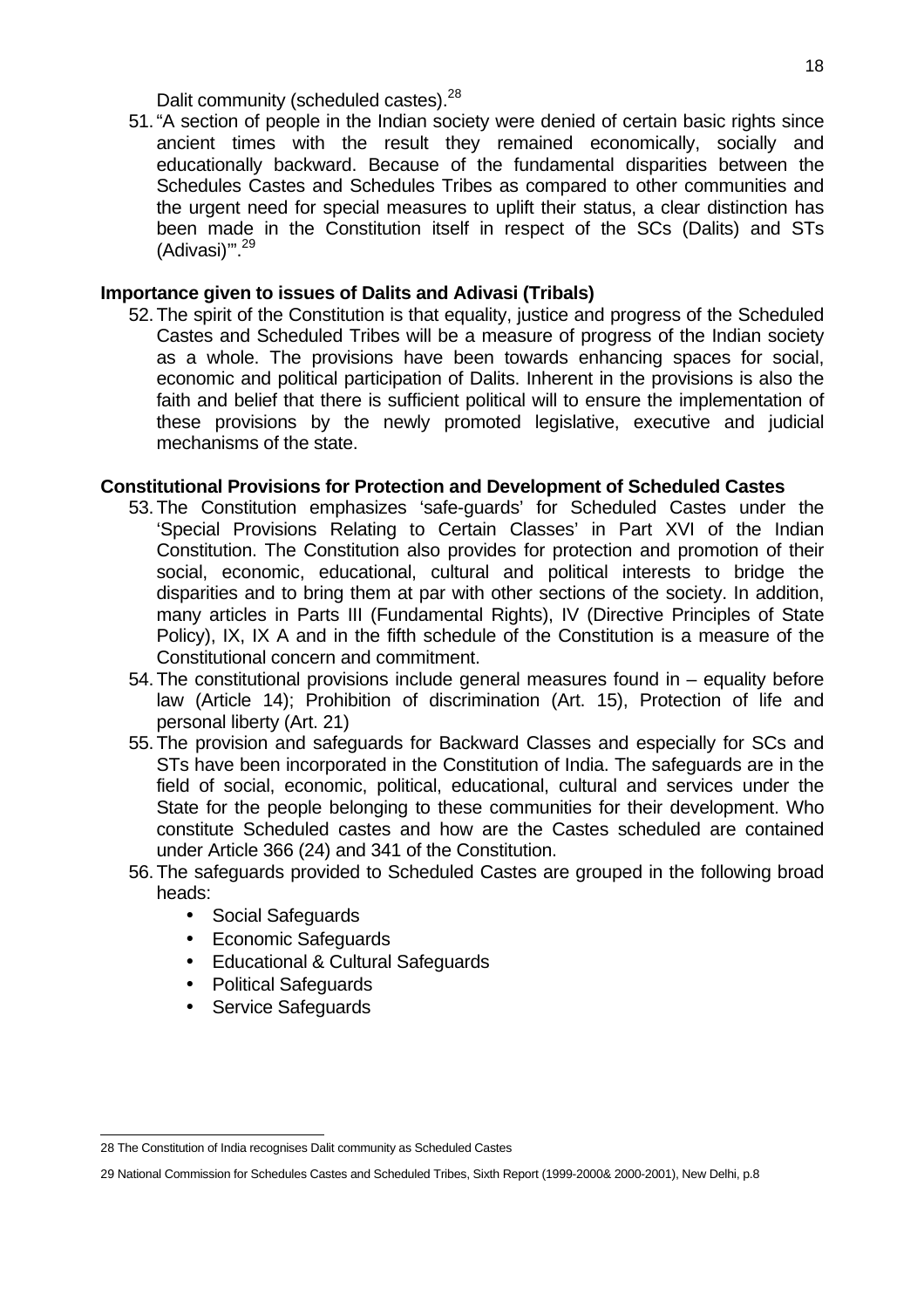## **Social Safeguards**

- 57. Article 17, 23, 24 and 25 (2)(b) of the Constitution enjoins the State to provide social safeguards to Scheduled Castes. Article 17 relates to abolition of untouchability being practiced in society.
- 58. Article 23 prohibits traffic in human beings and 'begar' and or other similar forms of forced labour and provides that any contravention of this provision shall be an offence punishable in accordance with law. Althogh there is no specific mentions about SCs in this Article but majority of the bonded labour belong to SC community.
- 59. Article 24 provides that no child below the age of 14 years shall be employed to work in any factory or mine or engaged in any hazardous employment. Even in this Article, there is no special mention about the SCs but substantial portion of child labour engaged in hazardous employment belong to SC community.
- 60. Article 25 (2) (b) provides that Hindu religious institutions of a public character shall be opened to all classes and sections of Hindus. The term Hindu includes persons professing Sikh, Jain and Buddhist religion.

## **Economic Safeguards**

61. Articles 23, 24 and 46 form part of the economic safeguards for the Scheduled Castes and Scheduled Tribes. Article 46 states that, "The State shall promote with special care the educational and economic interests of the weaker sections of the people, and in particular, of the Scheduled Castes and the Scheduled Tribes, and shall protect them from social injustice and all forms of exploitation."

#### **Educational and Cultural Safeguards**

62. Article 15 (4) empowers the State to make special provisions for the advancement of any socially and educationally backward classes of citizens and for SCs. This provision has enabled the State to reserve seats for SCs in educational institutions in general and professional courses etc.

#### **Political Safeguards**

- 63. Reservation of seats for Scheduled Castes and Scheduled Tribes in the local bodies of the State/Union Territories, Legislative Assemblies of the State and in Parliament are provided in the Constitution of India as follows:
	- **Article 243 D- Reservation of Seats**:-
		- I. Seats shall be reserved for (a) the Scheduled castes; and (b) the Scheduled Tribes in every Panchayat and the number of seats so reserved shall bear, as nearly as may be, the same proportion of the total number of seats to be filled by direct election in that Panchayat as the population of the Scheduled Castes in that Panchayat area or of the Scheduled Tribes in that Panchayat area bears to the total population of that area and such seats may be allotted by rotation to different constituencies in a Panchayat.
		- II. Not less than one- third of the total number of seats reserved under clause (I) shall be reserved for women belonging to Scheduled Castes or, as the case may be to the Scheduled Tribes.
		- III. Not less than one-third (including the number of seats reserved for women belonging to Scheduled Castes and Scheduled Tribes) of the total number of seats to be filled by direct election in every Panchayat shall be reserved for women and such seats may be allotted by rotation to different constituencies in a Panchayat.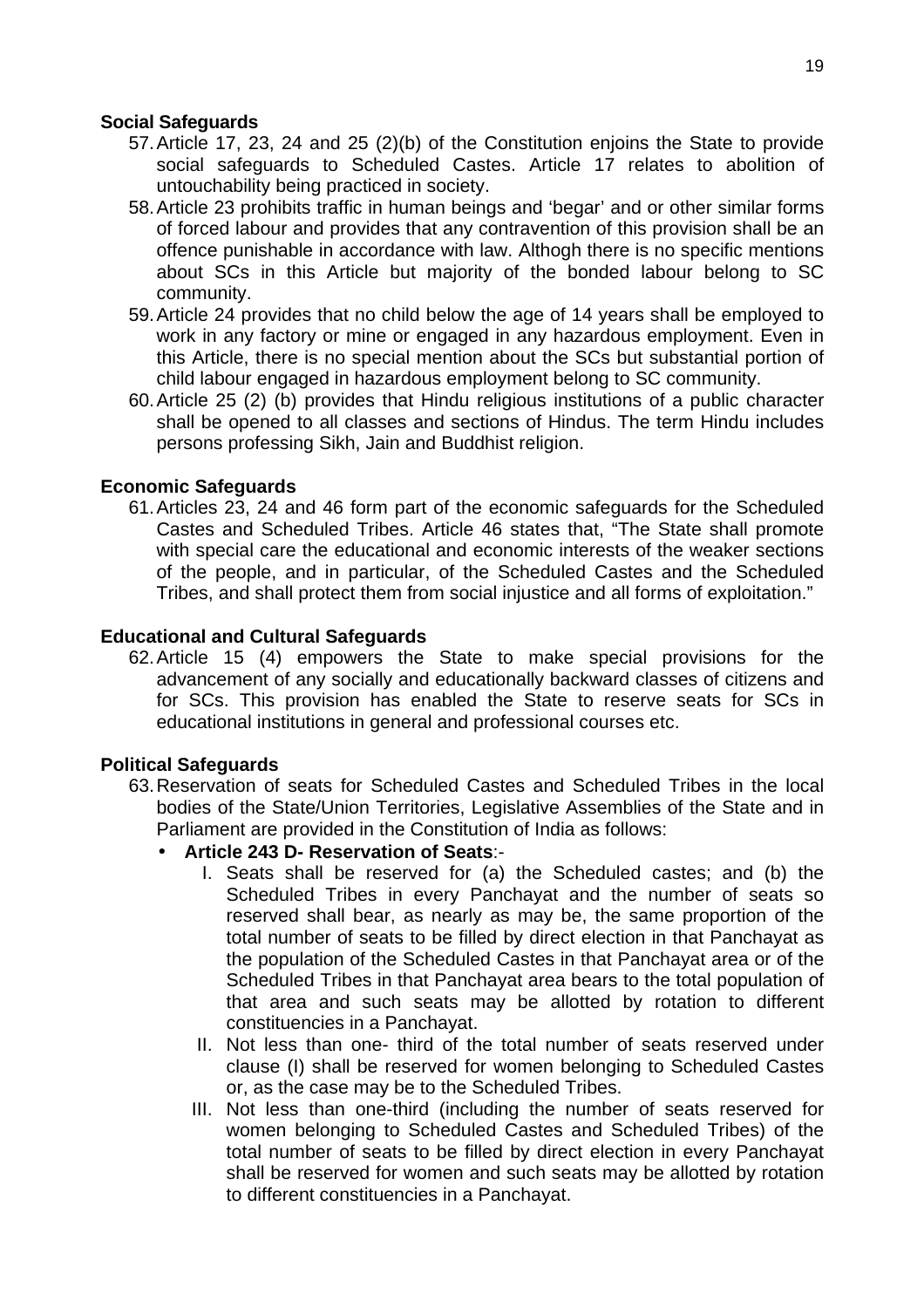## • **Article 243 T- Reservation of Seats**:-

- I. Seats shall be reserved for the Scheduled Castes and Scheduled Tribes in every Municipality and the number of seats so reserved shall bear, as nearly as may be, the same proportion to the total number of seats to be filled by direct election in that Municipality as the population of Scheduled castes in the Municipal area or of the Scheduled Tribes in the Municipal area bears to the total population of that area and such seats may be allotted by rotation to different constituencies in a Municipality.
- II. Not less than one- third of the total number of seats reserved under clause (I) shall be reserved for women belonging to the Scheduled Castes or, as the case may be, the Scheduled Tribes.
- III. Not less than one- third (including the number of seats reserved for women belonging to Scheduled Castes and Scheduled Tribes) of the total number of seats to be filled by direct election in every Municipality shall be reserved for women and such seats may be allotted by rotation to different constituencies in a Municipality.
- IV. The Offices of the Chairpersons in the Municipalities shall be reserved for the Scheduled Castes, the Scheduled Tribes and women in such manner as the Legislature of a State may, by law, provide.
- V. The reservation of seats under clause (I) and (II) and the reservation of offices of Chairpersons (other than the reservation for women) under clause (IV) shall cease to have effect on the expiration of the period under Article 334.
- VI. Nothing in the Part shall prevent the Legislature of a State from making any provision for reservation of seats in any Municipality or offices of Chairpersons in the Municipalities in favour of backward class of citizens.
- **Article 330- Reservation of Seats for Scheduled Castes and Scheduled Tribes in House of the People**:-
	- I. Seats shall be reserved in the House of people for
		- a) The Scheduled Castes;
		- b) The Scheduled Tribes except the Scheduled Tribes in the autonomous districts of Assam; and
		- c) The Scheduled Tribes in the autonomous districts of Assam.
	- II. The number of seats reserved in any State or Union Territory for the Scheduled Castes or the Scheduled Tribes under clause (I) shall bear, as nearly as may be, the same proportion to the total number of seats allotted to the State or the Union Territory in the House of people as the population of the Scheduled Castes in the State or the Union Territory or of the Scheduled Tribes in the State or the Union Territory or part of the State or Union Territory, as the case may be, in respect of which seats are so reserved, bears to the total population of the State or the Union Territory.
	- III. Notwithstanding anything contained in clause (II), the number of seats reserved in the House of the People for the Scheduled Tribes in the autonomous districts of Assam shall bear to the total number of seats allotted to the State a proportion not less than the population of Scheduled Tribes in the said autonomous districts bears to the total population of the State.

**Explanation: In this Article and in Article 332, the expression "population" means the population as ascertained at the last**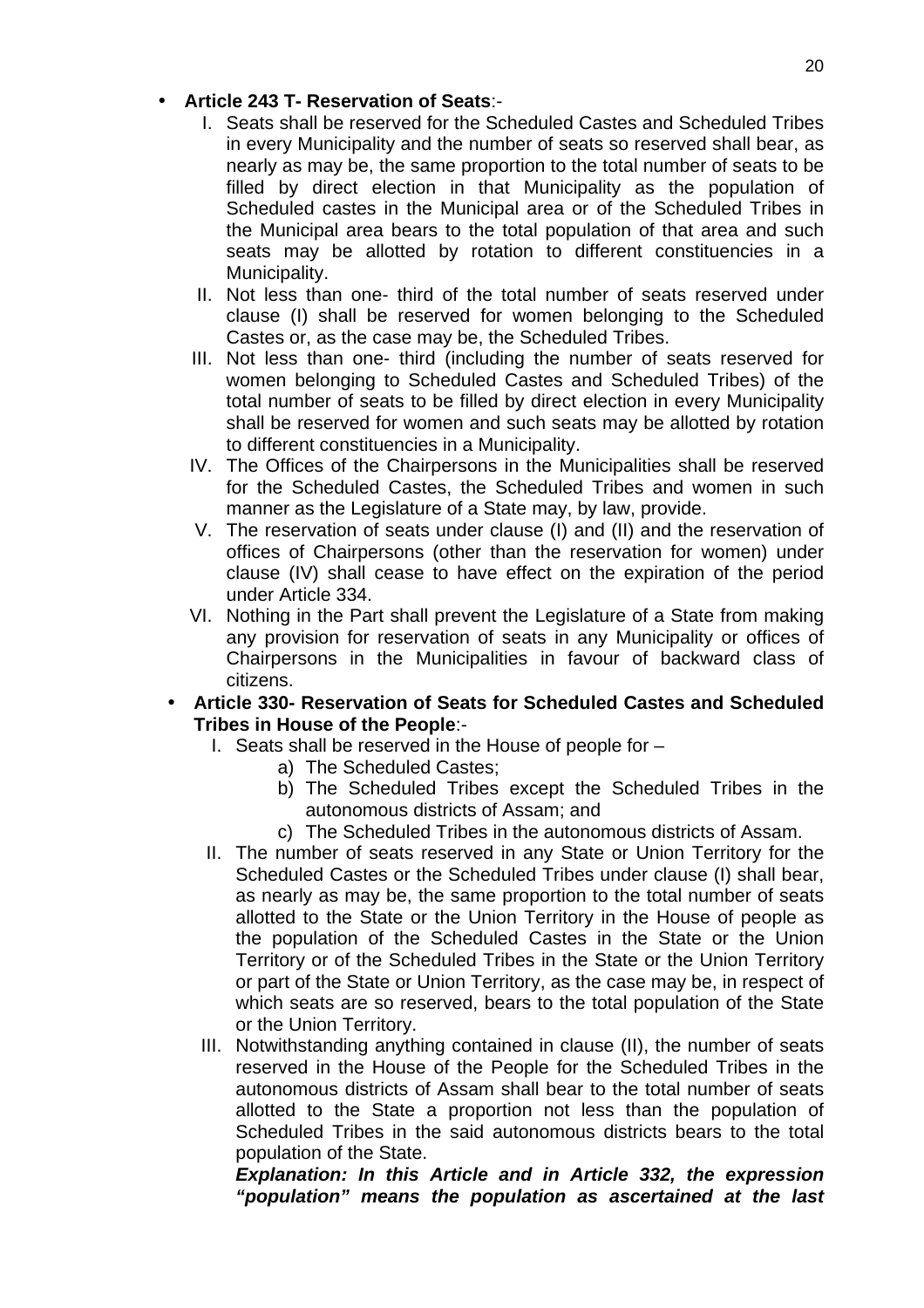**preceding Census of which the relevant figures have been published: Provided that the reference in the Explanation of the last preceding Census of which the relevant figures have been published shall, until the relevant figures for the first Census after the year 2000 have been published, be construed as a reference to the 1971 Census.** 

- **Article 332- Reservation of Seats for Scheduled Castes and Scheduled Tribes in the Legislative Assemblies of the State**:-
	- I. Seats shall be reserved for the Scheduled Castes and the Scheduled Tribes except the Scheduled Tribes in the autonomous districts of Assam, in the Legislative Assembly of every State.
	- II. Seats shall be reserved also for the autonomous districts in the Legislative Assembly of Assam.
	- III. The number of seats reserved for the Scheduled Castes or the Scheduled Tribes in the Legislative Assembly of any State under clause (I) shall bear, as nearly as may be, the same proportion to the total number of seats in the Assembly as the population of the Scheduled Castes in the State or of the Scheduled Tribes in the State or part of the State, as the case may be, in respect of which seats are so reserved, bears to the total population of the State.
- **Article 334- Reservation of Seats and Special Representation to Cease after 60 Years**:- Notwithstanding anything in the foregoing provisions of this Para, the provisions of this Constitution relating to:
	- a) The reservation of seats for the Scheduled Castes and the Scheduled Tribes in the House of the People and in the Legislative Assemblies of the State; and
	- b) The representation of the Anglo-Indian community in the House of the People and in the Legislative Assemblies of the State by nomination, shall cease to have effect on the expiration of a period of sixty years from the commencement of the Constitution

#### **Service Safeguards**

64. Service safeguards are contained in Articles 16(4), 16 (4A), and 335. In the year 2001, the Parliament through Constitution (Eighty-fifth Amendment) Act, 2001 amended the provisions contained in Article 16 (4A). In Article 16 (4A) for the words: "in matters of promotion to any class" the words "in matters of promotion, with consequential seniority, to any class" has been substituted. The effect of this amendment is that the SCs/STs promoted earlier than their counter-part in general category by virtue of reservation policy shall be senior to general category in the promoted scale/post.

## **Important Legislations**

- 65. In addition some of the legislations of specific as well as general nature have greater relevance to Dalit communities.
	- a) The Untouchability Offences Act, later reformulated as the Protection of Civil Rights Act (1955) and rules 1977
	- b) The Scheduled Caste/Scheduled Tribe (Prevention of Atrocities) Act 1989 and rules1995
	- c) Bonded Labour (system) Abolition Act, 1976
	- d) Employment of Manual Scavengers and Construction of Dry Latrines (Prohibition) Act, 1993
	- e) Devadasi system Abolition Act in the states of Andhra Pradesh,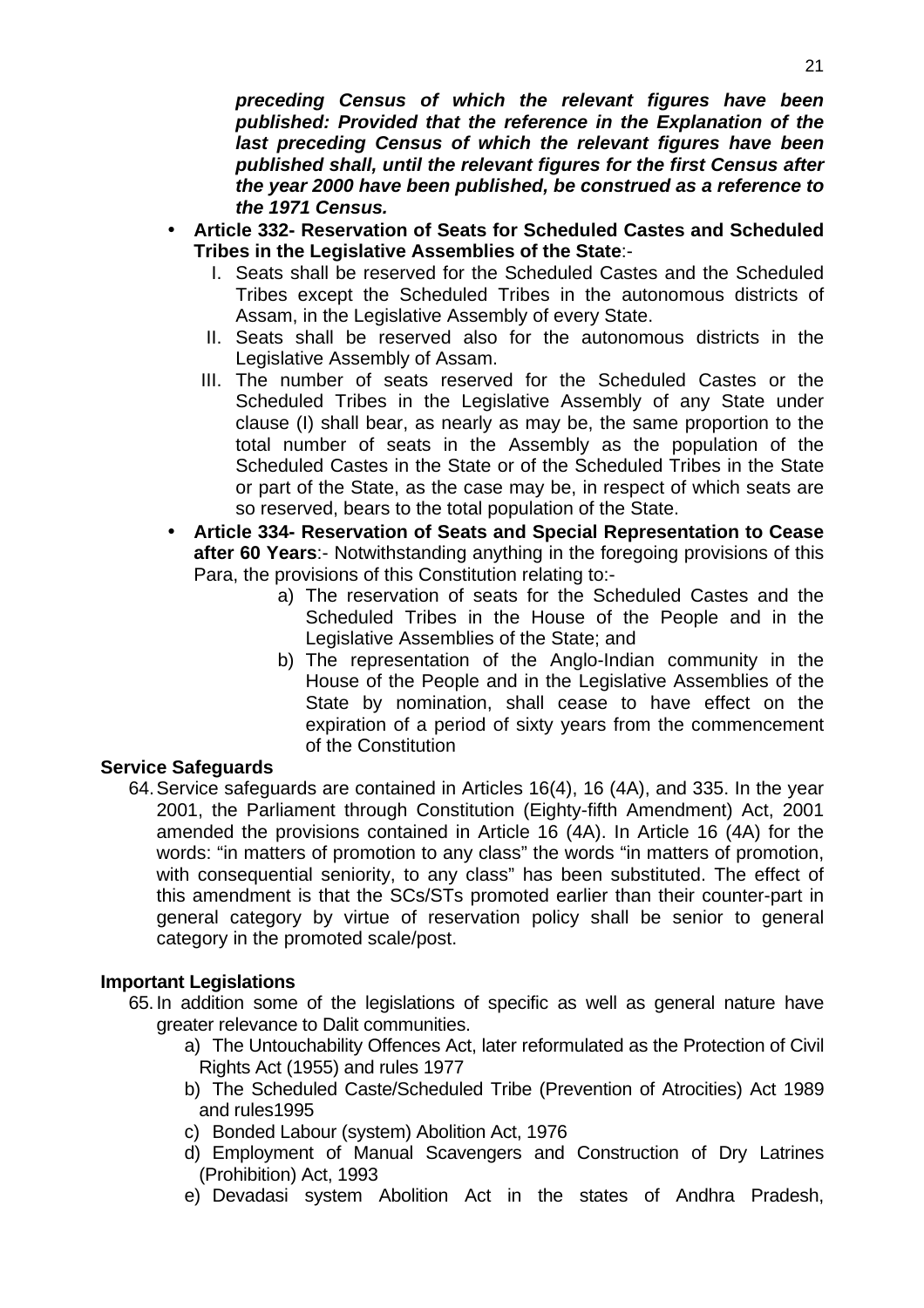Maharashtra and Karnataka.

f) Child Labour (Prohibition and Regulation) Act, 1986

- g) Minimum Wages Act, 1948
- h) Equal Remuneration Act, 1976
- i) Land Reforms Act in different states

#### **Special Courts under Scheduled Castes and Scheduled Tribes (Prevention of Atrocities) Act, 1989**

- 66. There is a provision to set up Special Courts for trying cases registered on the grounds of untouchability and atrocities under inflicted on Dalits and Adivasis under the SC and ST (Prevention of Atrocities) Act, 1989. So far as per the claims made by the Ministry of Social Justice and Empowerment , 139 Special Courts have been set up in 9 States and whereas in other States existing Session Courts have been designated as Special Courts. The fact of the matter on the grounds is such that no Special Court has been set up any where in any of the States in India. It is only the existing Session Courts at district levels have been designated as Special Courts.
- 67. It is also a fact that these designated Special Courts are not allowed to take up cases filed under the SC and ST (Prevention of Atrocities) Act, 1989. The Supreme Court judgment dated 28. 1. 2000, in the case of Gangula Ashok and ANR Vs State of A. P. where in it debarred the Special Courts to try the atrocities cases without being committed to it by the magistrate has further complicated the matter.<sup>30</sup>
- 68. The 2005 Annual Report of the National Crime Records Bureau reported a total of 26,127 cases - 291 cases under the Protection of Civil Rights Act and 8,497 cases under the SC/ST (Prevention of Atrocities) Act of 1989, against the Scheduled Castes. Although the average charge-sheeting rate for the crimes against the SCs was 94.1 per cent, the average conviction rate was only 29.8%. A total of 46,936 persons (82.4%) out of 57,804 persons arrested for crimes committed against Scheduled Castes were charge-sheeted but only 28.3% were convicted consisting of 12,691 persons out of 44,842 persons against whom trials were completed. **As per the 2005 Report (Crime in India) of NCRB, every 20 minutes a crime against Dalits is reported in the Police Station across the country.**<sup>31</sup>
- 69. India's police and legal system had failed "deplorably" to protect people from the country's lowest castes, an official commission said on Tuesday, suggesting exclusive courts be set up to ensure speedy justice. Crimes against Dalits, including rape, murder and social boycott by upper castes, have lower conviction rates than the national average, at around 29 percent against 42 percent, the National Commission for Scheduled Castes said. "We must admit...the deplorable, negative role of our men in uniform who, instead of protecting the victim, protect the culprits by inaction, inefficiency and rent-seeking," said Fakir Bhai Vaghela, the vice-chairman of the commission. He was speaking to top police officers and officials from Indian states at a meeting organised by the commission, an autonomous body set up by the government to protect the interests of the disadvantaged. "Seventy percent of people who commit crimes against Dalits are getting off," Phool Chand Verma, an NCSC member, said. "The police also do not register cases therefore atrocities continue." Dalits in

 30 Report, National Commission for SC and ST, p. 10, Government of India, New Delhi, 1999-2000 & 2000-2001

<sup>31</sup> Crime in India 2005, National Crime Record Bureau, Minstry of Home Affairs, Government of India, New Delhi, 2006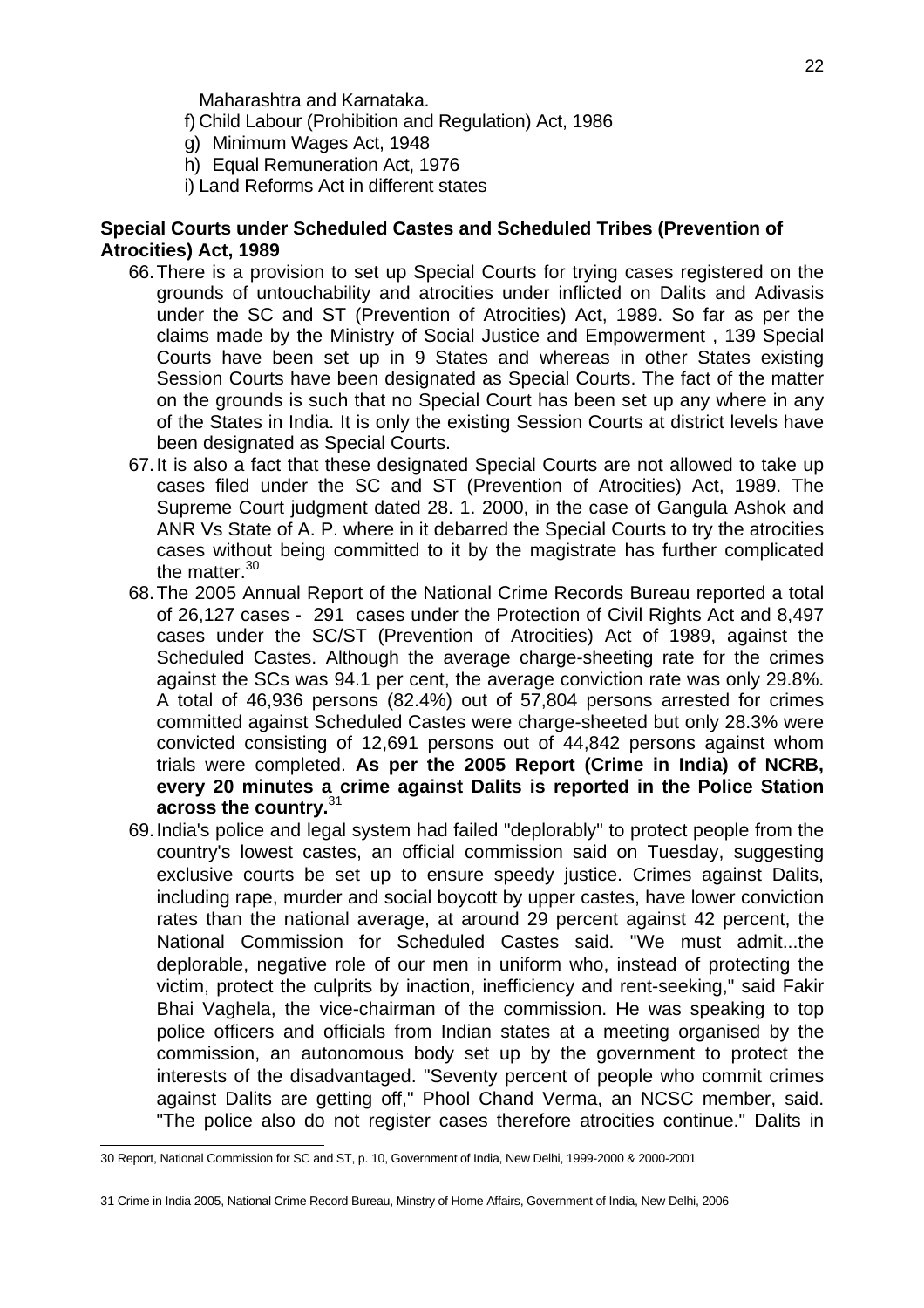rural areas were often discouraged by police from filing reports, Verma said, adding the actual number of attacks or incidents of discrimination in 2005 -- the vear for which figures were last compiled  $-$  were probably around 150,000.<sup>32</sup>

- 70. Main reasons for high rate of acquittals as observed and noted by the National Commission for Scheduled Castes in their Annual Report 2004-2005 are as follows $33$ :
	- I. Compromise between complainant and accused. Contradictory statements were given.
	- II. Complainant and witness got hostile.
	- III. Due to in-sufficient evidences, charges against the accused not confirmed.
	- IV. Due to non-availability of eye witnesses and appropriate evidence against culprits.
	- V. Benefit of doubt given by the Courts
	- VI. Discrepancies in evidence
	- VII. Economic dependence of the victims and their family on the culprits
	- VIII. Delay in Court proceedings
	- IX. Delay in framing Charge-sheet by Police

## **Special Component Plan (SCP)**

## **Budgetary Allocation for SCs: Special Component Plan: Massive Injustice and Loss of Opportunities for Dalits**

71. Analogous to the "The Scheduled Castes and Scheduled Tribes (Prevention of Atrocities) Act, 1989**",** the Government of India does have a potentially powerful mechanism for the economic empowerment of Dalits. The mechanism is the Special Component Plan (SCP) for Dalits**.** SCP, in the words of the Indian Planning Commission is "a policy instrument designed to ensure the fulfillment of constitutional guarantees and entitlements enjoined for the Scheduled Caste communities."

## **The Concept of Budgetary Allocation**

- 72. The SCP, initiated during the Indian Government's  $6<sup>th</sup>$  Five Year Plan (1980-85), envisaged a radical redefinition of planning and budgeting for Dalits. It was based on the realization by the Government of India that decades of planning and hundreds of millions of Rupees spent in the name of "Welfare of SCs & STs" had not brought any substantial changes in the Socio-economic lives of Dalits. Hence the SCP was brought in as a radically reworked strategy of Dalit welfare and empowerment. "The Sixth Five Year Plan marked a shift in the approach to the development of the SCs. The SCP, launched for the SCs, was expected to facilitate easy convergence and pooling of resources from all the other development sectors in proportion to the population of SCs and monitoring of various development programmes for the benefit of  $SCs^{34}$
- 73. The programme was made obligatory for all the State Governments and all their departments as well as all Central Government Ministries. And in 1986, a scheme of Special Central Assistance of 100% grant to the States for the implementation of SCP was also initiated.

 32 Kamil Zahir, India Fails to Protect its Lowest Castes-Panel, Reuters, February 6,

<sup>2007</sup> http://in.today.reuters.com/news/newsArticle.aspx?type=topNews&storyID=2007-02-

<sup>06</sup>T170312Z\_01\_NOOTR\_RTRJONC\_0\_India-286548-1.xml

<sup>33</sup> Annual Report 2004-2005, p.p. 227-228, National Commission for Scheduled Castes, Government of India, New Delhi, 2006

<sup>34</sup> Report of the Steering Committee on Empowerment of the SCs, OBCs and Minorities, Tenth Five Year Plan (Government of India)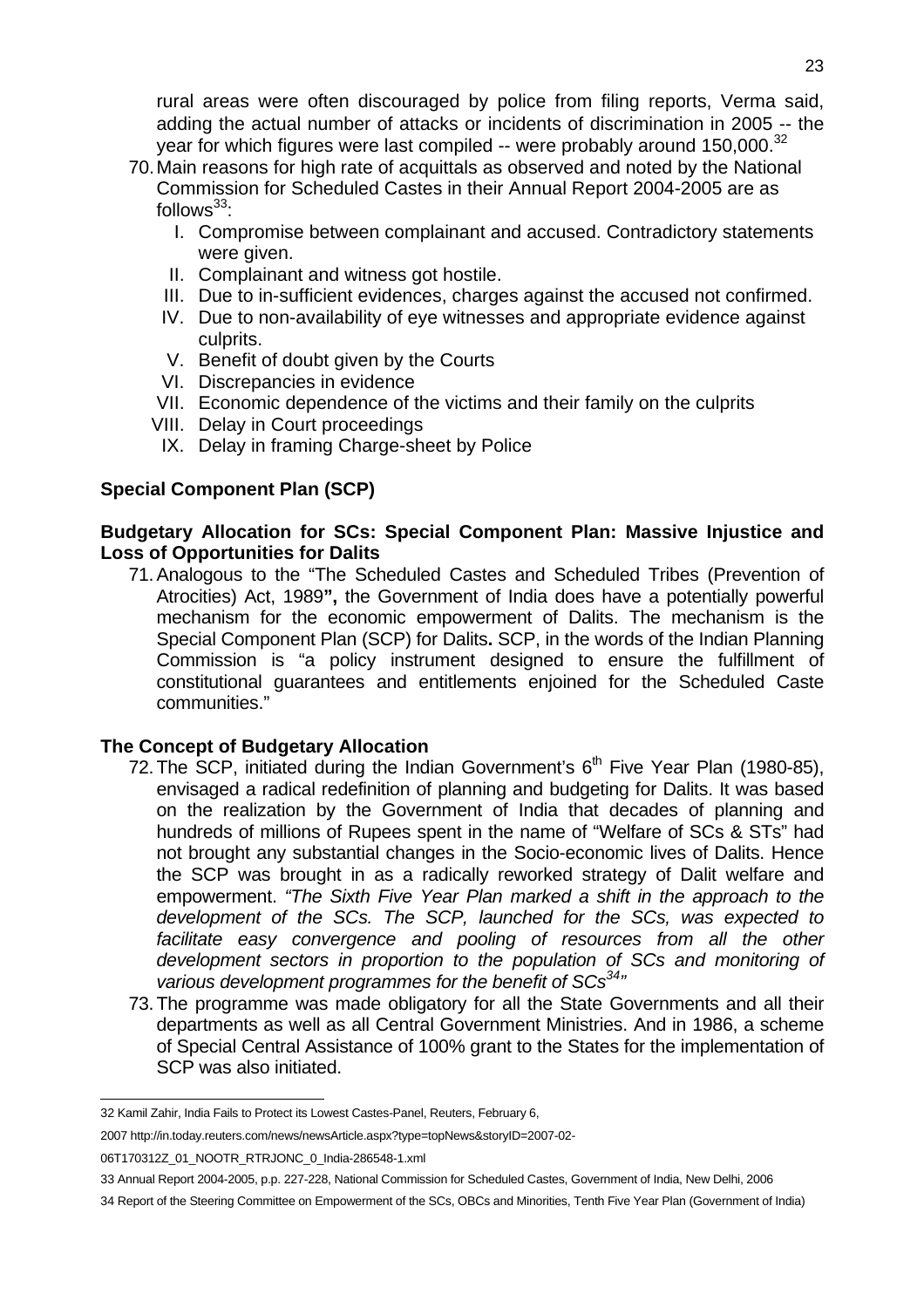74. The main elements of the philosophy of the SCP, as regularly stressed by the Ministry of Social justice and Empowerment of the Government of India, are Proportionality, Convergence, Universal Application and Auto-Decision making.

#### **Proportionality**

75. According to SCP, funds allocated for the welfare of Dalits out of the total annual plan outlay, should be at least proportional to their population percentage at the national and States level. This means that as Dalits constitute 16.5% of the Indian population, at least 16.5% of the outlay of the Central Budget should be allocated as SCP funds. Similarly in a State like Tamil Nadu, where Dalits constitute 19% of the State population, at least 19% of the plan outlay of the State Budget should be allocated as SCP funds.

#### **Convergence**

76. In contrast to the earlier practice of numerous schemes by different departments and ministries, rarely leading to any significant impact, SCP envisages an approach whereby holistic programmes, in accordance with specific historic needs and priorities of Dalits, would be evolved and sufficient funds allocated for the programmes. The targets fixed under SCP are to be desegregated into district-wise and sector-wise targets. At the district level, the district Collectors are responsible for coordinating the implementation of the schemes under SCP.

#### **Universal Application**

- 77. As per SCP, no State Government Department and no Central Ministry or Department can claim exemption regarding the implementation of SCP. SCP also makes it clear that no mere notional allocations of funds, based on the unacceptable logic of indivisibility of projects, are allowed. Every department /ministry must initiate concrete steps to evolve proper programmes under SCP, as per specific Government Orders (G.Os). Separate budget heads have to be shown in the Budget Link Book, clearly mentioning the receipts-expenditures details of SCP, ensuring prevention of any diversion, under-utilization or mis-utilization of funds earmarked for Dalits.
- 78. "An important operational principle of SCP is that in all sectors of plan programmes, outlays for development SCs should be incorporated and no distinction can be drawn between the so called "indivisible and divisible" sectors, as the outlays are allowable in relation to the needs of scheduled castes $35"$

#### **Auto-Decision-Making**

79. SCP visualizes also that Dalits themselves (and those that legitimately represent them) should have the final say in terms of the implementation of SCP. SCP demands that at both Central and State levels, the department concerned with Scheduled Castes Welfare, such as the Scheduled Castes Development Corporations should act as the nodal agency for the formulation, implementation and monitoring of SCP.

#### **National Level Evaluation Study on the Implementation of Special Component Plan for Scheduled Castes**

80. A national level sample study on implementation of Special Component Plan (SCP) was conducted by the erstwhile National Commission for Scheduled Castes and Scheduled Tribes during the year 2003 in 16 States and 3 Union Territories having

 35 Adidravida and Tribal Welfare Department, Govt of Tamil Nadu, 2003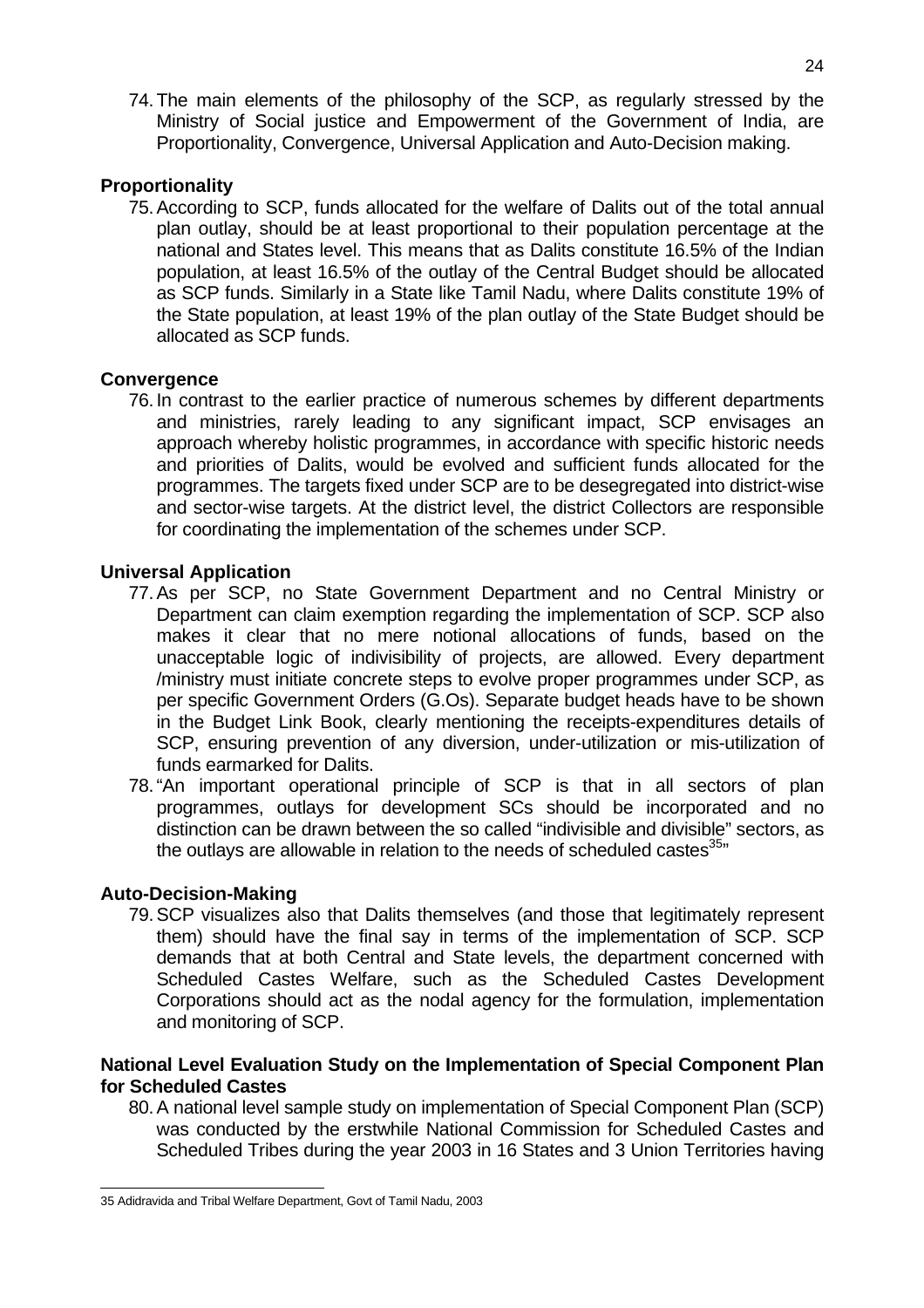SC population greater than or equal to 15 percent of the total State population and covering 26 Districts, 51 Blocks and 335 villages.<sup>36</sup>

- 81. The Commission's study revealed that nothing substantial has been done and the daily wage employment programmes were not implemented properly in the States and Union Territories in the study sample villages. The situation is worse in States like Bihar and Orissa, while it is in poor condition in Madhya Pradesh and Rajasthan. In other States the infrastructural development is comparatively better than the condition that existed in Bihar, Orissa, Madhya Pradesh and Rajasthan.
- 82. According to the Bihar sample study report, only 36% of the sampled villages in Bihar were having Primary Schools, other villages do not have even Primary Schools which is the basic need for children education in villages. Most of the villages do not have an access to health and medical facilities. There is no Primary Health Centres in any of the sampled villages. While more than 50% of the villages have not been electrified, and in Scheduled Castes localities only 5 villages have got electric connection of the sampled villages. However, all the sampled villages have got hand pipes which provides safe drinking water to SC people.
- 83. In Orissa, the situation is still pathetic where none of the sampled villages are connected with metalled or all weather roads. No school facilities or PHC have been started so far, in many villages. Same holds true of electrification of the villages as also of SC bastis/hamlets in the State. Even safe drinking water is not provided in most of the villages leaving no option for the SCs than to use dug well/tank/pond or river water for drinking purposes. There is no village level Post Office in any of the sampled villages. Infrastructure development programmes have also not been taken up seriously in West Bengal. PHC exists only in three sampled villages and wells are still used as the main source of drinking water. About 13% of the villages (under study) do not even have primary schools.
- 84. Investigations in different States/Union Territories reveal that even after sizeable budgetary allocation and huge investments in the post independence period the basic amenities and facilities such as good roads, transport and communication network, facilities for irrigation, safe drinking water, medical care etc. have not been created in enough numbers so as to cater to the needs of SCs dominated localities and villages. However, the situation varies from State to State and region to region. Despite the fact that for more than 20 years or so SCP is being implemented by the State Governments and sizeable funds have been spent on the infrastructural development sector but the situation of SCs have remained pathetic in most of the States and UTs.
- 85. The study also revealed that the largest number of beneficiaries have been provided non-productive assets like Indira Awas Yojana or Housing Schemes. Productive assets such as improved breeds of buffaloes or dairy development programmes, diesel engine pump sets or irrigation related schemes, land purchase scheme, goats and piggeries, trade/business, bullock or camel cart, rope making, fisheries, bidi making, horticulture, laundary, juice vendor etc. were taken up under SCp on a varying economically sustainable scale.
- 86. It has also been reported from different States that while selecting the beneficiaries, the prescribed norms and procedures have not been followed rigorously. The list of prospective beneficiaries is not prepared; rather people apply for the benefit on their own and run around the department concerned to get the programme sanctioned. In Uttar Pradesh, only 35.5% of the total beneficiaries belong to BPL group and better off families have received higher proportion of durable productive assets and higher amount of loan. In Tamil Nadu there are

 36 Annual Report, 2004-2005, National Commission for Scheduled Castes, P.P. 22-27, Government of India, New Delhi, 2006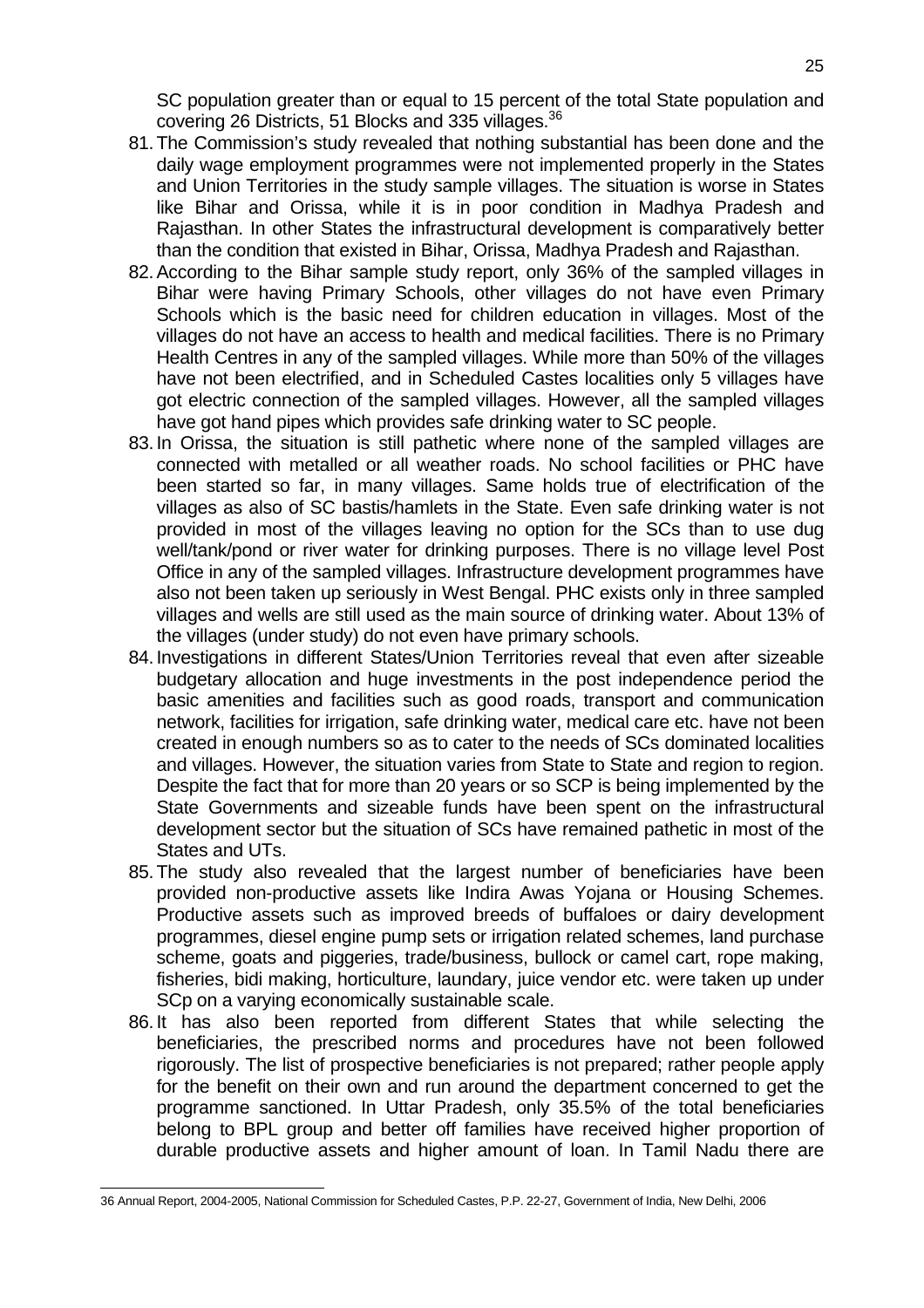some power elites among the SCs which remain the main beneficiaries of the development and the reservation in services & posts and have cornered larger share of the benefits. In Orissa and as a matter of fact in all the States, political interference has been widespread in selecting the beneficiaries who are to pay bribe to get the benefits. In Rajasthan 12.23% of the beneficiaries are falling under the income category of Rs. 30,001 to 40,000, the annual income of 12.95 percent of the beneficiaries is more than Rs. 40,000; in one case it was more than Rs. 90,000. The study reveals that SCs are dependent on agriculture work as a labourer for their subsistence. Most of them (83 out of 111 respondents) were marginal landholders (less than 2 acres of land). As cultivation depends mainly on the rainfall, people have taken agriculture as their subsidiary occupation.

- 87. There are two broad categories of reasons reported for under utilization or nonutilisation of the benefits: In the first category assets were either sold or reported stolen, broken or died. The factors under second category were related to the policy aspects of the programme implementation. Under SCP there are schemes, which have subsidy component with non provision of financing them through the Banks. For instance, Karyashala (Workshop) and blasting for deepening of wells have subsidy component of Rs. 6000 only and the rest of the needed amount has to be managed by the beneficiaries on their own. The benefits received are also not properly utilized or managed in the absence of support or follow up by the departments concerned. Certain amounts under the schemes also remain unutilized also because full amount has not been released to the beneficiaries by the Banks.
- 88. A general opinion prevailing in all the States and UTs is that the land linked with irrigation facilities have been most successful programmes in augmenting of income of the beneficiaries. There are other schemes also which have been found sustainable in specific areas such as laundary and juice vendor in Orissa and sheep & goats in Rajasthan. But most of the schemes are not economically viable. All the States/UTs hold that to make the schemes/programmes under the SCP sustainable, action plan must suit the needs and demands of the area/locality but it has not been done by the departments/agencies concerned and hence programmes under the SCP has not been able to make a significant impact on the economic development of SCs. Indira Awas Yojana is not an income generating scheme but once any person is benefited under this scheme he/she is not likely to be benefited or covered under any other scheme or programme. In Rajasthan, a comparison of incomes of beneficiaries before and after launching the SCP, hardly reveals any change in the income level of the beneficiaries.
- 89. It has also been noticed that beneficiaries were forced to devote several working days and spend substantial amount of money on travel to obtain benefits. It has also been reported that to please the officials including Bank officials, beneficiaries have to pay commissions through agents, to get benefits sanctioned and loan money disbursed. Data showed that some of the beneficiaries have spent more than Rs. 1500 on travel and loss of several working days. But no attempts have been made so far to rectify the problems like elimination of middlemen role, complex and unnecessary formalities, frequent travel by the intended beneficiaries to the offices of the departments concerned and Banks and even Government servant guarantee for obtaining Bank loans under the National Scheduled Castes Finance Development Corporation schemes.
- 90. It has also been reported that Banks do not sanction loan amount as claimed by the beneficiaries and that the subsidy component is discriminating in nature. Banks accede to the view that they intend to disburse minimum amount of loan to the beneficiaries, but they do not consider the loan component insufficient. Banks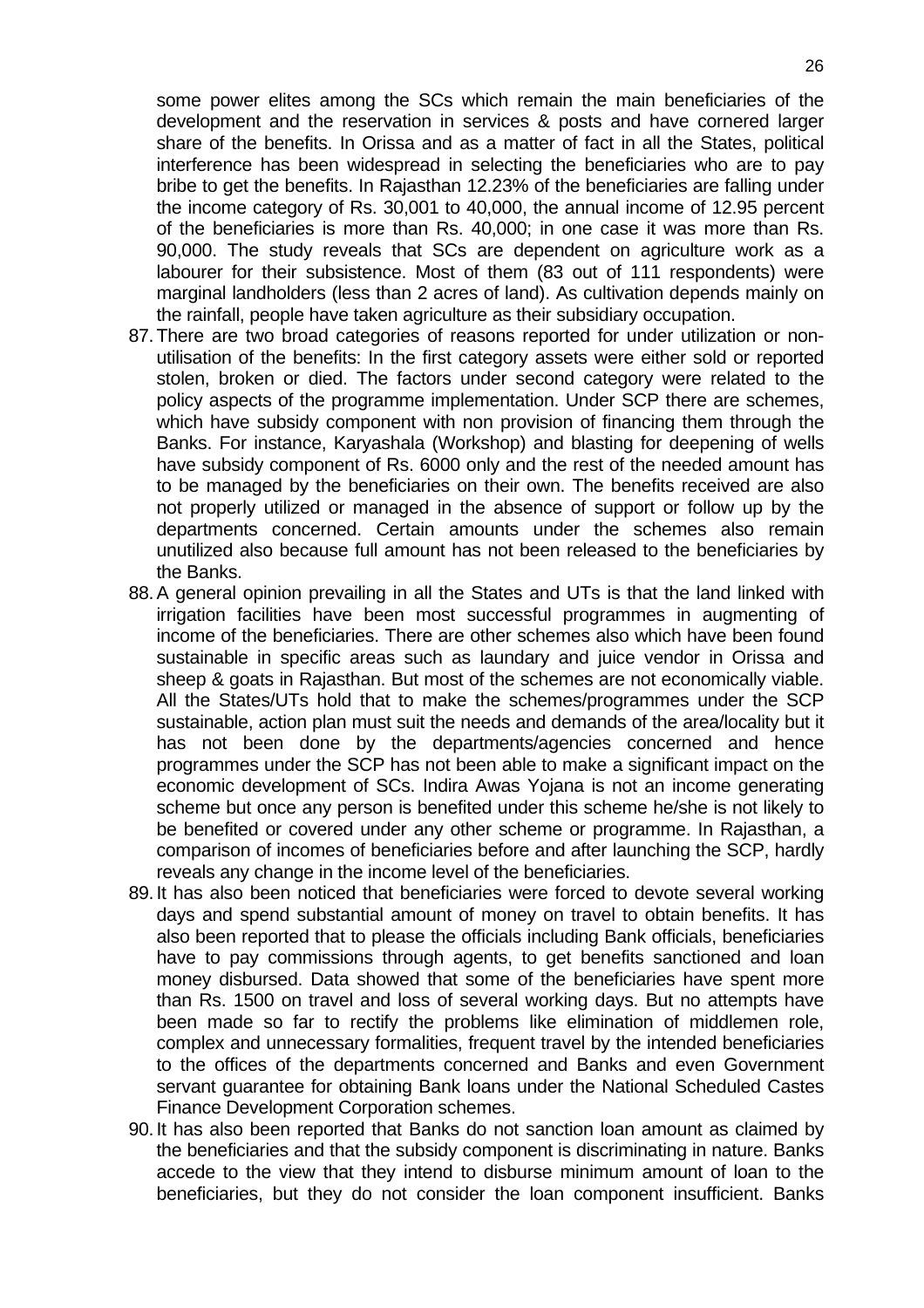argue that beneficiaries overestimate the cost of the project and misutilise the loan and become defaulters. Regarding the problem of the disbursement of loan, the study revealed that in many cases, total amount of loan was not disbursed. The situation is not only true of the Banks but also of Scheduled Castes Development Corporation (SCDC). In Rajasthan, some of the beneficiaries under 'Karyashala' (shade for workshop) have not received second and third installments (total amount is disbursed in three installments: 40%, 30%, 30%) and in some cases the last installments have not been released for last two years or so.

- 91. The findings of the study also revealed that the respondents in almost all the States/UTs are not fully aware of the development programmes being implemented in their respective States. They are totally ignorant about the SCP. Those who are aware about different programmes reported only about Indira Awas Yojana or housing schemes. Hardly, a few of them know about income generating schemes being implemented in the area or in the State.
- 92. In another report, the Working Group on Empowerment of Scheduled Castes during  $11<sup>th</sup>$  Five Year Plan (2007-2012) of the Planning Commission, it has been observed that this important initiative is not getting the priority and importance that it deserves. Many of the States are not formulating and implementing Scheduled Caste Sub Plan (SCSP) which was earlier known as Special Component Plan (SCP), as per the guidelines issued in this regard. The allocations have not been commensurate with percentage of SC population of the States. The gap between the percentage of SC population and percentage allocation under SCP has been particularly wide in States such as Andhra Pradesh, Assam, Gujarat, Himachal Pradesh, Karnataka, Madhya Pradesh, Maharashtra, Orissa, Punjab, Rajasthan, Tripura, West Bengal and UTs of Chandigarh and Pondichery. Further, it has also been noticed that even if national allocations are made, the level of expenditure under SCSP has been much lower than the allocated amount. As a result of allocations under SCSP being lower than the required level, the objective of bridging the gap between the Scheduled castes and the general population, measured in terms of various indicators of social and economic development, is far from being achieved.<sup>37</sup>
- 93. It further noted that the details about allocations under SCSP by Central Ministries is not readily available. While provisions are there for a targeted coverage of beneficiaries belonging to SCs and other disadvantaged groups under most of the developmental schemes being implemented by different Ministries/Departments. Another issue which frequently comes up is about divisibility/non-divisibility of schemes implemented by different Central Ministries. Many Ministries have argued that the nature of schemes being implemented by them is such that it is not possible to earmark benefits by social groups.<sup>38</sup>

#### **The Betrayal**

94. With false promises Indian state has again betrayed Dalits in this year's Annual Budget. The towering claims of achieving growth with inclusion have faltered again. The total budget allocation under Plan Outlay for the year 2008-2009 is Rs. 2,43,385.5 crore and under the SC Sub Plan (SCSP) the Government of India is liable to allocate Rs. 40090.90 crore exclusively for Dalits (16.7% of the total plan budget) but it has allocated just Rs. 11715.07 crore (29% of the total due under the SCSP) for the welfare of SCs, which means again SCs have been

 37 Report of the Working Group on Empowerment of Scheduled Castes during 11th Five Year Plan (2007-2012), PP. 11-15, Planning Commission, Government of India, New Delhi, 2007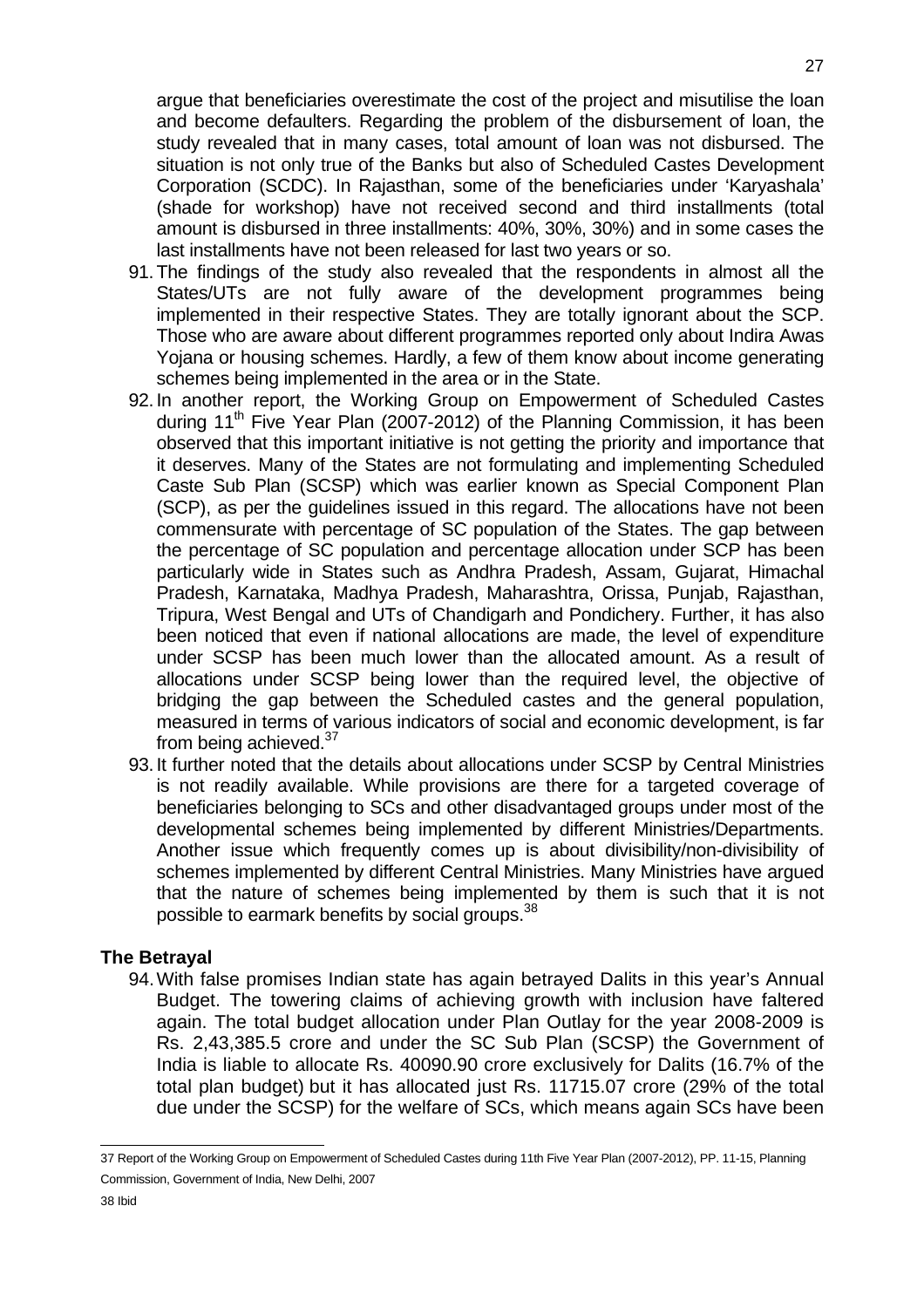deprived by Rs 28375.9 crores. This year again it has diverted 71% of the amount SCs are due to receive under the SCSP This exposes the stark 'untouchability' that is being practiced by the finance ministry and in the whole union budget.

95. With this denied money of Rs. 29,801 Crores, one Crore SC children would have had access to education + 1 lakh health centres could have been set up in rural areas + 2 lakh small scale industries could have been set up + 5 lakh SC families could have been provided with 5 acres of land each – in one year alone! Had this Special Component Plan been implemented in the last 27 years, India would have been totally free of poverty! History of Exclusion of SCs in the Budgets is explained in the table given below:

| Year    | <b>Total</b><br>Plan<br>Outlay | <b>Amount</b><br><b>Due</b> | <b>Amount</b><br><b>Allocated</b> | <b>Amounts</b><br>denied | $%$ of<br>Amount<br><b>Denied</b> |
|---------|--------------------------------|-----------------------------|-----------------------------------|--------------------------|-----------------------------------|
| 2005-06 |                                |                             |                                   |                          |                                   |
| (RE)    | 143791.31                      | 24013.15                    | 6650.89                           | 17362.26                 | 72.30                             |
| 2006-07 |                                |                             |                                   |                          |                                   |
| (RE)    | 172730                         | 28845.91                    | 8344.27                           | 20501.64                 | 71.07                             |
| 2007-08 |                                |                             |                                   |                          |                                   |
| RE)     | 207524                         | 35274.89                    | 11688.11                          | 23586.78                 | 66.87                             |

96. The figures of allocation are a mute witness to the history of denial of exclusion. It is not only for the last three years, this trend is observed for the last 27 years since the inception of Scheduled Caste Sub Plan, (earlier Special Component Plan) in 1979-80, the Union as well as State governments are making a mockery of the guidelines and have blatantly violated the directions. This amounts to 'willful negligence' and those responsible are liable to be punished for this crime.

## **Discrimination in Post-Tsunami Relief & Rehabilitation<sup>39</sup>**

- 97. On the  $26<sup>th</sup>$  of December 2004 the world witnessed its most deadly natural disaster, widely estimated to have taken almost 300,000 lives. The earthquake that triggered it centred near Sumatra, Indonesia registered around 9.1 on the Richter scale, making it the second most powerful earthquake in recorded history. In India alone there were over 12,000 confirmed deaths and an estimated number nearer 20,000 and 647,599 displaced people. The state of Tamil Nadu was worst hit on mainland India but Andhra Pradesh as well as Kerala were also affected. The Andaman & Nicobar Islands were the closest Indian territory to the epicentre here alone 4,000 people are said to have lost their lives. This tragedy was globally received with unprecedented outpourings of altruism and charity. What was not unprecedented or altruistic was the presence of severe casteism in the relief operation.
- 98. Most worryingly, Dalits were widely reported to have been denied entry to emergency relief camps and shelters. This mirrors caste prejudice in terms of housing arrangements across most of India, where villages are often segregated. The government response was to build segregated camps rather than punish those perpetrating what are criminal acts (practice of untouchability). Dalits were abused when trying to enter camps and access emergency supplies.

 39 Information contained in this section are taken from, Tim Gill's "Making Things Worse" How Caste Blindness in Indian Post Tsunami Disaster Recovery Has Exacerbated Vulnerabilty and Exclusion, Dalit Network Netherlands, February 2007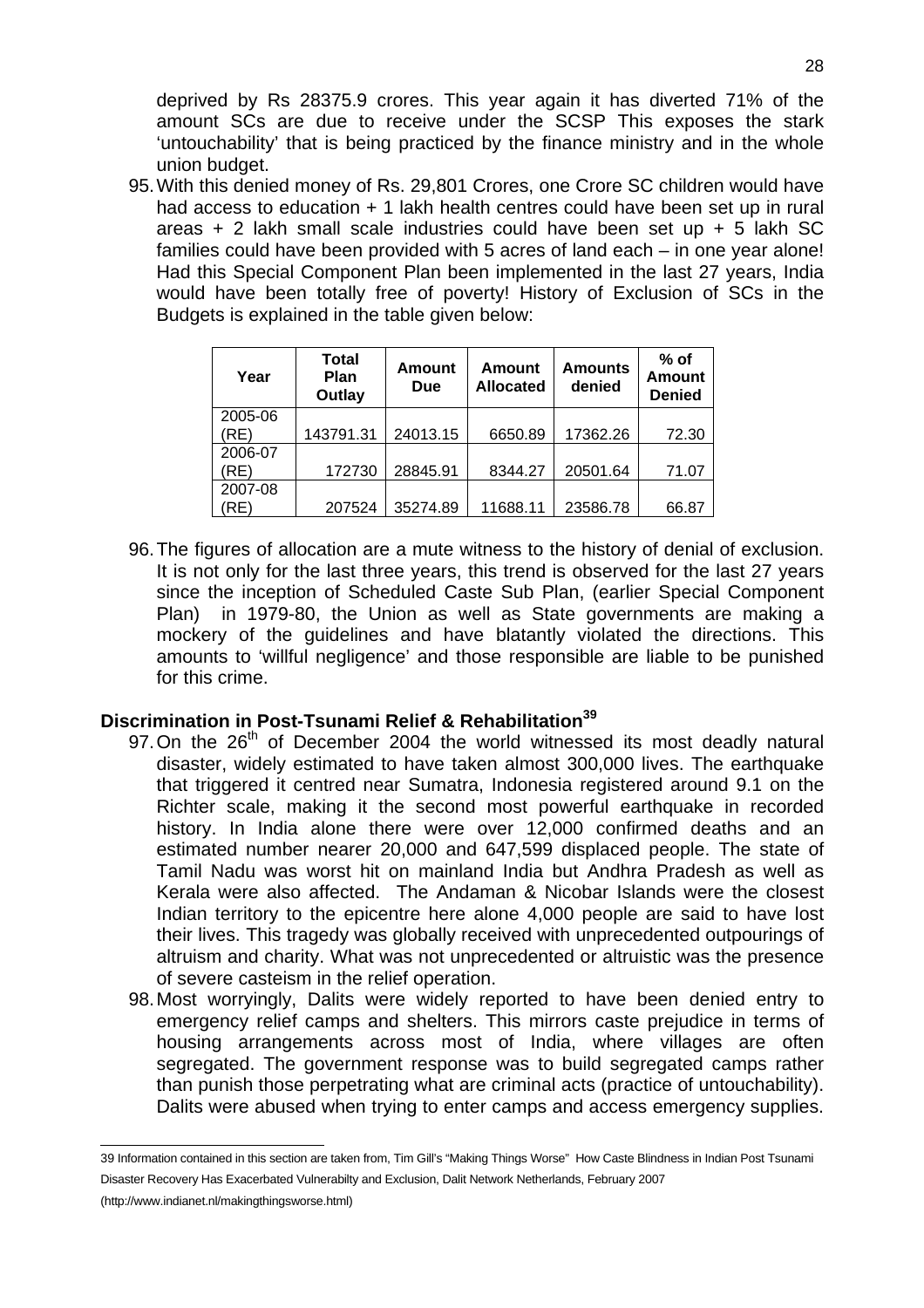Similarly they were often denied access to food, water and toilets because they would 'pollute' these for the caste communities. It seems authorities made no or little effort to intervene on behalf of excluded individuals to receive their rightful share. The dominant communities are said to have actively diverted resources away from the SCs.

- 99. The initial clean up response was to bring in municipal sanitary workers from nearby cities to the affected areas. These were invariably Dalits, most often Safai Karamchari. They were treated abysmally and were required to do jobs simply because of their caste. For instance the clearing of bodies the caste Hindus considered too 'polluting' for them. They worked extremely hard and were instrumental in the clearing operations. The authorities however provided them with no accommodation whilst working and paid them terribly. For five days work they were initially given Rs.125. After ten days they were given another Rs.188. They were forced to beg for food from the relief camps as they were not provided with food. They were not meant to clear bodies but were enlisted into this position simply because of their caste by caste villagers who threatened them with violence. The Rs. 188 was the only initial payment above and beyond their normal salaries; this represents only 8.8% of the total released for this work by the municipal corporations. The Indian Army refused to do this work despite being trained to encounter death on the battlefield a strange and hypocritical manifestation of the caste system.
- 100. Relief was initially distributed through Panchayat lists that were complied by the caste fishermen and excluded Dalits because they were not allowed to be in the 'caste fisherman's organisations'. The caste situation here created a catch 22 situation for the Dalit communities. The unofficial administration at the local level then caused huge difficulties for the SC communities because, of the domination by the fisher castes and their belief in and practice of untouchability. The government relief centred on fishing communities and their unofficial panchayats who had significant loss and dealt with these organisations for the distribution of relief. This was not only confused by the practice of considering 'fishermen' as those whose caste orientation is considered fishing rather than those who actually fish for a living. Or in other words viewing inherited caste prescribed occupation as the system to view society by.
- 101. The government meanwhile set out to distribute aid only to the caste fisher communities. This can be seen to be based on the assumption that they lost more simply because they had more. Dalit communities were given aid only after the caste communities. They appear to have routinely listened only to caste leaders who were usually heavily biased towards their own or other caste communities. This deafness towards Dalit leaders is probably a result of subconscious casteism based on perceived lack of status.

#### **Reservation in Jobs: Service Safeguards**

- 102. After independence, while drafting of the Constitution of India, it was felt by the Constituent Assembly members that special provisions were required for Scheduled castes and Scheduled Tribes to secure their adequate representation in public services. Accordingly, safeguards for ensuring adequate representation of the Scheduled castes and Scheduled Tribes in the services and posts under the State are provided in Article 16(4), 16 (4) (A), 16 (4B) and 335 of the Constitution.
- 103. The representation of Scheduled Castes in Central Government Services as on 01-01-2003 is as follows: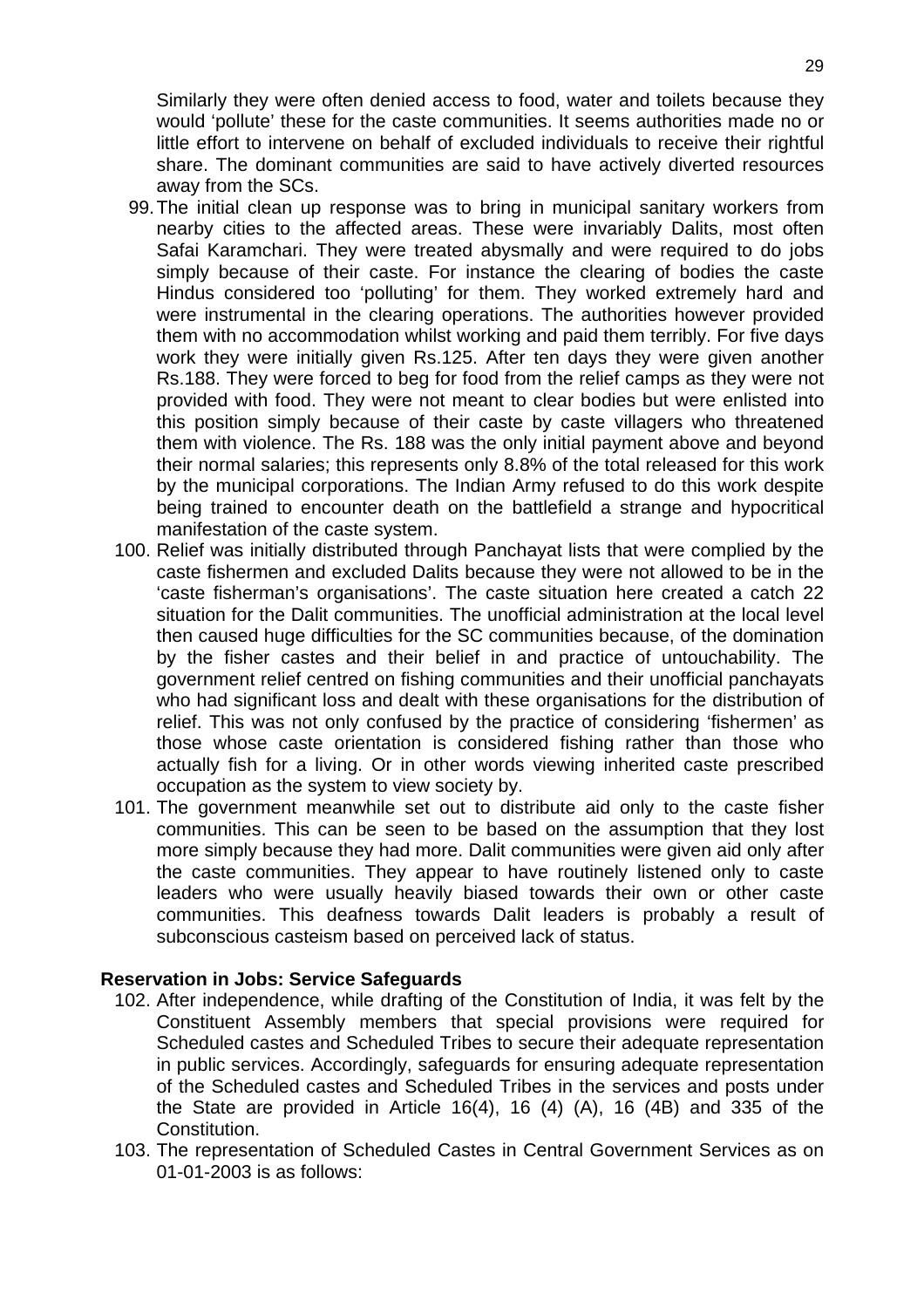| Group                             | <b>Total in Numbers</b> | SC l   | Percentage |
|-----------------------------------|-------------------------|--------|------------|
| A                                 | 85,938                  | 10,256 | 11.93      |
| B                                 | 181905                  | 26040  | 14.32      |
| $\mathsf C$                       | 2121697                 | 345718 | 16.29      |
| <b>D(Excluding Sweepers)</b>      | 879805                  | 158206 | 17.98      |
| <b>Sweepers</b>                   | 126131                  | 73881  | 58.57      |
| <b>Total (Excluding Sweepers)</b> | 3269345                 | 540220 | 16.52      |
| <b>Total (Including Sweepers)</b> | 3395476                 | 614101 | 18.09      |

Source: Department of Personnel and Training, Government of India, New Delhi, 2003 cited in Annual Report 2004-2005, National Commission for Scheduled Castes, Government of India, New Delhi, 2006

104. However, the large number of posts have not been filled up and are still lying vacant at different levels of services under central and state government. The total backlog of vacancies in various Ministries/Departments/attached/subordinate offices in direct recruitment and promotions as reported by the Department of Personnel and Training, Government of India as on 31.12.2005 stands as follows:

| <b>Establishment</b>                                                          | <b>Direct Recruitment</b> |        |             | <b>Promotion</b> |        |             |
|-------------------------------------------------------------------------------|---------------------------|--------|-------------|------------------|--------|-------------|
|                                                                               | <b>SC</b>                 |        |             | <b>SC</b>        |        |             |
|                                                                               | Identified                | Filled | %<br>οf     | Identified       | Filled | $\%$<br>Ωf  |
|                                                                               |                           |        | Achievement |                  |        | Achievement |
| Ministries/Dept<br>including attached<br>Subordinate<br>and<br><b>Offices</b> | 8510                      | 4165   | 48.9        | 21130            | 10992  | 52.0        |
| Autonomous<br><b>Bodies</b>                                                   | 4238                      | 1124   | 26.5        | 1053             | 277    | 26.3        |
| Total                                                                         | 12748                     | 5289   | 41.4        | 22183            | 11269  | 50.8        |

#### **Article 6: Right to Work**

- 105. The Right to Work is not listed as a Fundamental Right in the Constitution of India. It is under the Directive Principles of State Policy that Article 39 and Article 41 emphasize a responsibility on the State to provide that citizens, both men and women should have adequate means of livelihood and also includes that "the State, shall within the limits of its economic capacity and development, make effective provision for securing Right to Work …" Keeping these Directives under consideration there have been many attempts by the Government over the years in this regard. But Right to Work could never acquire an enforceable character.
- 106. The Indian state has recognized backwardness and deprivation suffered by these Dalit groups as back as 1950 and developed policies for the economic, social and political empowerment of these communities. The government's approach towards Dalits draws primarily from the provisions in constitution.
- 107. The government has used two fold strategies, namely (a) Remedial measures and safeguards against discrimination in multiple sphere and (b) developmental and empowering measures particularly in economic spheres. The measures and safeguards against discrimination in the form of reservation policy are however, confined to state run and state supported sectors and the private sector namely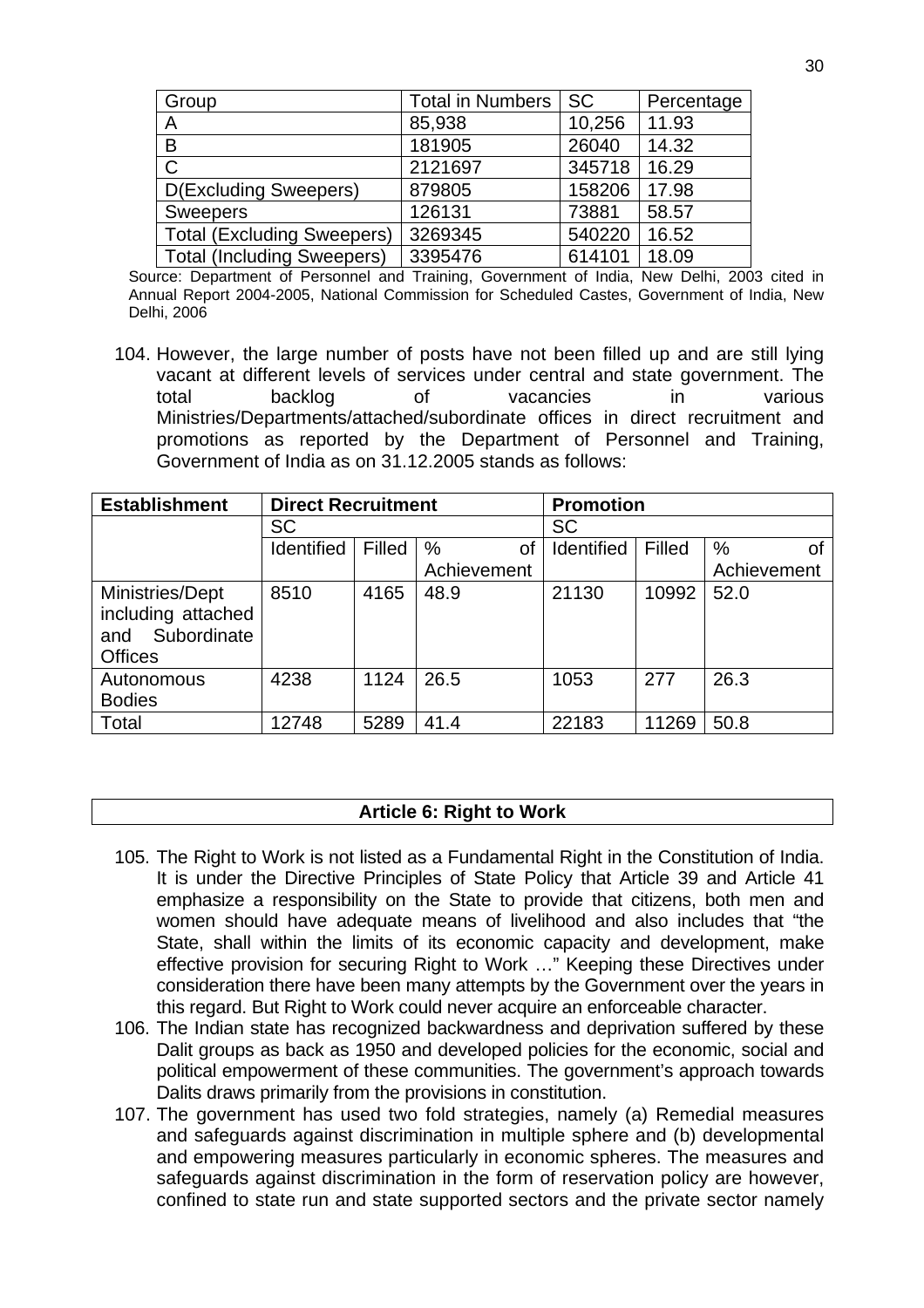agriculture, private industry and cooperative sector where more than 90% of Dalit workers engaged, are excluded and therefore remained unprotected from possible discrimination. In the absence of legal safeguards and reservation policy in the private sectors the state has used "general programmes" for economic, educational and social empowerment of Dalits. The focus has been to improve the private ownership of fixed capital assets like agricultural land, ownership of non-land capital assets, human resource capabilities, and access to social and basic services like housing, health, drinking water, electricity and others. The strategy for improving or building the private ownership of capital assets and human resources capabilities has been primarily undertaken as part of anti-poverty and other economic and social programmes for the poor, by targeting or fixing specific informal quotas for Dalits households in the case of divisible schemes.

108. With these policy measures of social and economic empowerment, it was expected that the access of these social groups to capital assets would improve through increase in proportion of land owning (self-employed) cultivator among Dalits. Priority in the distribution of surplus land under ceiling, government land and other land should bring a shift in the occupational status from wage labour to self-employed cultivating households. The supply of credit for land development and inputs should also make marginal and small farmers viable self -employed cultivators. Similarly it was expected that with supports for non-farm economic activities, the proportion of self-employed household/person in business in rural and urban area would improve. With expected increase in the proportion of selfemployed in agriculture and non-agricultural, there should be corresponding  $\det$  decline in the proportion of wage labour households<sup>40</sup>. But unfortunately it could not work to the expectation of the policy makers because of deliberate poor implementation.

#### **Lower Access to Income Earning and Capital Assets**

- 109. The Dalits have been suffering from a high degree of discrimination when we consider variables such as access to land, capital assets, employment, education and income etc. In 1999-2000, in rural India, the unemployment rate of Dalit males and females was 1.4 percent and 16.9 respectively. Interestingly, the unemployment rates for both the Dalit males and females were higher than those for the Non Dalits/ Adivasis.
- 110. In 1999-2000, although the disparity levels in rural unemployment rates between the Dalits and the Non Dalits/ Adivasis males were very low for CDS; Dalit males were found to be more unemployed than the Non Dalits/ Adivasis. The Dalit females, on the other hand, were found to be more unemployed than their male counterparts. The unemployment rate for the Dalit males was found to be very high (more than 5 percent) for the States of Kerala, Tamil Nadu and West Bengal and the lowest for the States of Punjab, Rajasthan and Gujarat for CDS. The unemployment rate of the Dalit females was found to be the highest in Kerala and the lowest in Uttar Pradesh. In the urban areas, the Dalit males were found to be more unemployed than the Non Dalit/ Adivasis males.

## **Labour Market**

111. Like other sectors there is a rampant discrimination against Dalits in the labour

 40 Differences in level of conception among Socio and Economic Groups – 1999 – 2000, NSS 55th Round, July 1999-June 2000, National Sample Survey Organisation, Ministry of Statistics and Programme Implementation, Government of India, September 2001.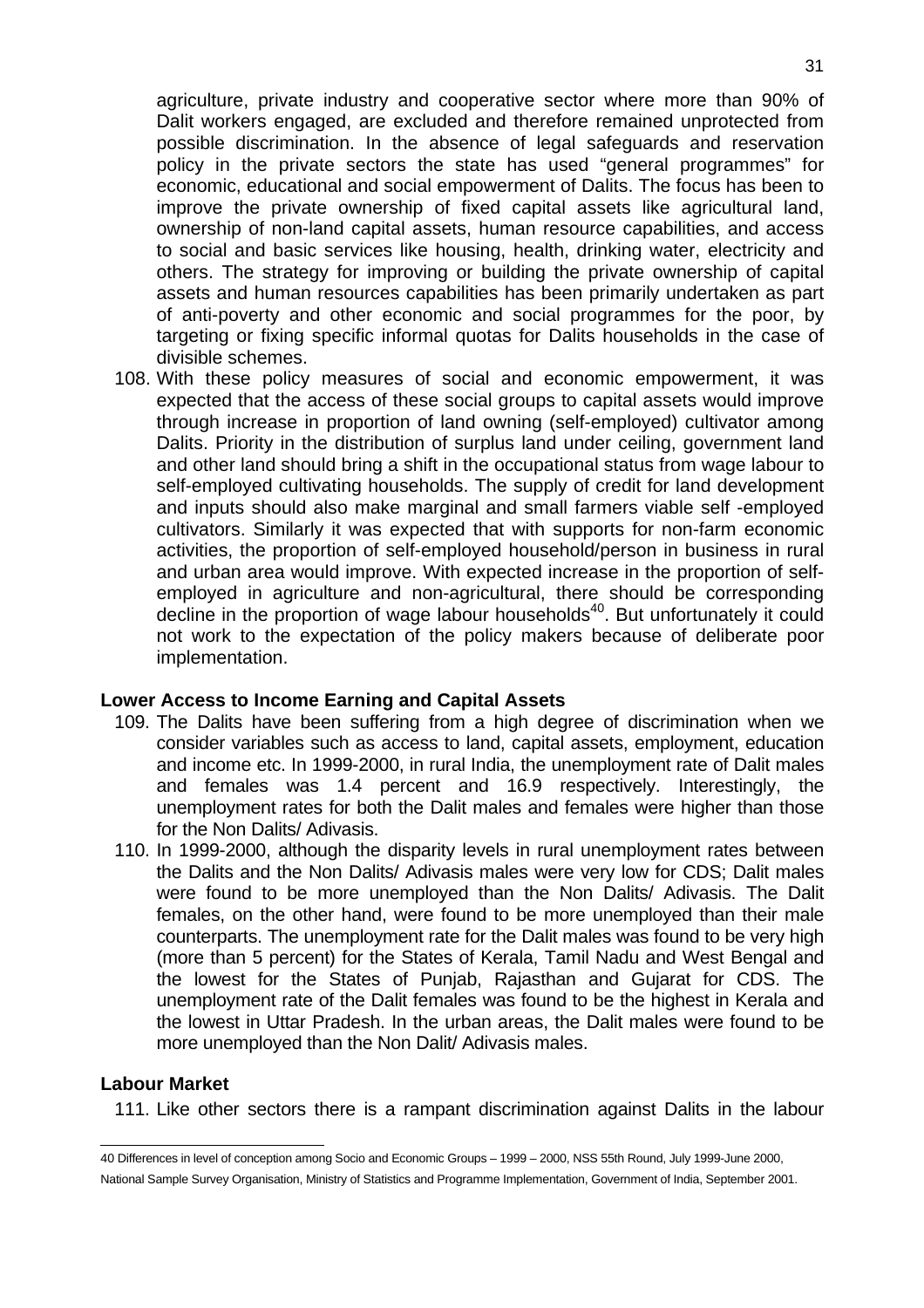- a) Exclusion of Dalits from employment by 'higher caste'.
- b) Exclusion of 'low caste' from certain types of jobs/work due to notion of pollution and purity associated with Untouchability.
- c) Selective inclusion in employment but with unequal treatment reflected
	- i. In lower wages (lower than wages given to other labourer)
	- ii. In terms and conditions with respect to hours of works and other terms, and
- iii. Differential behaviour towards low caste labourer /worker in work place compulsive and forced work governed by traditional caste related obligations.

## **Agricultural Sector: Hiring Practices of Farm Agricultural Labour as Primary Activity**

112. The 'higher caste' wage labourers manage to get significantly more days of employment as compared to Dalit wage labourers. A relatively high rate of employment for the casual wage labourers from 'High Caste' compared with the Low Caste particularly Dalits reflects the discriminatory working nature of the labour market. It reveals employees choice towards the labourer of his or her own caste persons. Since the casual farm wage labourers are involved in manual work which required a normal working skill and which is hold by casual labourers of all caste group in normal course through work experience, there is clear reason to believe that differences in employment rate between the 'Higher Caste' and 'lower caste' wage labourers are on account of caste preference in hiring by the High Caste employers.

## **Agricultural Wage Rates**

113. In all, the average wages per day received by Dalit wageworkers was Rs. 5 less than the all-caste wage rate (Rs. 33) as well as of wage rate of higher caste  $(Rs.34)^{42}$ .

## **Intervals of Wage Payment**

114. The results indicate that the Scheduled Caste wage labourers followed by the Scheduled Tribes wage labourers suffered in term late payment of wages. The terms of payment in term of time interval are much less favourable to these two groups as compared with their counter part from OBC and Higher Caste.

## **Non-Agricultural Sector**

- 115. The average days of employment obtained by per person in the non-farm casual work is work out to 124 days with a considerable varations across social groups.Highest emplyment is observed for 'higher caste' category labourer (290 days), followed by 189 days for Scheduled Caste, 105 days for Other Back ward Caste and 81 days for Scheduled Tribe Casual labourer. Thus it apperaed that high caste labourer managed to get higher level of employment compared with other caste groups in non fram sector.However the participation of SC casual labourers is realtively high.
- 116. Coming to daily wage earning the average wage earned by casual labour in the non-farm sector is estimated at 48 rupees at aggregate level, but the daily wage

 41 Sukhadeo Thorat, M.Mahamallik, and Ananth Panth; Caste, Occupation and Labour Market Discrimination: A Study of Forms, Nature and Consequences in Rural India; Report Submitted to International Labour Organization, New Delhi, India, January 2006.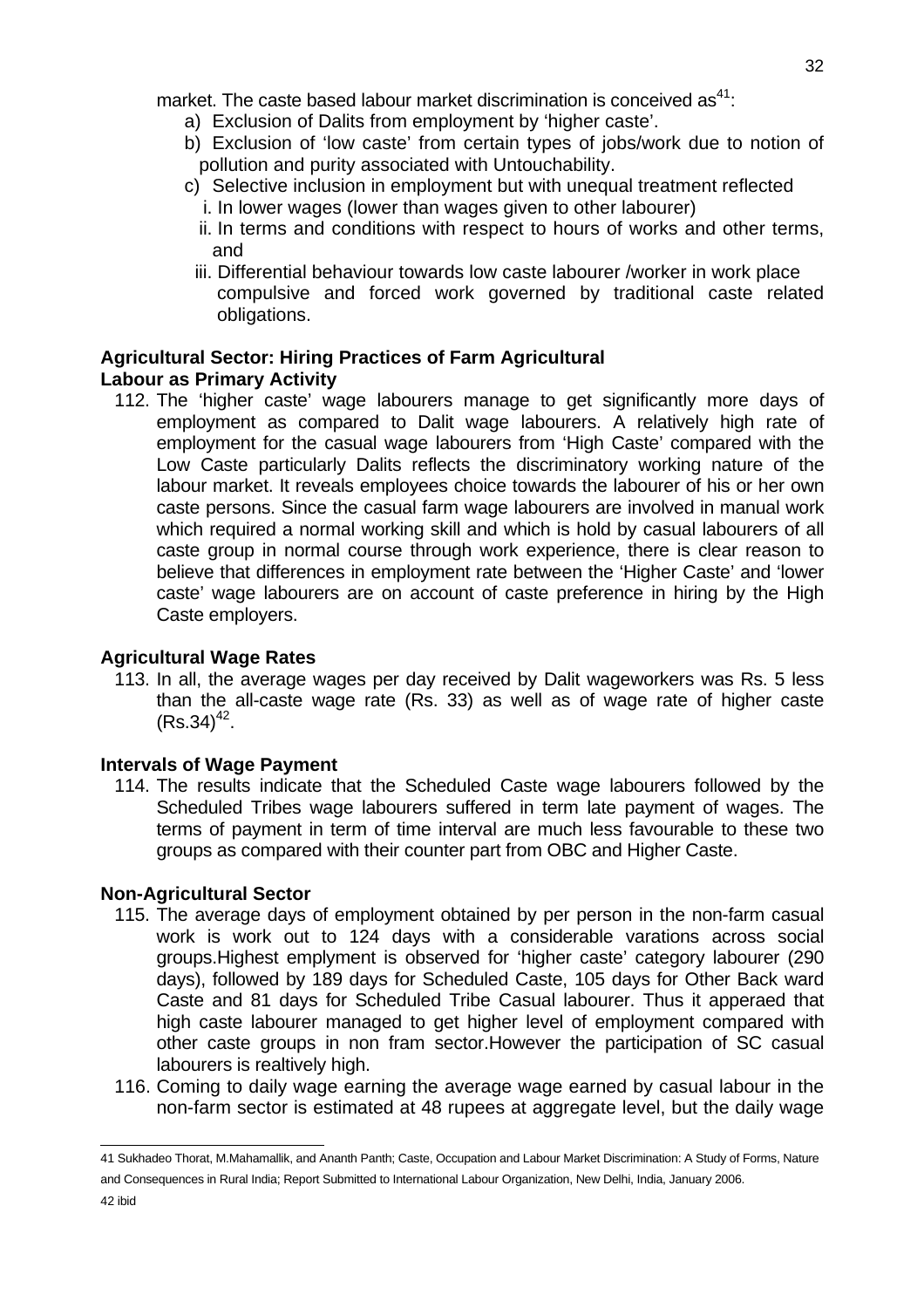of high caste casual wage labourers turn out to be Rs 77 as compared to Rs 58 for Scheduled Caste, Rs 45 Other Backward Caste and Rs 37 for Scheduled Tribes.

## **Employment and Income Losses due to Exclusion in Hiring**

117. Exclusion of employment in any work, or denial in some seasons, or selectively in some types of works in agricultural and non-agricultural operation or household work inside house leads to lower level of employment as compared with 'higher caste' workers. Thus the lower employment that we have observed in the earlier sections may be attributed to loss of employment due to denial of employment to workers of Scheduled Caste in various manners.

## **Market, Goods, and Services: Economic Exclusion and Discrimination**

- 118. Persons belonging to Dalit community are being encouraged to move from wage labourers to owners of the activity by the schemes of the government, in both farm and non-farm activity. The 'high caste' people do not openly oppose their entry, but do it indirectly through economic exclusion. The economic exclusion is through pricing in sale, purchase and hiring activities of ranging from raw materials to finished goods $43$ .
- 119. The nature and forms of land market discrimination is evident in the form of
	- a) denial in sale and purchase of land for agriculture and non agricultural use, which include land for agricultural production, business location and residential house
	- b) denial in renting of land for agricultural use
	- c) denial of residential house on rent and
	- d) in the event of transaction in sale and purchase of agricultural land or renting of land for agricultural use or residential house discrimination may be experienced in price paid and received by the low caste group in the exchange.
- 120. Dalits, who are in the farm activity, face problems of paying higher for purchase / hiring of inputs such as seeds, fertilizers, hiring of machinery, irrigation facility, etc. Similarly they face problems of receiving less remuneration for hiring of machinery, etc., to higher caste people. The case is true for persons belonging to scheduled caste and scheduled tribe, who are in the non-farm activity also. This attitude discourages the marginalized people from entering such activities.
- 121. Beside the price factor the low caste persons seem to face other difficulties in the purchase of land which include land made available at a far-off place, low quality of land, lack of access to irrigation. However, the major difficulty relates to the denial of land, which have common boarder with the land belonging to high castes.

## **Discrimination in Consumer Market: Sale and Purchase**

- 122. The Report<sup>44</sup> presents the results related to the discrimination faced by the Scheduled Caste persons in sale and purchase of farm and non-farm consumer good and other goods. Discrimination in the form of denial of purchases of farm products by high castes from the scheduled caste sellers is visible in some cases mainly due to caste considerations.
- 123. This is particularly widespread in case of vegetables and milk products and where

 43 ibid

<sup>44</sup> Sukhadeo Thorat, M.Mahamallik, and Ananth Panth; Caste, Occupation and Labour Market Discrimination: A Study of Forms, Nature and Consequences in Rural India; Report Submitted to International Labour Organization, New Delhi, India, January 2006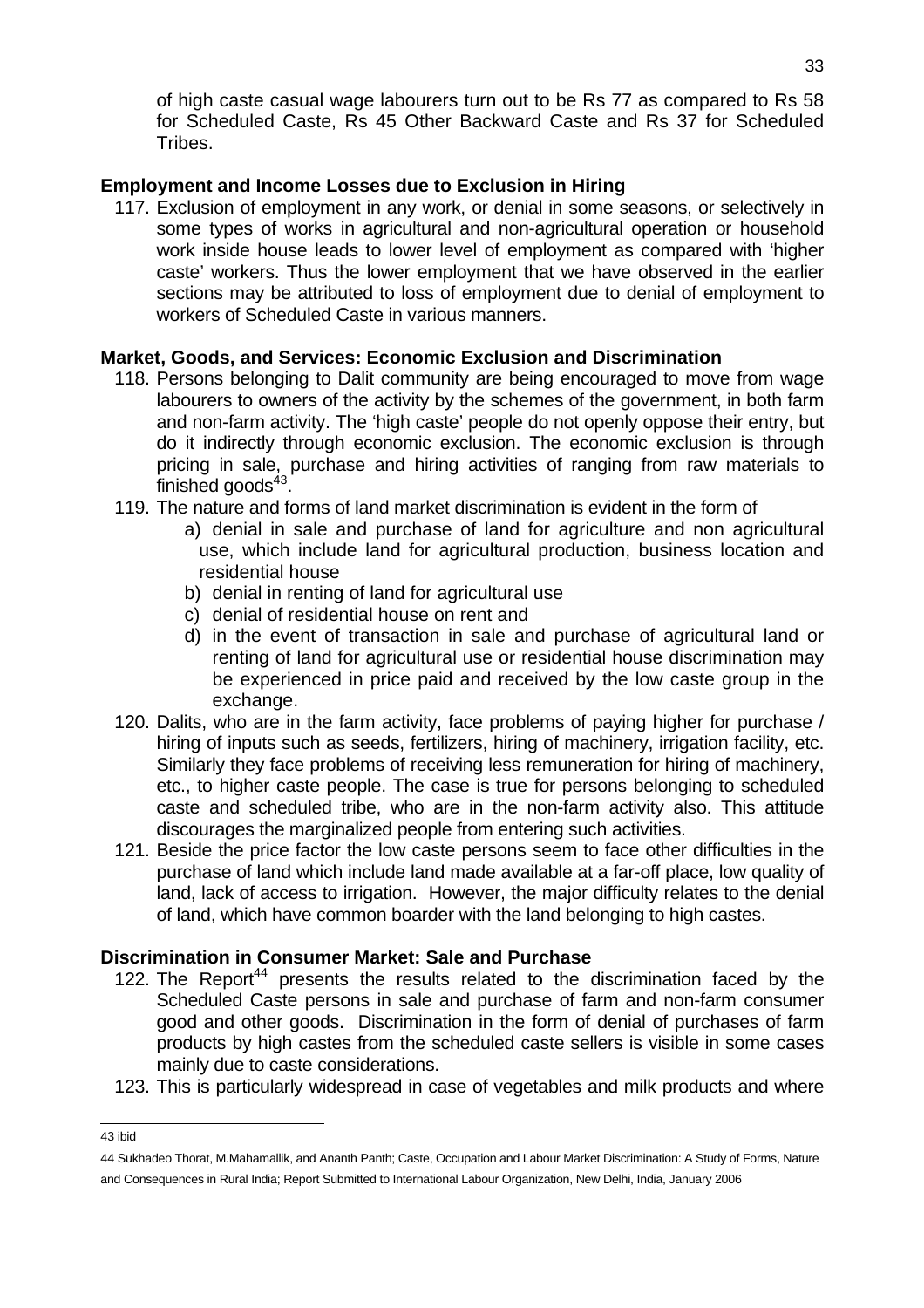the low caste identity of seller is known. The high caste generally prefers to buy from the sellers of their own caste and higher caste the items like milk, vegetable and fruits. The denial to buy such items by the high caste buyer from low caste sellers was mainly due to the notion of pollution and purity. The traditional and classical notion of purity and impurity associated with untouchable persons still influences the economic behaviour of high caste persons which discouraged them from buying or entering into exchange of consumer good particularly the vegetable, milk an from the 'low caste' sellers.

- 124. Faced with restrictions from the high caste buyers on the purchases of goods offered for sale by Dalit sellers, they try to use the alternative market avenues to sale their products where their caste identity is hidden.
- 125. The Dalit business persons engaged in non-farm business also reported difficulties in purchase of goods and materials, one of them being higher prices for the good and material that they buy. Traces of discriminations are visible in location of shop, choice of shops by high caste customers and choice of customers by 'high caste' sellers.

#### **Capital Market: Banks and Financial Institutions (tend to Exclude) Dalits in Priority Sector Lending**

- 126. One of the important objectives of nationalization of banks was to spread out of banks to the remote area and make provision for credit at affordable / low interest rates. The rationale behind this objective is availability of concession rate credit at their doorstep would help the cultivators to adopt new technologies, combat uncertainties in the livelihood process. Access to credit can be viewed as a function of access to property rights, education, information, social relations, etc. It is a notion that by virtue of their caste characteristics the low caste households are being deprived of access to credit, as they do not possess the pre-conditions also.
- 127. According to NSSO, only 31 percent of agricultural labour households in India, across all castes, depend on institutional sources for credit. The ratio is also true in case of Other Backward Caste and High Castes (32 and 34 per cent respectively)<sup>45</sup>. The ratio is only 25 percent in case of Scheduled Caste households. The average amount of loan obtained non-Institutional sources by agricultural labour of scheduled caste group is higher (Rs.4207) than high caste households (Rs.3905). In case of Institutional sources, the average amount of loan obtained by SC households is lower (Rs.6703) than the average amount in case of OBC (Rs.8999) and high caste households (Rs.11868). The case is true for Other Labour households also with an average loan amount of Rs.7059 of SC households as compared to Rs.16656 of OBC and Rs.18878 of high caste households. There are two important inferences from above mentioned facts<sup>46</sup>. First, access to Institutional credit is less for the SC households as compared to OBC and high caste households. This reflected through low share of SC households as well as average loan amount also being comparatively low. Second, if the access to Institutional loans were to increase for the SC households, as a result the average loan size would also increase.

 45 Indebtedness among Agricultural And Other Labour Households In Rural India: Some Preliminary Analysis; Paper Presented At Seminar Titled "Rural Credit In Orissa"; Organized By Sambalpur University, Orissa, 25-26 February 2006.

<sup>46</sup> Sukhadeo Thorat, M.Mahamallik, and Ananth Panth; Caste, Occupation and Labour Market Discrimination: A Study of Forms, Nature and Consequences in Rural India; Report Submitted to International Labour Organization, New Delhi, India, January 2006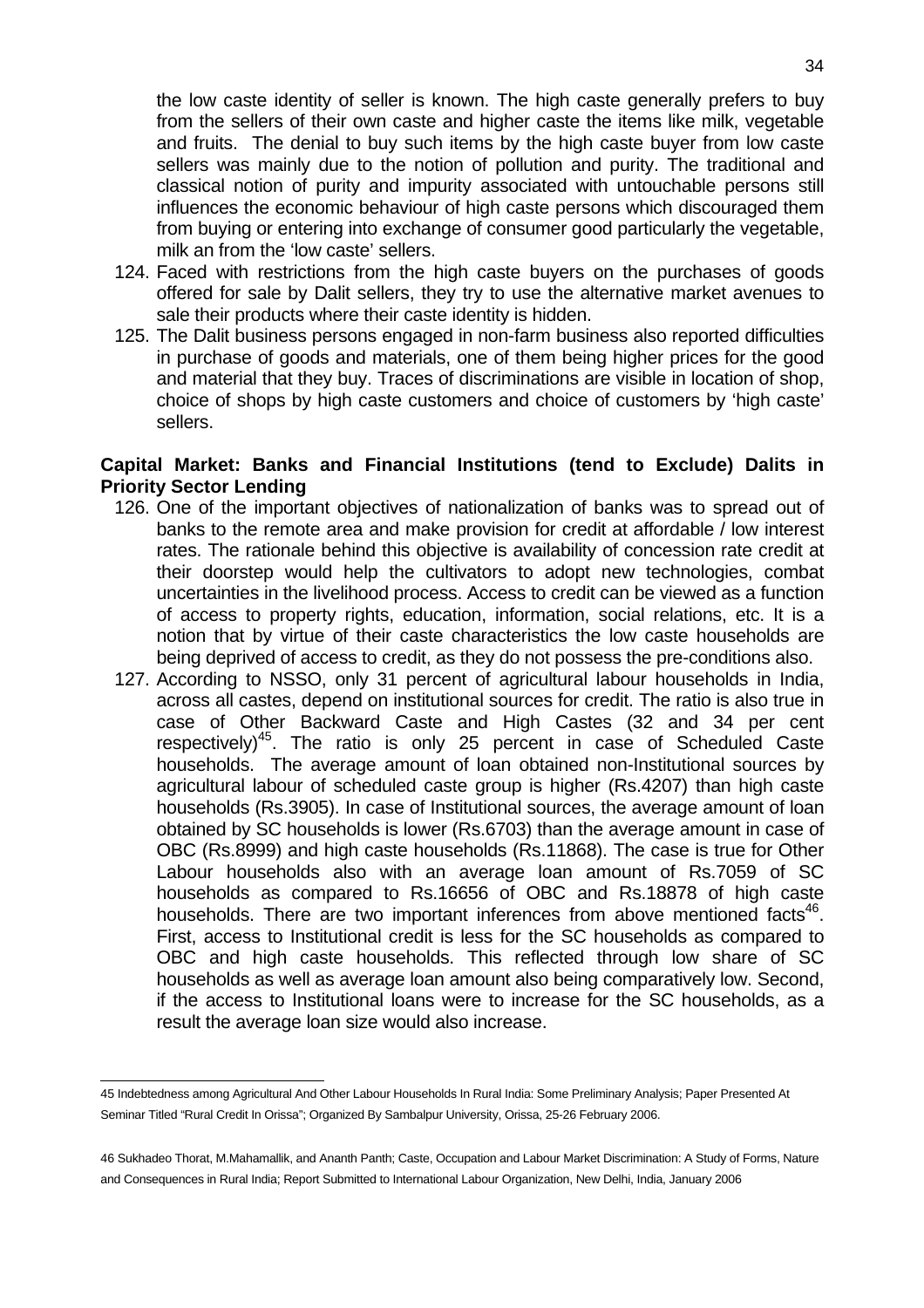#### **Aspects of Economic Exclusion and Discrimination**

128. Differences in prices received or charged from the Dalits in the markets, depending on whether they are sellers or buyers. This may relate to the price of factor inputs, and consumers goods, such as wages for labour, price of land or rent on land, interest on capital, rent on residential houses, charges or fees for services such as housing, water and, electricity; and Dalits also face exclusion and discrimination from participation in certain categories of jobs and sale and purchase of certain consumer goods. On account of untouchability and the notions of pollution and purity, the untouchables also face discrimination and exclusion in use of public economic services like water, electricity, health services and other services.

#### **Discrimination in other Factor Markets: Irrigation and Agriculture (Land)**

- 129. The discriminatory treatment to Dalits is not just confined to the labour market alone, but is equally operative in other factor markets as well. These include markets in agricultural (land) and irrigation (public and private). The evidence, although limited in nature, sheds light on the repressive and hostile market environment, which Dalits generally face in the course of their participation in various factor markets.
- 130. It has been well documented that land is a source of constant conflict and atrocities on Dalits are closely associated with the issue of land. Further, discriminatory practices were also reported in leasing of agricultural land to the Dalits and even the Dalit tenants were subjected to unfavorable terms and conditions of work by the 'higher caste' landowners.

## **Access to Employment in Private Sector: Need for Anti-Discrimination Legislation**

131. There is a crucial conceptual distinction between a non-discrimination principle and affirmative action. Non-discrimination is, if you like, a more passive principle. It suggests that people refrain from discriminating against others on the basis of caste or caste-like characteristic. It suggests that no one should be the object of discrimination simply because of who they are, in terms of these characteristics. There ought to be no normative quarrel with this principle. Affirmative action, seeks to move beyond a narrow conception of non-discrimination towards equalizing results with respect to various groups. Proponents of affirmative action in India do not always strictly insist on equalizing results, but they do demand a measure of fairness that goes beyond non-discrimination. Reservations for them represent such a measure of fairness.

## **No Serious Effort for Corporate Social Responsibility**

- 132. Unfortunately, social justice or "compensatory discrimination'' programmes in India have gotten stereotyped around the theme of "reservation'' in the public sector. And so much of a complex has been built up around the subject that there are major assumptions, which everyone takes for granted, but which are mistaken and need to be overcome. Among these two are important: first that social justice programme are more or less equivalent to reservation and that reservation is limited to employment in the public sector as well as seats in educational institutions. Second, even more debilitating, is the pervasive idea that reservation is in some way at odds with "merit", that we have to give up on or ``relax" certain standards of merit in order to do social justice for Dalit community.
- 133. Today, as privatization is frightening Government employees, Dalits are also worried about loss of the one area they have seen as a haven for employment. One result is that the idea of ``reservation in the private sector'' has been brought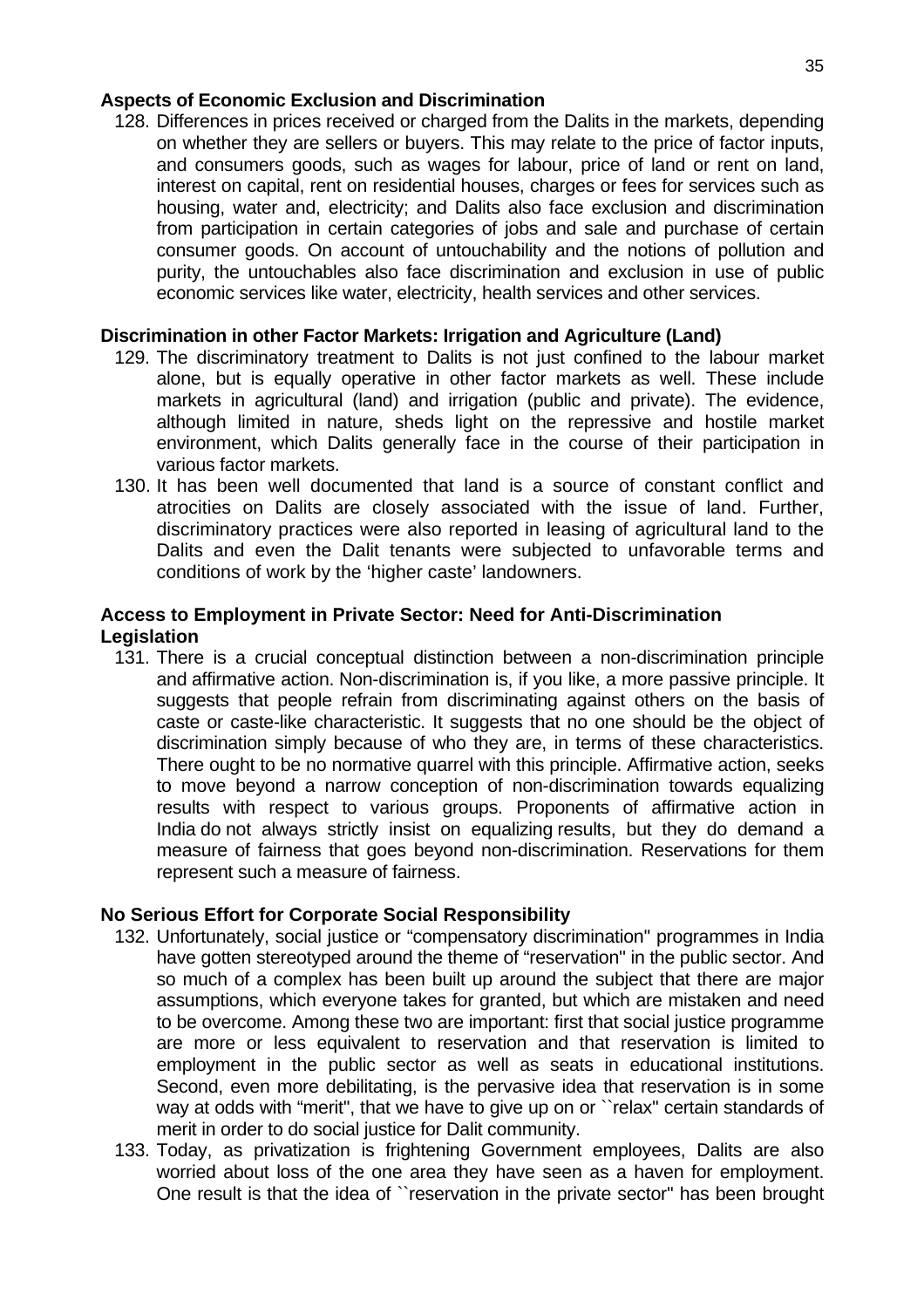forward by a number of Dalit political leaders. The issue of reservation in the corporate sector does not depend on the degree of disinvestment. Regardless of whether existing public sector companies are ``privatised'' or not, it is still true that the corporate sector is a growing and dynamic sector in India, and the question of who runs it and is employed in it is a crucial one.

134. Compensatory discrimination efforts, or social justice programmes, need not be limited to education and the public sector. In fact, today as India is ``going global'' faster than many sections of the society want, it is important to realise that a truly modern society requires the conscious creation of opportunities for all of its citizens, and a truly competitive society cannot afford to waste any talent. This means that social justice programmes are not only in the interest of Dalits, but in the interests of the nation as a whole - and they require policies that take account of every sector in a modern and growing economy.

## **National Rural Employment Guarantee Act, 2005**

- 135. It is mainly because of mounting pressure from the civil society organizations and movement that a National Rural Employment Guarantee Act, 2005 as a law has come into being. Under this any person who is above the age of 18 and resides in rural areas is entitled to apply for work. Any applicant is entitled to work within 15 days, for as many days as he/she has applied, subject to a limit of 100 days per household per year. Work is to be provided within a radius of 5 kilometers of the applicant's residence, if it is beyond 5 kilometers, travel allowance has to be paid. Workers are entitled to the statutory minimum wage applicable to agricultural labourers in the state, unless and until the Central Government notifies a different wage rate. There are provisions for timely payment of wages within a weeks time; unemployment allowance; worksite facilities as clean drinking water, emergency health care etc.; participation of women to ensure one third of beneficiaries to be women; penalties for contravening with the provisions of this Act; implementation of this Act to be monitored by a State Employment Guarantee Council; the Act to be enforceable initially in 200 districts, and is to be extended to the whole of rural India within five years.<sup>47</sup>
- 136. Building a "Republic of Work," that's how the UPA government's latest advertisement showcases its most ambitious Rs 12,000-crore flagship National Rural Employment Guarantee Scheme. Under this, households in 200 of the poorest districts in the country were promised, by law, to a maximum of 100 days employment at wages not below Rs 60 per day. The first official reality check for the UPA shows that in: barely 3.2 per cent of the registered households could avail of 100 days of employment in one year — between February 2006 and March 2007. And the average employment provided under the scheme was just 18 days. This startling revelation came after a six-month performance audit conducted in the field under the aegis of the Comptroller & Auditor General of the NREGS in 513 Gram Panchayats spread across 68 randomly selected districts from 26 states. Its 91-page draft report, obtained by The Indian Express, raises several question marks over not just the effectiveness of the scheme but the manner in which it is being implemented. "The performance audit...revealed significant deficiencies and scope for improvement," the report says highlighting a slew of instances from all states of alleged corruption, inefficiency, diversion and misutilisation of funds and unreliable figures.<sup>48</sup>

 47 The National Rural Employment Guarantee Act, 2005, Ministry of Law and Justice, Government of India, New Delhi, 7 September 2005

<sup>48</sup> SHADOW OVER SHOWPIECE: PART-1, Indian Express, New Delhi, January 7, 2008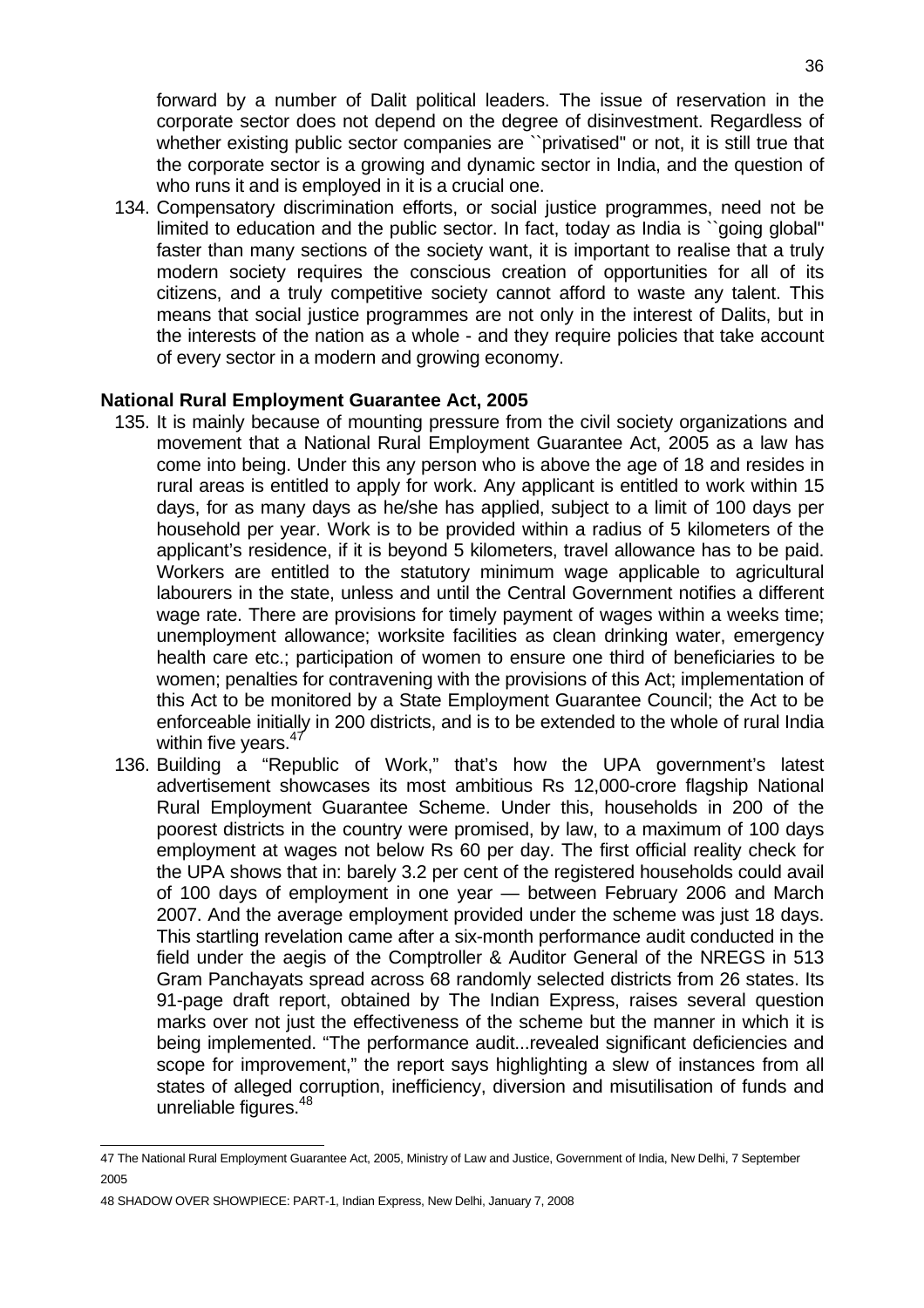- 137. This assumes significance since the scheme has grown to now cover 330 districts and from April this year will extend across the country. The audit, in fact, makes this point, urging the Centre to ensure that state governments take "swift and immediate action." The Centre has sent this draft audit report — prepared by the Office of the Principal Director of Audit, Economic and Services Ministries — to the states for feedback which will be factored in the final report. Even in the districts audited in Left-ruled Kerala, West Bengal, and Tripura, the average man-days generated during the year was eight days, two days, and five days respectively. In other words, as against the government's intention to provide an average income of about Rs 8000 per annum, rural households, on an average, received less than Rs 1500 a year. That the mess cuts across parties and states is evident in the audit report. The crude facts are quite startling:<sup>49</sup>
	- In West Bengal, Rs 38.49 lakh cost was incurred for 20 works that don't exist.
	- In Tamil Nadu, unemployment allowances were not paid in any of the villages on the ground that such contingency did not arise
	- In Manipur, a total of 843 works were executed on the basis of "inflated estimates," resulting in avoidable expenditure of Rs 2.57 crore.
	- In Jharkhand, ruled by a Congress-backed government, in violation of NREG rules, on the recommendation of six MLAs, 71 projects for Rs 5.14 crore were taken up (between March 2006 and May 2007) although none was approved by the Gram Sabhas nor in the annual plans. In 10 districts of the state, 6.10 lakh applicants were reported to have been provided employment against 0.70 lakh households.
	- In Bihar, Rs 2.77 crore was paid during 2006-07 to unregistered labourers
	- In Madhya Pradesh, 214 minors were employed for 462 days and paid wages of Rs 14.63 lakh
	- In Orissa, Rs 11,521 was disbursed to seven deceased beneficiaries showing engagement even after their death. Rs 44,852 was paid to daughters of labourers living outside the district.
- 138. The audit has identified the key reasons behind the mismanagement: deficient financial management and tracking system, "inadequate" and "delayed" planning of the works, absence of authenticated books for records (a problem found in as many as 14 states), workers being paid wages lower than the minimum wage rate (11 states). Lack of "adequate administrative and technical manpower" at the local level is also marked as one of the main deficiencies affecting the implementation of the programme. $50$

## **Article 7: The Right to Just and Favourable Conditions of Work**

## **Discrimination in Wage Earnings**

- 139. There is massive economic inequality within the social groups. The wage rate is also determined by caste-based economic discrimination in rural areas. The differences in the magnitude of wage labour among the Dalits and the Non Dalits and their land ownership backgrounds and disparities in wage rates in agriculture and non-agricultural employments still persist in India.
- 140. For a sustained, anthropocentric, and holistic development of the Dalit labour force,

http://www.indianexpress.com/story/258543.html

<u>.</u>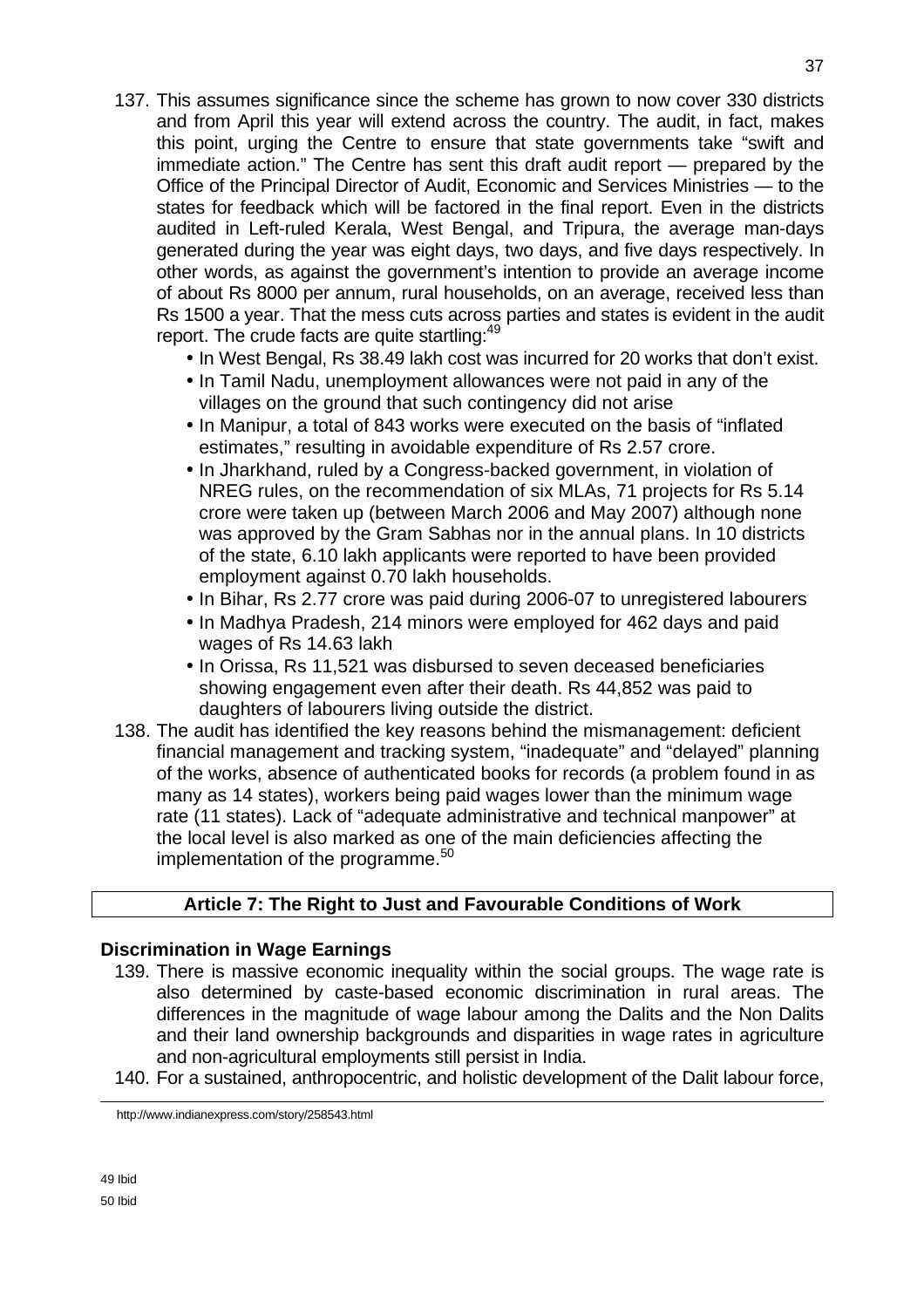State intervention in the form of affirmative actions in various markets such as land, labour, capital, products and social services (like education and health etc) is necessary. It must be recognized that the Dalits face multiple forms of discrimination in all factor markets. If the magnitude of wage labour among the Dalits is to be reduced and discrimination in employment, wages and occupation is to be overcome, the policies of improving the access to physical capital assets, human capital and market intervention are necessary.

- 141. The farm and non-farm casual labour and salaried workers experienced various types of discriminations in emloyment which includes discrimination in hiring and wage payment. At least one fifth of the respondents reported preference of upper caste employer for the persons belonging to their own caste or 'Higher Caste', which lead to exclusion of 'low caste' labourer from hiring in farm and non- farm work. The caste sympathy towards own caste people turnout to be the main reason for preferance of labourer of their own caste or 'high caste'<sup>51</sup>.
- 142. The denial in hiring by 'high caste' take various forms such as exclusion in any work, in some season and in some specific work. Dalit labourerers faced exclusion in some measure ,in some types of work in agriculture which include work related to processing of crops and in cutting of some crops. In the case of non agricultural work, Dalit labourers faced exclusion to some extent in some types which mainly include work related to social ceromany, followed by house construction and work in restaurant. In case of inside housework of 'high caste' persons, the Dalit labour faced complete exclusion.
- 143. Exclusion in employment in any work, or denial in some seasons, or selectively in some types of works in agricultural and non agricultural operation or household work inside house of 'high caste' bring losses in employment and generate lower level of employment among Dalits as compared with 'higher caste' worker. It is a clear denial of right to life with dignity and right to equality enshrined in the Constitution of India as well as in International human rights instruments.

#### **Reservation in Education and Public Sector Employment**

- 144. Observing the century's old and accumulated social, economic, political and educational deprivation, the Constitution of India made specific provisions for the protection of Dalits (SCs) and the other weaker sections from any form of discrimination. While the Constitution enjoins upon the State to make effective provisions for securing the right to education, it was not until very recently (2002) that the right to free and compulsory education of children up to 14 years of age was incorporated as a fundamental right through the 93<sup>rd</sup> Constitutional amendment. Several policy instruments employed by the State in the postindependent India towards promoting education among the SCs have met with some measure of success.
- 145. Subject to Art 15(4) permits the state to make any special provision for (a) Socially and Educationally back ward classes of citizen, (b) SCs and (c) STs.
- 146. Thus the Indian government approach towards these groups has been primarily shaped by the provisions in the Constitution, which guarantees equality before the law, and empowers the state to make special provisions to promote the educational and economic interest of Dalits and Adivasis and to protect them from discrimination in multiple spheres.
- 147. Now the reservation policy is confined to a tiny state run and state supported

 51 Labour Bureau, Ministry of Labour, Government of India, (1998) "Rural Labour Enquiry, Report on General Characteristics of Rural Labour Households, 50th Round of NSS, 1993-94, Shimla / Chandigarh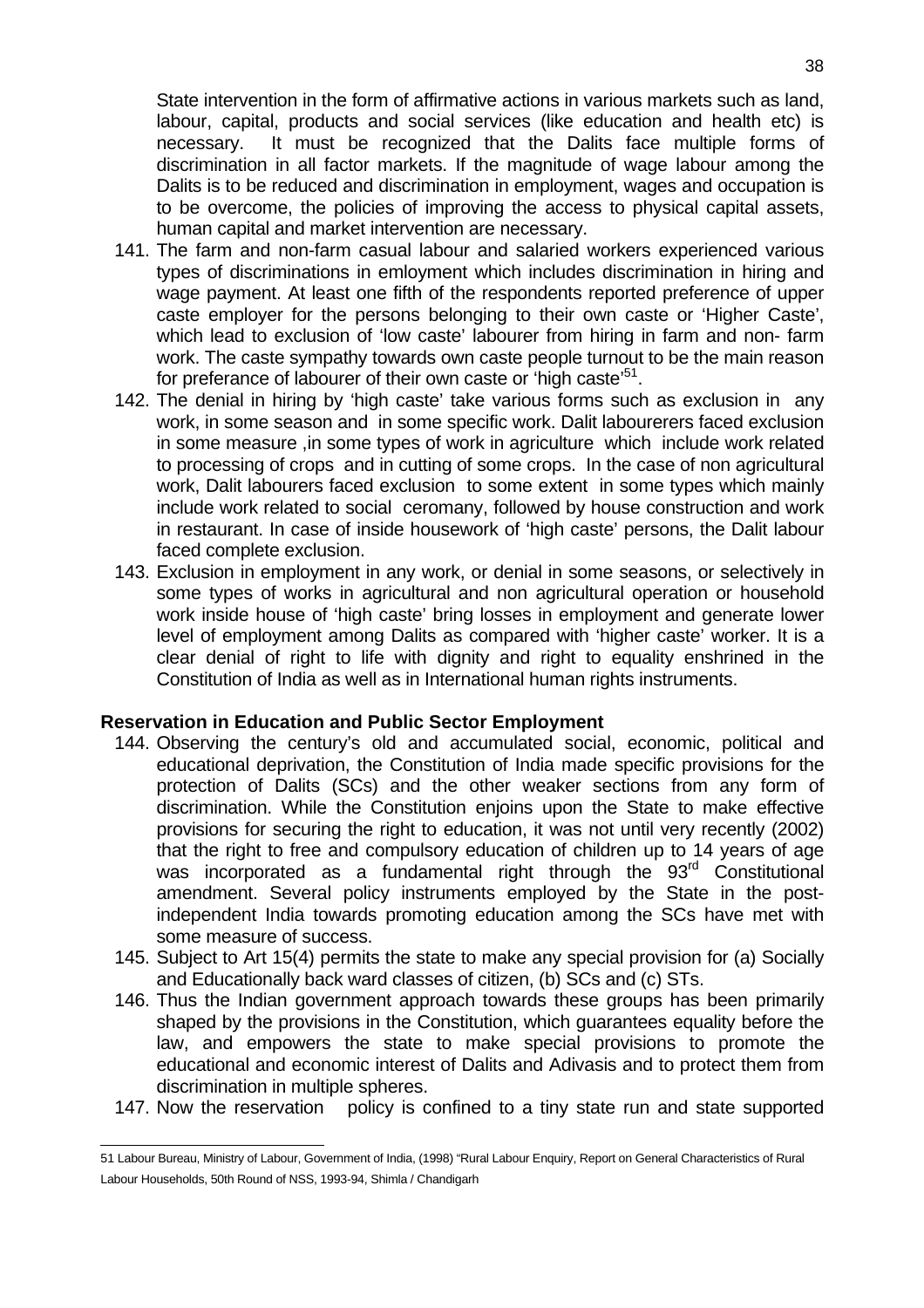sectors and the vast private sector where more than 90 percent of the Dalits/ Adivasis population /workers engaged are excluded and therefore remained unprotected from possible discrimination.

- 148. Privatization has further marginalized the weaker sections by reducing the scope available in public sector, since the public sector itself is being disinvested. The significant fact is that according to 1984 Industrial Act, 18 sectors were reserved as public sector enterprises. Over the years, these have been also converted into private sector and now only half a dozen of these remain as public sector. This has directly and definitively given a death blow to the Adivasis and Dalits in terms of job opportunities.
- 149. Article 15(4) and 16(4) of the Constitution enabled both the state and central governments to reserve seats in public services for SCs and STs and enshrine equality of opportunity in matters of public employment: "Nothing in this Article shall prevent the State from making any provision for the reservation of appointments or posts in favour of any backward class or citizens, which, in the opinion of the State, is not adequately represented in the services under the State." Equal opportunity and equality of results can be achieved only by reservation. At the central level some of the services are excluded from the reservation and these prominently include defence and judiciary.
- 150. As per article 335: "The claims of the members of the Scheduled Castes and the Scheduled Tribes shall be taken into consideration, consistently with the maintenance of efficiency of administration, in the making of appointments to services and posts in connection with the affairs of the Union or State," as the limitation of Art.16 (4) The main objective of Art.16 is to create a constitutional right to equality of opportunity and employment in public offices. According to the articles 335 and 46 of the Constitution, Art.46 speaks about the promotion of educational and economic interests of SCs, STs and other weaker sections. The state shall promote with special care the educational and economic interests of the weaker sections of the paper, and in particular, of the SCs, STs and shall project them from social injustice and all forms of exploitation.

#### **Half Hearted Implementation of Reservation in Employment in Public Sector**

- 151. Reservation policy has never been fully implemented from the time of its conception and much has been achieved in actual terms. This is disregarding the fact that SCs as per the 2001 Census constitute about 16.5 percent of the total population in India and thereupon too, they have been provided with 15 percent reservation. Yet, the implementation of the reservation policy for Dalits has been below par.
- 152. The inferences drawn from different statistical analysis clearly bring out the following. Firstly, the data evidently supports the proposition that the reduction of jobs in the Government sector for the Dalits is faster than that for the Non Dalits. Secondly, reduction in the absolute average number of employment for the Dalits in the different Groups of jobs after 1991 amply suggests that the National Employment Plan (NEP) has had adverse impacts on the job market, particularly, in the Government sector jobs. Thirdly, the percentage share of Dalit population to total employment in Group 'A' and 'B' jobs falls short of the stipulated 15 percent mark. However, for Group 'C' and Group 'D', the SC population is fairly represented. Fourthly, in 2003, 6.7 percent of Dalits were employed in Group 'A' and Group 'B' jobs, while 93.3 percent of Dalits were employed in Group 'C' and Group 'D' types of jobs. Fifthly, from 1960s to the 1980s, approximately a half of the SC population was concentrated in Group 'D' type of jobs while the other half was engaged in Group 'C' occupations. Finally, the percentage share of Dalits over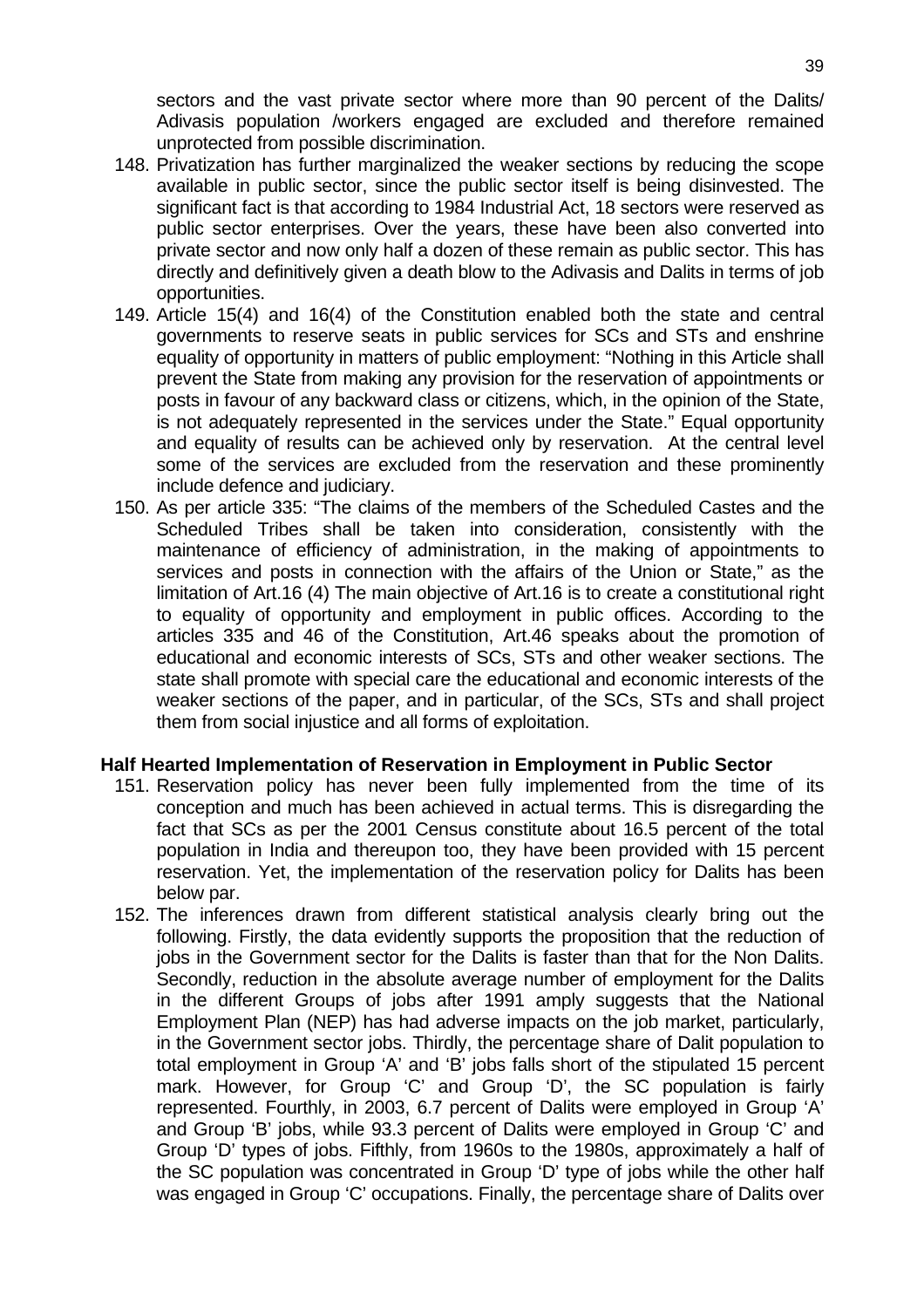the periods under analysis has declined for Group 'D' jobs and conversely, has increased for Group 'C' jobs<sup>52</sup>.

- 153. Therefore, it becomes visibly discernible that firstly, after the inception of the NEP, though the overall employment in public sector banks has reduced for all social groups, but the Dalits seem to have been severely impacted. Secondly, due to the shrinkage of employment in the public sector banks, the Non Dalits have bifurcated to the private sectors while the Dalits still fall on the thresholds of unemployment and thirdly, though the Annual Report of the Ministry of Finance (1990) mentioned about launching a special drive to clear the backlog of jobs as on March 1990 in all classes of employees, it failed to address the question so as to how the percentage share of the Dalits in officer and clerical categories fell much below the stipulated quota.
- 154. Although, there has been a marked improvement in the overall representation of the Dalits in Government services, but still in 2003, a gap of about 3 percent in Group 'A' jobs and a gap of 1.5 percent were evident. Since the representation of the Dalits fell below the stipulated quota of 15 percent there is a need to implement a special drive to fill up the posts.
- 155. The notions of purity and pollution, social stigmas and forms of ostracisms linked with several caste-based occupations such as scavenging and sweeping discourage the Non-Dalits from participating in these occupations. This explains the higher concentration of the Dalits in lowest level jobs.
- 156. The fact that the reservation policy has been one of the cornerstones of Dalit empowerment cannot be negated. But still the Dalits have been unable to reach the levels of development as is visible for the Non-Dalits. Reservation policy has never been fully implemented from the time of its conception and much has been achieved in actual terms.

## **Article 11: Right to an Adequate Standard of Living**

## **Human Development and Living Condition of Dalits in India**

- 157. Development process has to be ultimately assessed for its impact on quality of life and human well being. There is a broad based consensus that exists on the three critical dimensions of well being. These dimensions of well being are related to: a). Longevity: the ability to live long and healthy life; b). Education: the ability to read, write and acquire knowledge; and c). Command over resources: the ability to enjoy a decent standard of living and have a socially meaningful life. $53$
- 158. In India, there is a considerable difference in the level of attainment of people on various aspects of well being, depending on their place of residence(rural/urban), the sex of the person and the social group or the segment of the population(i.e. the Scheduled Castes, the Scheduled Tribes and others) that the person belong to…… The attainment levels of the Scheduled castes and the Scheduled Tribes are also lower than others on the available indicators.<sup>54</sup>
- 159. Caste based discrimination confines Dalits to occupations associated with their caste, often involving the most menial tasks such as "manual scavenging" or the removal of dead animals. Dalits are generally not accepted for any work

 52 55th Round of NSS, 1999-00, Shimla / Chandigarh.

Indian Institute of Dalit Studies "Rural Labour - Magnitude and Characteristics" Chapter VIII Scheduled caste: A profile 2004 Documentation on Status of Scheduled Caste.

<sup>53</sup> National Human Development Report 2001, P.17, Planning Commission, Government of India, New Delhi, March 2002.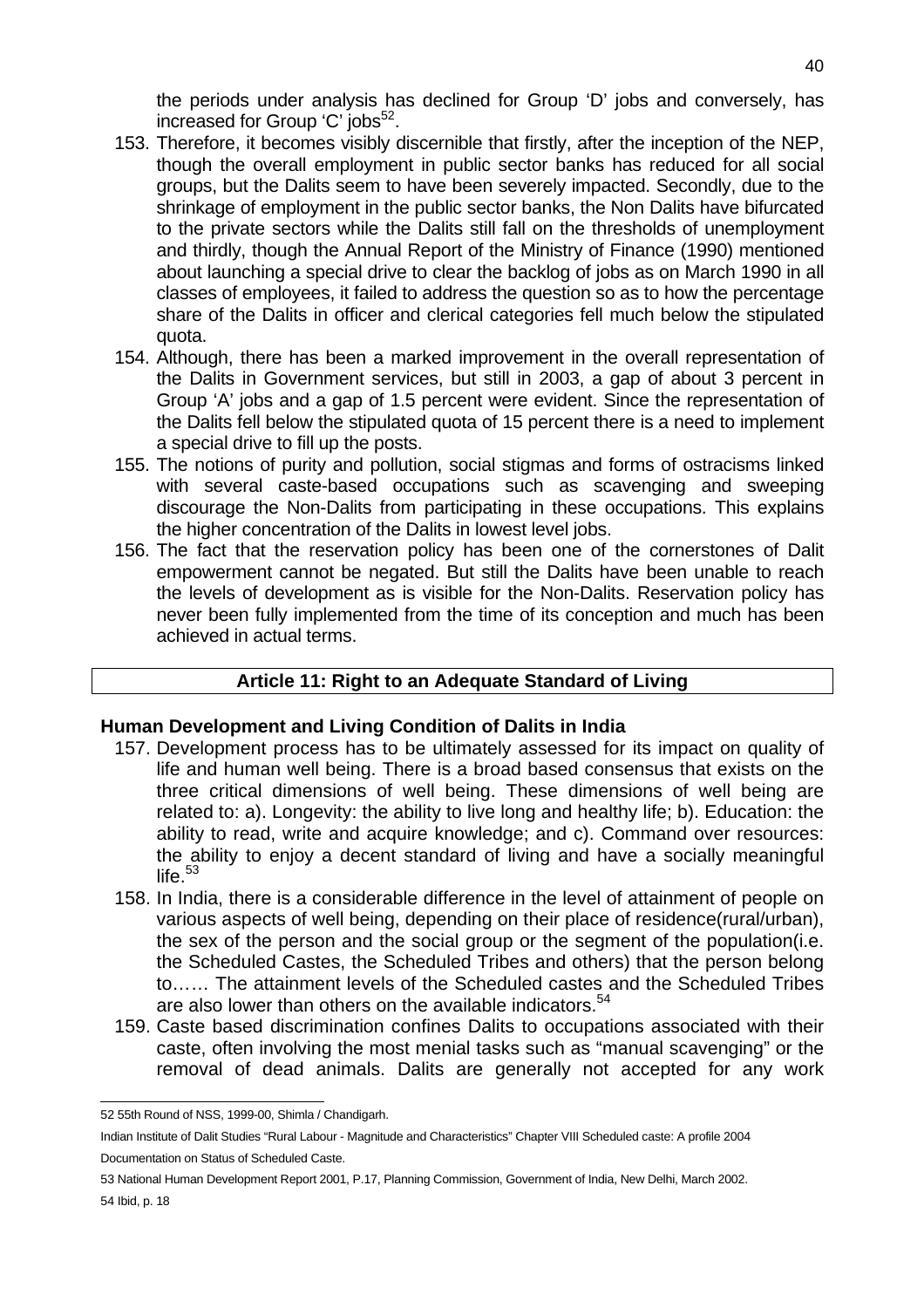involving contact with water or food for non-Dalits or entering a non-Dalit residence. They are thus excluded from a wide range of work opportunities in the area of production, processing or sale of food items, domestic work and provision of certain services in the private and public sector (e.g. office helpers). Limited access to education, training or resources, such as land or credit, further impairs their equal opportunities for access to non-caste based occupations and decent works. The deprivation stemming from discrimination in all areas of their life leads to higher levels of poverty among Dalits as compared to non-Dalits. $55$ 

- 160. Where policies and laws are in place, enforcement and implementation are often lacking or unsatisfactory. Affirmative action measures have assisted a small number of Dalits in obtaining formal jobs, but have failed to lead to more even progress in providing equal opportunities for all. Purely developmental approaches to improving the lots of the Dalits are insufficient, if the underlying structural causes and caste barriers are not simultaneously addressed.<sup>56</sup>
- 161. In terms of access to basic services which could measure the status of Dalits in Indian society in terms of human development index and current standard of living, given below are some crude facts<sup>57</sup>:

#### **Health**

- According to National Family Health Survey (NFHS) II data, the neo natal mortality, infant mortality and child mortality and under five mortality is higher for Dalits at all India level as compared with total mortality for others
- Anaemia among Dalit Women is more compared to the women of other communities
- At national level the full vaccination among Dalit infants is less compared to others
- At national level anaemia among Dalit children is more than that prevalent among others

## **Education**

- Literacy Rates among Dalits is 45.20 percentage as compared to 54.51 percentage for the total population in India
- The performance of literacy rates for Dalits in states like Bihar, Jharkhand and Uttar Pradesh is far below satisfactory, which is below 50 percentage
- 32 Districts in Bihar, Jharkhand and Uttar Pradesh have literacy rates below 30 percentage
- The enrolment rate of Dalit students has increased in different levels of education
- The drop out rate is still very high. 41.5 percentage at Primary Level; 59.9 percentage at Upper Primary Level and 71.9 percentage at Secondary Level

## **Electricity**

- 44.3 percentage of Dalit households have access to Electricity where as for others it is 61.4 percentage
- 21.4 percentage of Dalit villages have no access to electricity at all whereas for others it stands at 19.5 percentage

 55 "Caste based Discrimination", in Equality at Work: Tackling the Challenges, p.36, ILO Report, Geneva, 2007.

<sup>56</sup> Ibid, pp. 36-37

<sup>57</sup> Report of Sub-Group-I on Assessment of Prevailing Situation in respect of Scheduled Castes and Scheduled Tribes for certain Socio-Economic Indicators, prepared and released by the Office of the Registrar General, Census, Government of India in November 2004.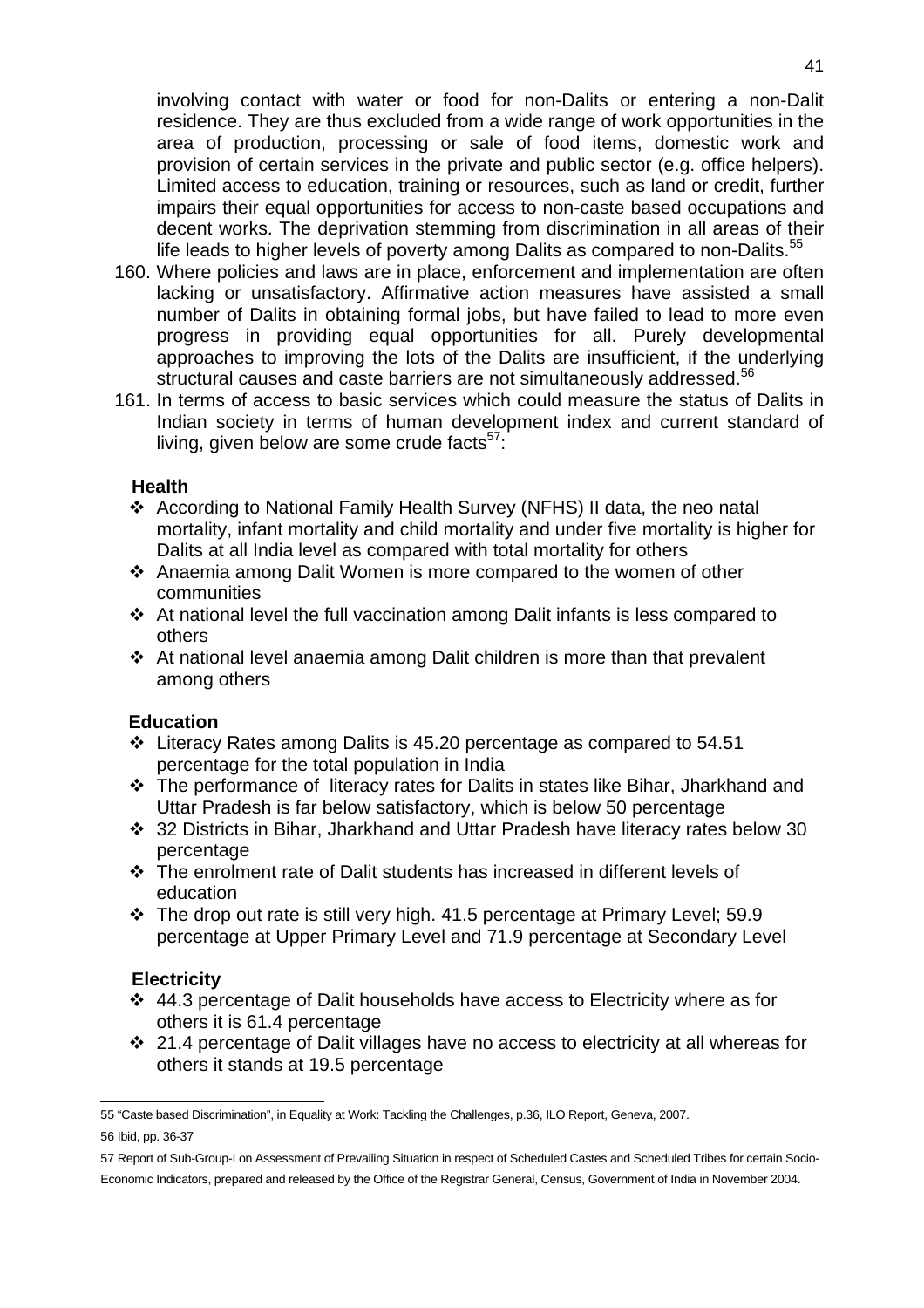## **Drinking Water**

- ❖ 27 percent Dalit households have water sources within premises whereas for others it stands at 45.2 percentage
- 19.5 percent Dalit households have access to drinking water sources away from their premises whereas it stands at 14.4 percentage for others
- ❖ 32.2 percent of Dalit households have access to drinking water from Tap, whereas for others it stands at 40.1 percentage

## **Sanitation**

 23.7 percent of Dalit households have access to latrine facility as compared to 42.3 percentage General households

## **Housing**

- 42.8 percent of Dalit households have permanent houses in comparison to 57.7 percent of General households
- \* The condition of housing for Dalits in Orissa(19.5 percent), Chhattisgarh(22.2 percent), West Bengal(23.9 percent), Bihar(27.9 percent), Jharkhand(29.6 percent), Madhya Pradesh(34.8 percent), Uttar Pradesh(41 percent) and all the North Eastern States except Mizoram are below the national average

## **Poverty**

- $\div$  Out of 27.11 percent of all population living below poverty line in rural areas, Dalits account for 36.25 percentage
- $\div$  Out of 23.65 percent of all population living below poverty line in urban areas, Dalits account for 38.47 percentage

## **Caste Discrimination in Food Security Programmes**

- 162. The right to food is considered a fundamental human right under Indian Constitution and International human rights instrument. But when it comes to the Dalit children it is severely violated in different forms and ways. Considering high drop out rate in primary education the Supreme Court of India directed the Union government to provide Mid Day Meals Scheme (MMS) so students may be retained and the right to education for all can be realised. The mid-day meal scheme started in 1995 in a few districts with 33.4 million children in 1995-96 has increased to 105.0 million children across the country in 2000-02. SC children covered under this programme have fallen from 22638260 in 2003-04 to 22004919 in 2004-05 causing concern in the context of the discrimination reported.<sup>58</sup>
- 163. The physical setting of the MMS is important, the locality in which that space is situated is equally if not more significant. The physical access – location of the MMS in terms of caste geography – we note that Rajasthan and Tamil Nadu have very low percentages of villages in which the MMS is held in a Dalit locality: 12% in Rajasthan and 19% in Tamil Nadu. Most midday meals in these states are held in dominant caste localities.
- 164. In Uttar Pradesh, Rajasthan and Tamil Nadu, then, the vast majority of Dalit children must enter an area of heightened vulnerability, tension and threat, in order to avail themselves of the midday meal or its dry grain equivalent. Access for Dalit children is thus conditional, and hostage to the fluctuating state of caste relations in the village or region. A pattern of incidents documented in the study,

 58 "Citizens Report on Governance and Development 2006", Social Watch, Pearson Education-Longman, Delhi, 2006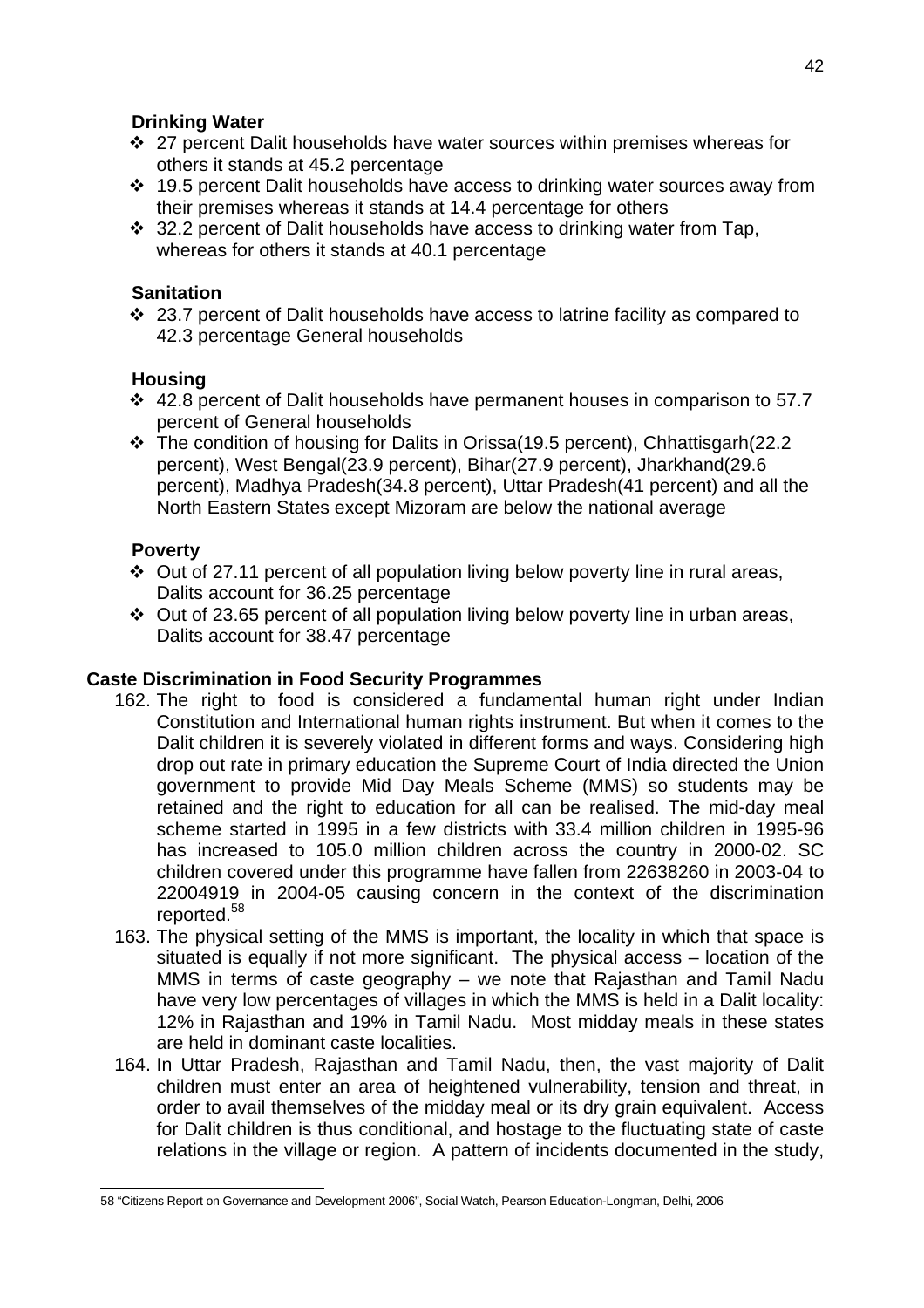to be discussed later, demonstrate how Dalit children's access to the MMS, already tenuous because it is held in the dominant caste locality, is then cut off when dominant castes feel the need to demonstratively reassert their hegemony.

- 165. In hiring practices, Rajasthan is consistently the least likely to employ Dalits, with 8% of respondent villages having a Dalit cook, and not a single respondent village having a Dalit MMS organizer. Tamil Nadu hires proportionally more Dalits, while still keeping them firmly in the minority, with 31% of respondent villages having Dalit cooks, and 27% having Dalit organizers.
- 166. In Uttar Pradesh, measurable indicators point to an extremely low level of Dalit participatory empowerment and ownership of the pre-MMS dry grain distribution system. In 94% of respondent villages in UP, the distribution organizer is dominant caste; Dalit organizers are found in only 4% of respondent villages (the remaining 2% have Scheduled Tribe organizers). The issue of hiring cooks, of course, does not arise where dry grain is distributed in lieu of a proper, cooked, midday meal.

#### **Opposition to Dalit Cooks**

167. "Opposition to Dalit cooks" is actually a blanket term describing several different patterns of specific acts of caste discrimination and exclusion observed in the study. The patterns can be grouped into five, which take place at different points during the process of MMS institution and continuance. First, when local administrators are putting the MMS into place, dominant caste community members intervene to block the hiring of Dalit cooks, favoring dominant caste cooks instead. Where a Dalit cook has been hired, dominant caste parents then begin sending their children to school with lunches packed at home, or require their children to come home for lunch, in any case forbidding their children to eat food prepared by the Dalit cook. In the third stage, dominant caste parents or community members pressure the local administration to dismiss the Dalit cook, on any pretext, and hire a dominant caste cook instead. Where this is ineffective, or sometimes without the intervening step, the dominant caste parents campaign to shut down the MMS in the village school altogether. Finally, some dominant caste parents react to the hiring and keeping of a Dalit cook by withdrawing their children from the school, and sometimes admitting them in a different school where the cook is not Dalit.

## **Public Distribution System**

- 168. The Indian Government's Targeted Public Distribution System (TPDS, or, often, simply PDS) is reputed to be the largest system of controlled food distribution for the poor in the world. At the village level, the system is operated through government-recognized "Fair Price Shops", or PDS shops, run by local, government-recognized PDS dealers.
- 169. As with the MMS, physical access, participatory empowerment/ownership and Dalits' community-level access are the factors according to which the survey<sup>59</sup> evaluates caste discrimination and exclusion in the PDS. Two measurable indicators are employed to gauge Dalit physical access to the PDS: existence and number of functioning PDS shops in the village, and location in terms of caste geography. First, are there PDS shops operating in the village, and second, are these shops placed in dominant caste localities, Dalit quarters, or elsewhere?

 59 With regard to the PDS, Uttar Pradesh and Bihar have implemented the scheme on a par with the other states, unlike in the MMS. Therefore all five states in the survey are considered together.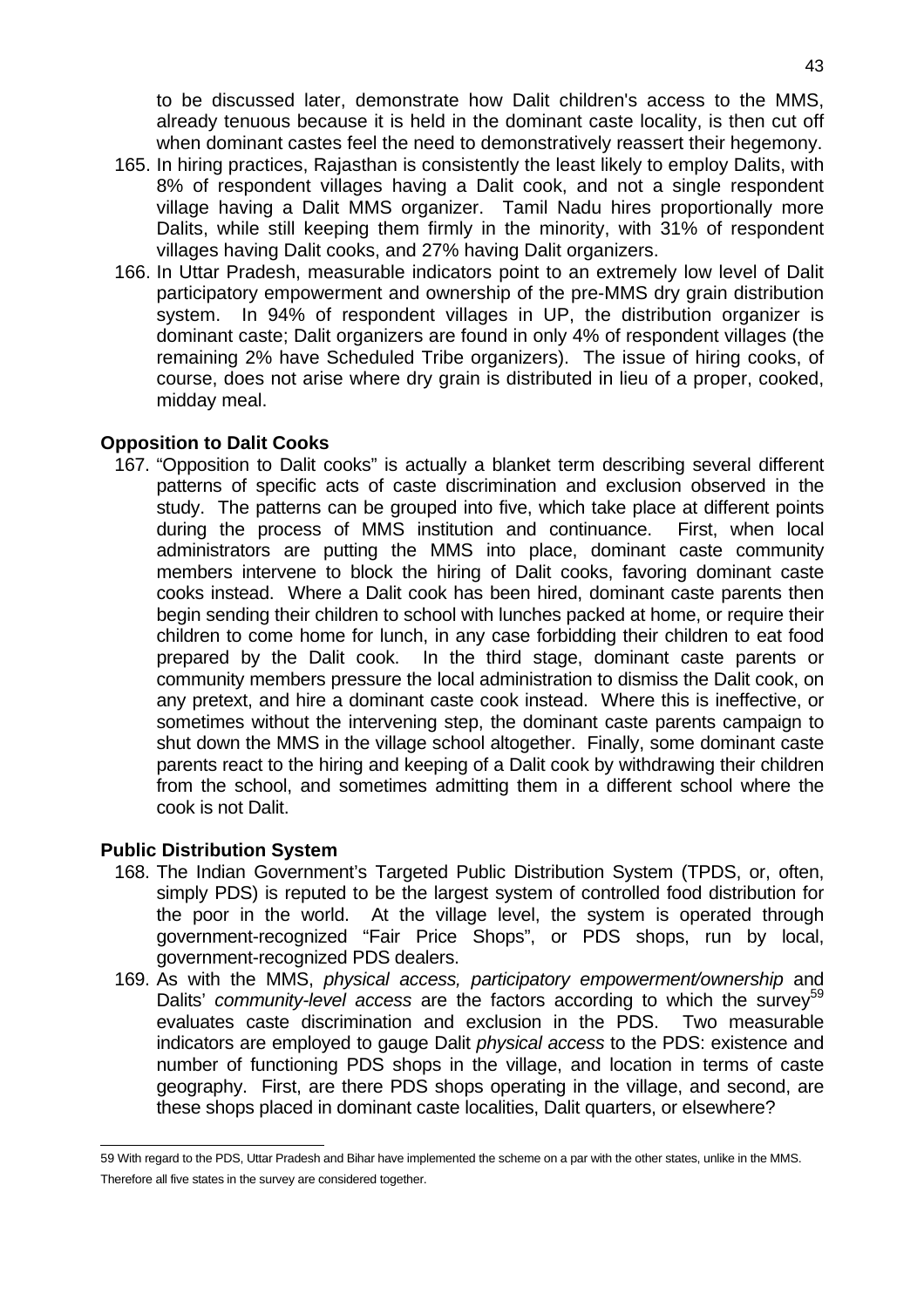- 170. Dalits' participatory empowerment and ownership of the PDS is measured by the percentage, out of all PDS shops in respondent villages, of PDS shops owned by Dalits.
- 171. A second factor conditioning Dalit access to the benefits of the PDS is the location in which the shops are physically situated. As a five state average, 17% of villages have PDS shops in Dalit colonies, while 70% (more than four times the former) have PDS shops located in dominant caste localities, and 13% of villages have PDS shops located elsewhere. Rajasthan has the highest proportion of PDS shops held in dominant caste localities at 91%, followed by Uttar Pradesh at 82%, Bihar at 76%, Tamil Nadu at 53%, and Andhra Pradesh with 30 percent<sup>60</sup>
- 172. In terms of Dalits' community access to the PDS, four forms of discriminatory practices are reported – discrimination in quantity, discrimination in price, castebased favouritism by the PDS dealer, and practices of "untouchability" by the PDS dealer – in varying degrees of currency.
- 173. One classic "untouchability" practice is the dominant caste dropping of goods (water, food, money) from above into cupped Dalit hands below, so as to avoid the possibility of "polluting" contact between the "upper" and "lower". This remains in evidence, but other "untouchability" practices, such as dominant caste dealers hanging purdah before dealing with Musaher Dalits in Bihar, also emerge in the survey data. As PDS dealers are government actors, the practice by more than one quarter of PDS dealers of "untouchability" in the course of their official duty – in blatant defiance of the Anti-untouchability Act of 1955, the Constitution of India and numerous pieces of legislation since – has serious legal implications for the government.
- 174. The MMS and PDS are arguably the strongest available tools with which poor and marginalized populations in India can at present actualise their Right to Food. Whether they are operated well or poorly can – indeed does – make the difference between sustenance and preventable starvation for Dalits children and adults suffering from chronic poverty. While the problem is nationwide, its degree varies considerably from state to state.

#### **Land Rights**

- 175. Denial of land rights to Dalits is directly linked to caste system and its pernicious influence resulting into gross human rights violations of worst kinds in multiple forms. Perceptions of land are linked to social status and economic freedom "Land owning patterns and being a high caste member are coterminous. There is also a nexus between being lower caste and landless".<sup>61</sup>
- 176. It is indeed a sad commentary on land reforms and the egalitarian policies of the Government that five decades after independence, the Dalits are still forced to work as landless labourers, bonded labourers and attached labourers and are denied ownership rights to land. Violence against Dalit women is also linked to the denial of land rights as in majority of the land disputes; the Dalit women are made targets of violence to silence their male counterparts.
- 177. Landlessness among Dalits is a common feature in the Indian rural economy. At an all India level, the 1999-2000 NSS $^{62}$  data illustrates that around 10 percent of the

 60 Only Andhra and Tamil Nadu have significant percentages of PDS shops held in "other places", at 22% and 31%, respectively. In these states, researchers understood "other place" to include the localities of Other Backward Castes (OBCs) instead of only casteneutral places. Therefore, the percentages of PDS shops held in dominant caste (by which we mean all castes in a position of dominance over Dalits, including OBCs) localities in Andhra and Tamil Nadu may be considerably higher than they appear in our data. 61 Smita Narula, "Broken People-caste Violence against India's Untouchables", Human Rights Watch, 1999, p.27

<sup>62</sup> National Sample Survey, Government of India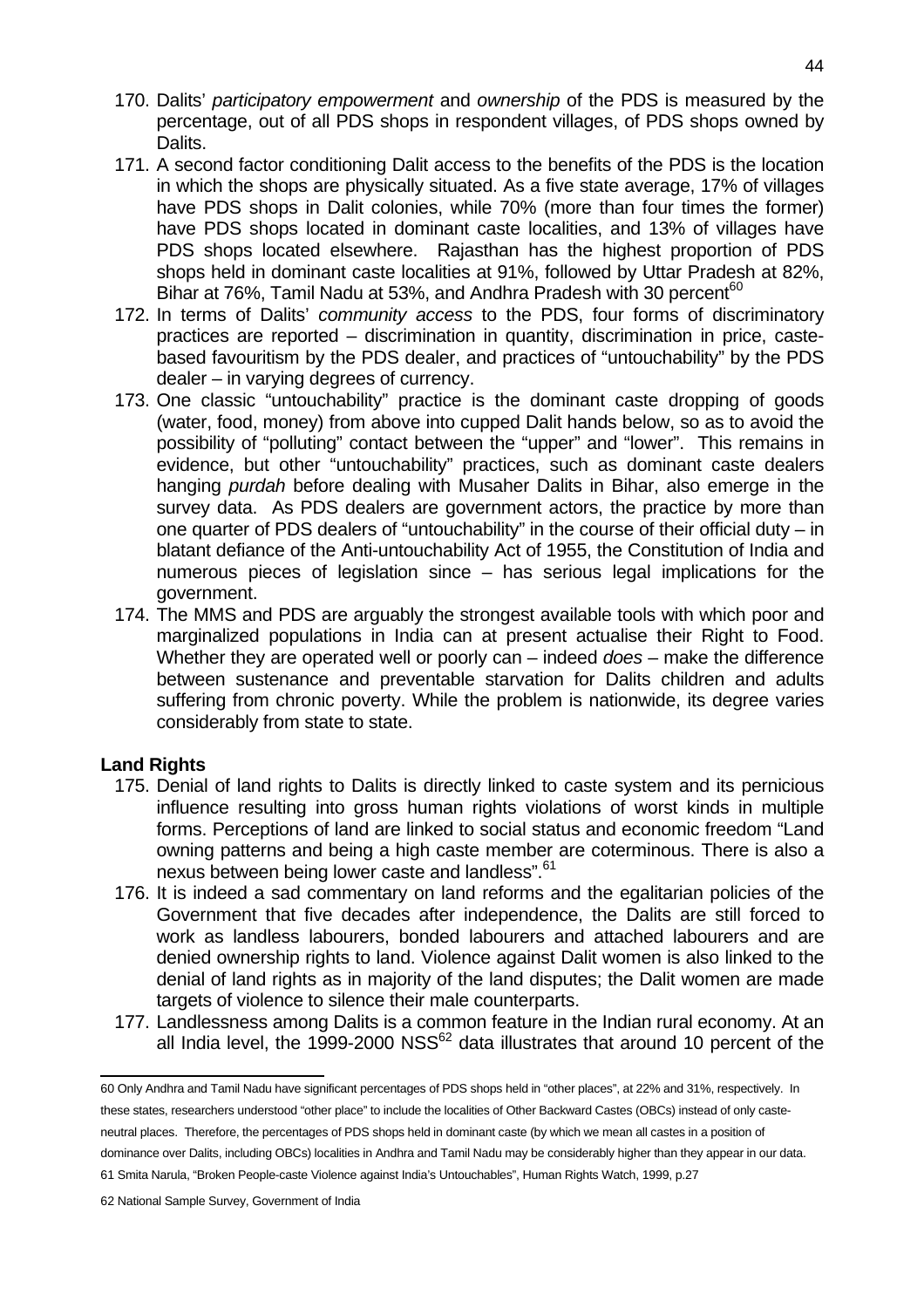SC households are landless as compared to 13.34 percent in 1992 and 19.10 percent in 1982. Though it is apparent that landlessness is decreasing, but the rate of decrease is marginal. On the other hand, 6.15 percent of the Non Dalit households were found to be landless in 1999-2000, as compared to 10.53 in 1992.

## **The Non- Implementation of Land Reforms Policy: A Violation of Dalit Human Rights**

- 178. The State wise analysis of the landlessness brings to the fore that in 1999-2000, the highest numbers of SC landless households were found in Bihar followed by Gujarat, Maharashtra, Tamil Nadu and Punjab respectively. Landlessness among the Non SC/STs was low both at all India level and at the State level as compared to the SC and the ST households. In 1999-2000, at the state level, landlessness among the Non SC/ST households was the highest in the States of Maharashtra (around 12 percent) followed by Punjab (9.85 percent), Tamil Nadu (9.35 percent), and Gujarat (9.05 percent). It is a historical fact that in Punjab Dalit have not been allowed to own land, as there was a Law, which prohibited Dalits ownership of land.
- 179. It is also interesting to note that in 1999-2000, the percentage of Dalit landless plus near-landless' households were more concentrated in the developed States like Punjab, Kerala and Haryana, followed by some underdeveloped States like Bihar and Tamil Nadu.
- 180. According to the Report of the National Commission for Scheduled Castes and Scheduled Tribes<sup>63</sup>, as on 30 September 1996 about 5.213 million acres of land were distributed at all-India level. Of these about 1.8 million acres were distributed to SC, and 2.67 million acres to non-SC/ST persons. A total of 5.121 million beneficiaries have been so far covered, of which 1.84 million were SC, and 2.55 million non-SC/ST. The land distributed per beneficiaries comes to 0.977 acre, which was less compared to 1.047 acres for non-SC/ST. Of the total land distributed to SC households, however, West Bengal alone accounted for about 20 percent, followed by UP. In term of share in beneficiaries also West Bengal also accounted nearly 43 percent of total beneficiaries followed by U.P. (13%), A.P. (12%) and Bihar (12.4%).
- 181. Dalits and Adivasis have been greatly let down in the land distribution schemes as well as appropriation struggles. Right from 1948 up till 1970's, the Zamindari Abolition Act, and various Tenancy Acts, the land has actually been transferred from Kings, Jagirdars, Enamdars, Zamindars etc., to farmers and tillers of the land. This extent alone is around 34.9 million acres. But only a meager 0.5% of this land has reached to the hands of Dalits and Adivasis.
- 182. Under the new regime of liberalized economy, Dalits are further being alienated from land. This has been happening mainly because large tracts of lands are being provided to MNCs and big projects funded by the World Bank at throw away prices without taking into consideration the interest of the small and marginal farmers, majority of whom happen to be Dalit and other disadvantaged sections of Indian society. This has also led to large-scale displacement of Dalit and Adivasi families at various places within the country. The Special Economic Zones (SEZs) which are being pursued with a missionary zeal by different State Governments is nothing but reincarnation of Zamindari system and is taking away the large tracts of cultivable land from poor people most of whom happens to be Dalits and other marginalized sections of Indian society.

 63 1995-96, Government of India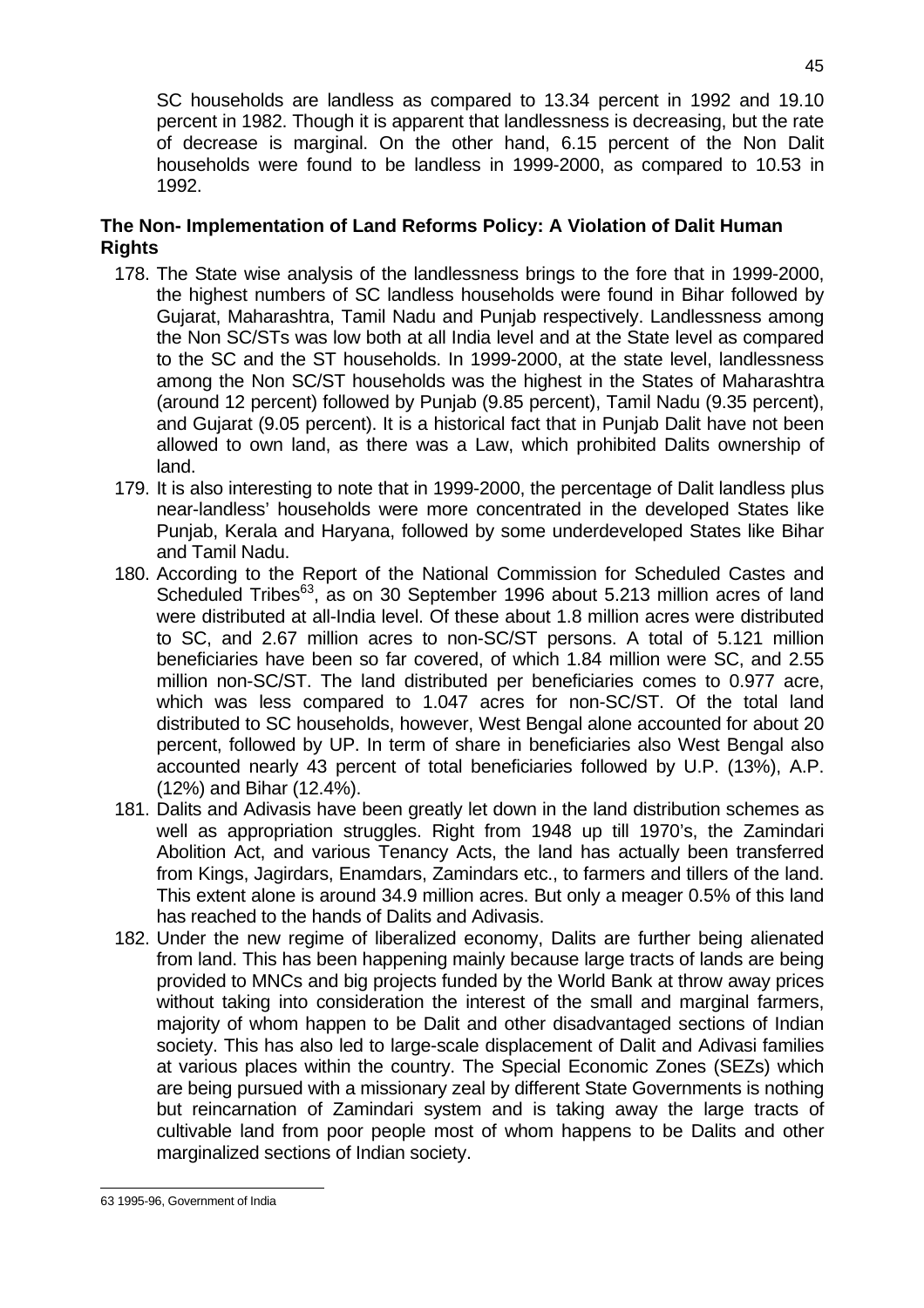- 183. Land Reforms Acts envisaged as a 're-distributive' strategy to change agrarian relations and break the caste-class nexus of big landlords, had the potential to provide reparation for one of the crucial disability placed on Dalits by the caste system. "The implementation has however been subverted by the absence of political will and bureaucratic commitment, loopholes in the laws, tremendous manipulative power of the landed classes, lack of organization among the poor and excessive interference of courts".<sup>64</sup>
- 184. The programme of ceiling set out in the plan had been diluted in implementation. There were deficiencies in the law and delays in its enactment and implementation resulting in large-scale evasions. Several states had made provisions for disregarding transfers made after a certain date but often these provisions proved to be ineffective and not much surplus land has been available for distribution. The main object of ceiling which is to re-distribute land to the landless at a reasonable price on a planned basis has thus been largely defeated.<sup>65</sup>

## **The Right to Housing**

## **Discrimination in Renting, Sale, and Construction of Residential Houses by Dalits**

- 185. Dalits are being discriminated in the housing market. The questions mainly relate to the restrictions faced by Dalits in purchase of land for construction of residential house in predominantly high caste locality, in taking house on rent in high caste locality and self restrictions imposed by high caste in buying of land in the low caste locality for construction of houses to live. The discriminations faced by low caste in each of these housing transactions is quite evident and of high order in the three sample villages.
- 186. Permitting the scheduled Caste persons to buy house for stay in high caste locality, or to rent the house to them in the high caste locality, or alternatively to buy land by high caste person in low caste locality and to take a house on rent in their locality for stay (by high caste), means breaking the traditional residential segregation in housing which is ubiquitous feature of caste-wise residential pattern of rural area.
- 187. The results indicated that about 64 percent of the respondent corroborated that the 'high caste' persons do not prefer to buy land to build houses in low caste locality and only 7 percent present reported the willingness of high caste to buy land for houses in 'low caste' locality<sup>66</sup>.
- 188. In response to the question related to the reasons, about 90 percent of the Dalit respondent reported the belief in caste prejudice and hence the unwillingness of the 'high caste' to share housing with the 'low caste' untouchables and to break the residential segregation as one of the main reasons. Only 5 percent indicated the price related reasons<sup>67</sup>.

## **Atrocities induced Displacement and Dalits in the Slums**

189. Among the total population in the slums, Dalits and Muslims together account for  $55\%$  of the total population<sup>68</sup>. In terms of accessibility and availability of services, the most deprived among the people in the slum in this regard are the Dalits. Education of children in the slums is another major issue where drop-outs at an

 64 Report on Prevention of atrocities against Scheduled Castes, NHRC, 2004, p.85

<sup>65</sup> Planning Commission of India

<sup>66</sup> Sukhadeo Thorat, et.al., op.cit

<sup>67</sup> ibid

<sup>68</sup> Antony Margaret and G. Maheswaran, Social Segregation and Slum of Delhi, Indian Social Institute, New Delhi 2001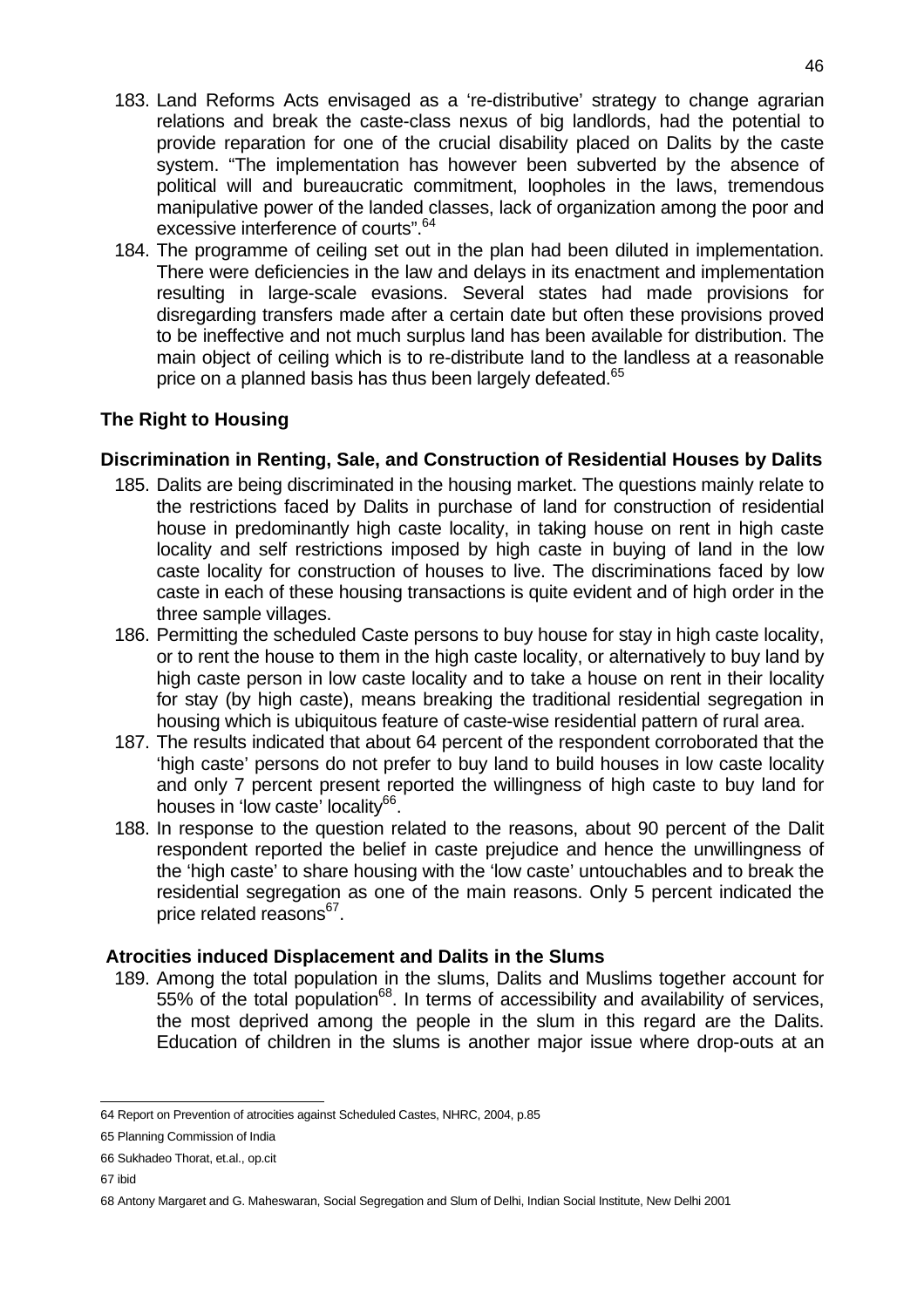early age, and problem of lack of governmental initiative<sup>69</sup> were highlighted. Also it was established in a study on the educational situation of Dalit children in Delhi's slums that drop out of Dalit children is directly linked to the familial and personal factors. The most prominent observation is that there exists direct relationship between income expenditure gap and drop-out, followed by housing and environmental conditions. Another major factor was the frequent shifting of parents' work place, followed by weak parental and home support to the children<sup>70</sup>. Chugh identifies that an overemphasis on child labour distorts the actual reasons for nonattendance. In the case of Dalits she says it is the school, family and community sub system responsible for drop-out among Dalits. It is important read this with another finding<sup>71</sup> that only 14.86 percent of Dalit families were found to be capable of managing the income expenditure gap by their own.

- 190. Increased atrocities against Dalits and the general decline in rural sector associated to structural changes attached to globalization gave a new dimension in understanding Dalit migration to cities. A people centric approach would easily suggest how the states in India have failed to ensure the constitutional rights to life, livelihoods and dignified life to the Dalits in the Indian villages. In the context of large scale slum demolitions, the role of state as a neutral agency faces severe criticism across the ranks, since the state agencies does these demolitions unpublicized, unplanned and using heavy violence and without respecting any dialogical practices in a democratic system.
- 191. Urban Dalits' identity formation on the basis of different strategies of resistance has been highlighted in various studies<sup>72</sup>. Few urban studies have established that marginalization was common in meaning to all Dalits across the country and that the urban experience is different from the rural in terms of agencies of oppression. Dalit youths and activists were mostly critical of the 'upper caste' social behaviour in the slums and accused that while the police unduly hold the Dalits responsible for offences; their attitude to upper caste people was entirely different. In some places the men folk were restricting the movement (sometimes not allowing girls to go to school) fearing the rising cases of kidnapping of women. Men in the slums in this social reality act as protective insiders to secure the dignity and safety of the women by restricting their movements.

## **Article 13 and 14: Right to Education**

#### **Right to Education for Dalit Children**

192. The Constitution of India clearly embodies several significant pledges to promote the rights of children. This was affirmed further by the National Policy for Children, 1974. Eighty Sixth Amendment of the Constitution, 2002 promises free and compulsory elementary education of good quality of eight years for every child of the age group of 6-14 years as Fundamental Right.

#### **State Provisions of Education for Dalit Children**

193. State provision of education for SC and ST are contained in Articles 15 (4), 45 and

70 Ibid

 69 Chugh Sunita, Why children drop out? Case study of a Metropolitan Slum, Book well, New Delhi, 2004

<sup>71</sup> Bijulal, M.V, City Slum and the Marginalised: Dalits and Muslims in Delhi Slums, Indian Social Institute, New Delhi, 2004

<sup>72</sup> S. Anandi, Contending Identities: Dalits and Secular Politics in Madras Slums, Indian Social Institute, New Delhi, 1995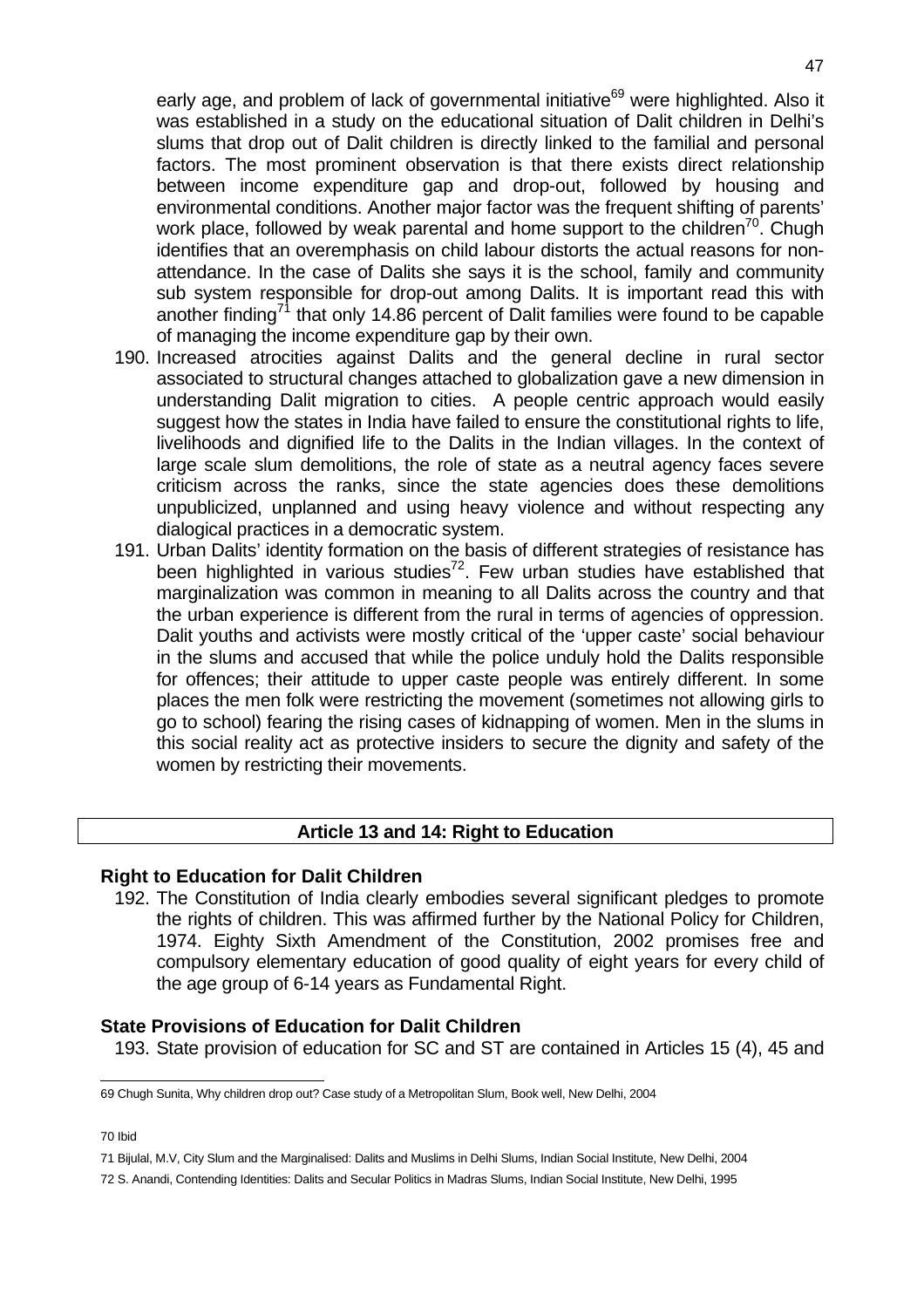46 of the Indian Constitution. Article 15 (4) underscores the states' basic commitment to positive discrimination in favour of the socially and educationally backward classes and or SC/ST. Art. 45 declares that the states' endeavour to provide free and compulsory education for all children until they complete the age of 14 years. Art 46 expresses the specific aim to promote with special care the educational and economic interests of SC/ST.

#### **Dalit Children Population**

194. According to census 2001 the country had a child population of 205 million in the age group of 6 to 14. Of these children the number of Dalit children in the same age group is 35.6 million, about one in every six children.

#### **Basic Education: Literacy Trends**

195. In general, the most encouraging part of the contemporary trend is, that there is a greater desire among Scheduled Castes for education. Even the most lagging groups of the Scheduled Castes have come to realize this need and are trying to catch up with literacy levels achieved by the affluent in the national mainstream. The rising level of literacy is also accompanied by a rising trend of more enrolments in primary school grade.<sup>73</sup> (Figures in Percentage)

| Year | General    | <b>Scheduled Castes</b> |
|------|------------|-------------------------|
|      | Population |                         |
| 1961 | 24.02      | 10.27                   |
| 1971 | 29.45      | 14.67                   |
| 1981 | 36.23      | 21.38                   |
| 1991 | 52.10      | 37.41                   |
| 2001 | 65.00      | 54.69                   |

Source: Ministry of Human Resource Development, Government of India, cited in Annual Report 2004- 2005, National Commission for Scheduled Castes, Government of India, New Delhi

196. However, despite these positive trends, the overall low average literacy levels in the country and especially those prevalent amongst the members of Scheduled Castes, continues to aggravate inequalities in educational capabilities between different groups, which constitutes the existing 'capability deprivation' in India. The first important aspect behind these inequalities lies in the vast difference between the various States in India. Kerala, for example, has achieved a nearly universal literacy whereas on the other hand, there are States like Rajasthan, Uttar Pradesh and Bihar which have not even reached a 50% literacy levels. This disparity becomes much more appalling when it is observed that literacy level amongst Scheduled Caste women in rural areas in Uttar Pradesh is merely 8% as compared to 73% in Kerala. In addition to these regional disparities, there are also large educational inequalities between rural and urban areas, between different castes and between males and females and women too. Disadvantaged groups such as the Scheduled Castes, who are at a very low level of education, gets the worst. Even amongst these groups, it is women who are at the lowest level of education. More concerted efforts are needed to improve the quality education being imparted in the schools and to reduce social exclusion of the poor and the females from basic education. $74$ 

 73 Annual Report 2004-2005, P., 116, National Commission for Scheduled Castes, Government of India, New Delhi, 2006 74 Ibid, p. 117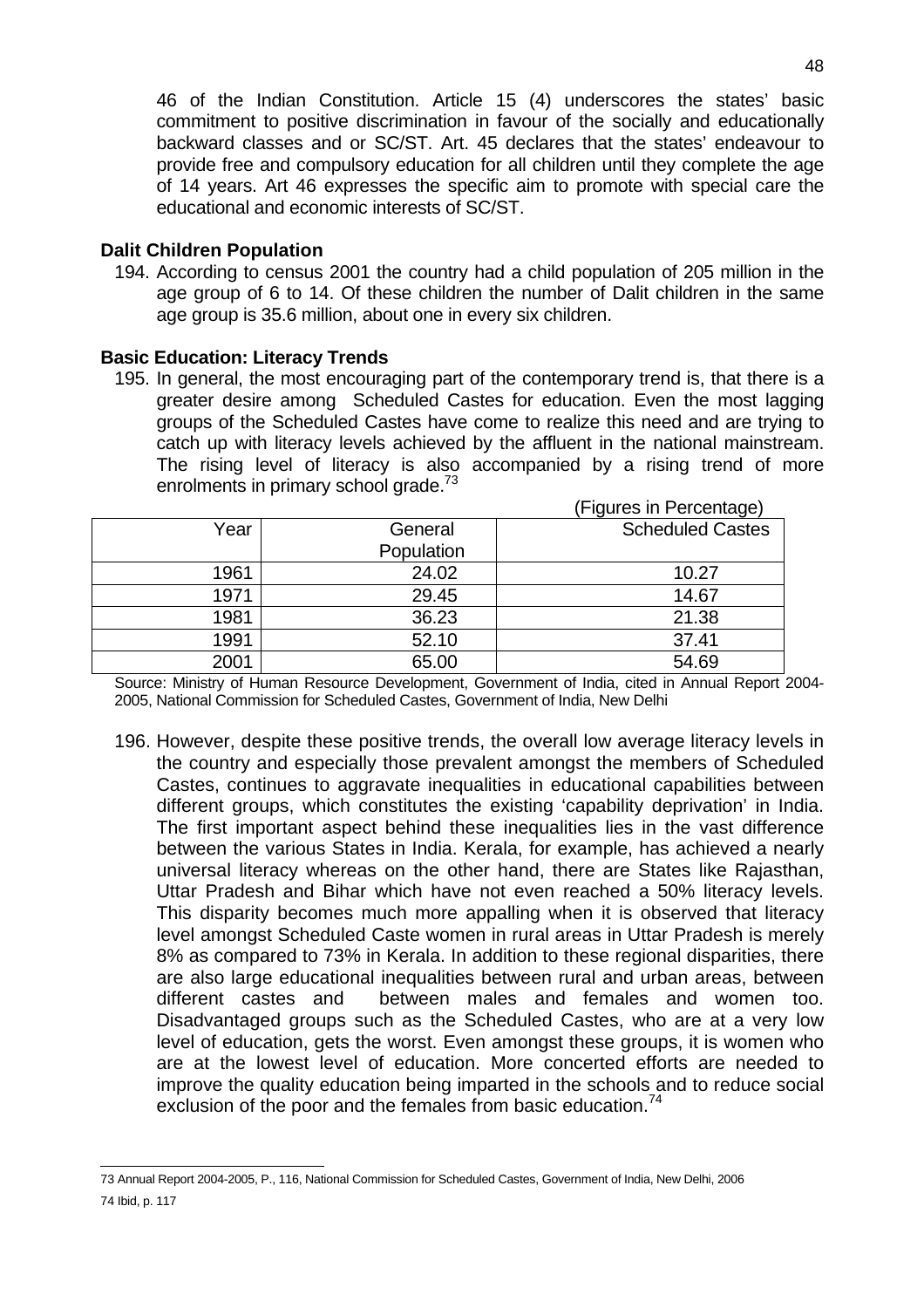#### **National Drop-Out Rate of Dalit Children**

197. The enrolment of Dalit children has increased over the years, revealing the increased interest in education and mobility. "Enrolment of SC and ST boys and girls at primary stage has reached an astonishing 92% during 1999-2000".<sup>75</sup> But the real problem is an alarming drop-out rate among Dalit students. The national drop-out rate among Dalit children is 34.89 % at primary, 52.79 % at middle and 62.58 % at secondary level of education. Unfortunately it is Dalit female child that are worst hit in this respect. At the primary level the drop out rate for Dalit girls is as high as 33.72 %, where as at the middle level it is 53.45% and most significantly it is 64. 97% at the secondary level. $^{76}$ 

## **Sarva Shiksha Abhiyan (Education for All Campaign)<sup>77</sup>**

- 198. The Sarva Shiksha Abhiyan has special focus on the educational development of children belonging to Scheduled Castes and Scheduled Tribes. Every activity under the project must identify the benefits that will accrue to children from these communities. Incentives in the programme will have a sharper focus on children from these communities. The participation of Dalits and Adivasi in the affairs of the school will be especially encouraged to ensure ownership. Unfortunately, the programme could not achieve the expected results in the past in terms of education of Dalit Children because of deep-rooted discriminatory practices at various levels.
- 199. Some excerpts from the latest survey on "Out of School" are given here to highlight present status of drop out rates in the context of  $SSA^{78}$ . Universalisation of elementary education through the Sarva Shiksha Abhiyan has not percolated to the marginal social groups (SCs/STs/OBCs and Muslims) and a sizeable section (nearly 40%) of disabled children. Besides, the maximum overall dropout rate (20%) is after the completion of class V.
- 200. In an exhaustive survey, based on data collected from 87,874 households and conducted by IMRB and commissioned by HRD ministry, it has been found that nearly 7% of children in the age group of 6-13 are out of school.
- 201. In real terms, this means that 1.34 crore out of 19.4 crore children in this age category have not been to school. Though among all social groups the estimated percentage of children out of school is higher in rural areas compared to urban areas, Muslims top the list in both the settings at close to 10%. 'Other' category comprising upper castes and the well heeled has the least number (nearly 4%) of out-of-school children.
- 202. Among SCs, while the national average of out-of-school children is 8.17%, states like Delhi (nearly 26%), Jharkhand, Bihar (both over 21%), Nagaland and Chhattisgarh and a few others have contributed to this mess in a big way.

#### **Discrimination by Teachers**

203. Caste prejudices doggedly persist even in our modern settings. Teachers have been found to maintain discriminatory attitudes and practices that underlie caste relations in society. B K. Anitha's study in Karnataka revealed that Dalit pupils were

 75 Report, National Commission for Scheduled Castes and Scheduled Tribes, Government of India, New Delhi, 1999-2000 & 2000-2001, pp. 151-183

<sup>76</sup> Selected Educational Statistics 2002-2003, Ministry of Human Resource Development, Op.cit., p.123, Annual Report 2004-2005, National Commission for Scheduled Castes

<sup>77 &</sup>quot;Sarva Shiksha Abhiyan", Ministry of Human Resource Development, Dept. of Elementary Education & Literacy, Government of India.

<sup>78</sup> Akshaya Mukul, "Sarva Shiksha Gains not Universal", Times of India, New Delhi, 27 January, 2006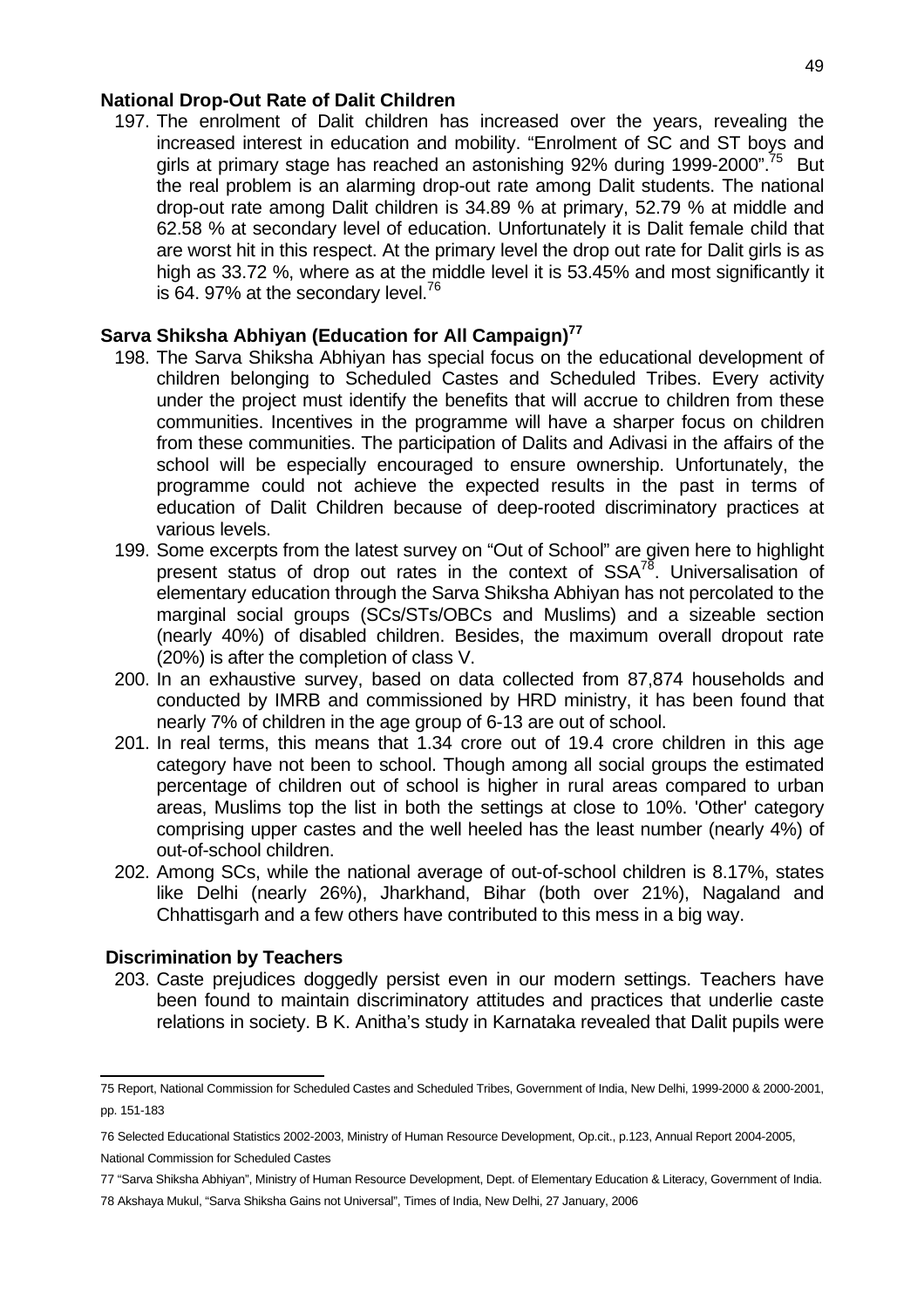called 'kadu-jana' (forest people) who would not learn without being beaten.<sup>79</sup>. In their study in Rajasthan, Jabbi and Rajyalakshmi found that fear of teachers and corporal punishments are factors that parents (especially of Dalit Children) cite as constraining regular school attendance.<sup>80</sup>

#### **Dalits and Higher Education**

204. As far as higher education is concerned, the enrollment of Dalit students at the graduate, post-graduate, and professional/Ph.D research levels was abysmally low. By 2001, 3.4% of the Dalit men over the age of 15 and only 1% of the Dalit women over the age of 15 had a post-secondary education of any kind. For Dalit men this was less than half of the percentage of non-Dalit men, while the Dalit women's percentage was less than a quarter of the percentage of non-Dalit women.

#### **Educational Attainment for 15+ (Age) Population by Social Group and Sex**

| <b>Educational Level</b>                  | <b>Non SC/STs</b> |               | <b>SCs</b>  |               |
|-------------------------------------------|-------------------|---------------|-------------|---------------|
|                                           | <b>Male</b>       | <b>Female</b> | <b>Male</b> | <b>Female</b> |
| Graduate & Above                          | 8.8               | 4.6           | 3.4         | 1.0           |
| Graduate Degree other than Technical      | 68.2              | 67.5          | 69.6        | 70.0          |
| Post Graduate Degree other than Technical | 17.3              | 21.0          | 18.6        | 18.9          |
| <b>Technical Degrees</b>                  |                   |               |             |               |
| A). Engineering & Technology              | 8.6               | 4.0           | 5.1         | 3.6           |
| B). Medicine                              | 2.2               | 1.9           | 1.4         | 2.1           |
| C). Agriculture & Dairying                | 0.4               | 0.1           | 0.3         | 0.1           |
| D). Veterinary                            | 0.1               | 0.1           | 0.1         | 0.0           |
| Teaching                                  | 3.3               | 5.5           | 4.4         | 7.1           |
| <b>Others</b>                             | 0.1               | 0.1           | 0.1         | 0.2           |

Source: Census of India, 2001

#### **Educational Attainment by Age and Levels for Social Group**

| <b>Levels of Education</b>        | <b>SC Population</b> |                      |           |           |       |          |
|-----------------------------------|----------------------|----------------------|-----------|-----------|-------|----------|
|                                   | $7 - 9$              | $10 - 14$            | $15 - 19$ | $20 - 24$ | $25+$ | All Ages |
| Literate without formal education | 1.2                  | 1.1                  | 2.5       | 4.1       | 7.0   | 4.10     |
| Up to Primary                     | 98.80                | 87.5                 | 41.0      | 37.3      | 49.5  | 61.2     |
| Middle                            | 0                    | 10.4                 | 30.2      | 22.4      | 17.2  | 16.3     |
| Secondary                         | $\overline{0}$       | 0                    | 20.8      | 17.0      | 13.5  | 10.4     |
| <b>Higher Secondary</b>           | 0                    | 0                    | 5.2       | 12.5      | 5.9   | 4.5      |
| <b>Under Graduates</b>            | 0                    | 0                    | 0.2       | 1.0       | 0.6   | 0.4      |
| <b>Technical Diploma</b>          | 0                    | 0                    | 0         | 0.1       | 0     | 0        |
| Non-Technical Diploma             | 0                    | 0                    | 0.2       | 0.9       | 0.6   | 0.4      |
| Graduate & Above                  | 0                    | $\Omega$             | 0         | 5.7       | 6.3   | 3.1      |
| All Literate & Educated           | 68.00                | 78.50                | 73.50     | 63.00     | 39.60 | 54.70    |
|                                   |                      | Non-SC/ST Population |           |           |       |          |
| Literate without formal education | 1.18                 | 1.1                  | 1.5       | 3.25      | 4.47  | 3.36     |
| Up to Primary                     | 98.81                | 84.07                | 29.95     | 27.2      | 36.64 | 49.54    |
| Middle                            | 0                    | 14.82                | 28.82     | 18.66     | 16.11 | 16.21    |
| Secondary                         | 0                    | 0                    | 29.07     | 20.09     | 18.5  | 15.12    |
| <b>Higher Secondary</b>           | 0                    | 0                    | 9.59      | 17.82     | 9.99  | 7.32     |
| <b>Under Graduates</b>            | 0                    | $\Omega$             | 0.41      | 1.49      | 1.24  | 0.8      |

 79 B.K. Anitha, Village, Caste and Education, Rawat Publications, Jaipur, 2000

<sup>80</sup> Mona Jabbi and C Rajyalakshmi, "Education of Marginalized Social Groups in Bihar", in A Vaidynathan and P R Gopinathan Nair (Eds.) Elementary Education in Rural India: A Grassroots View, Sage Publication, New Delhi, 2001.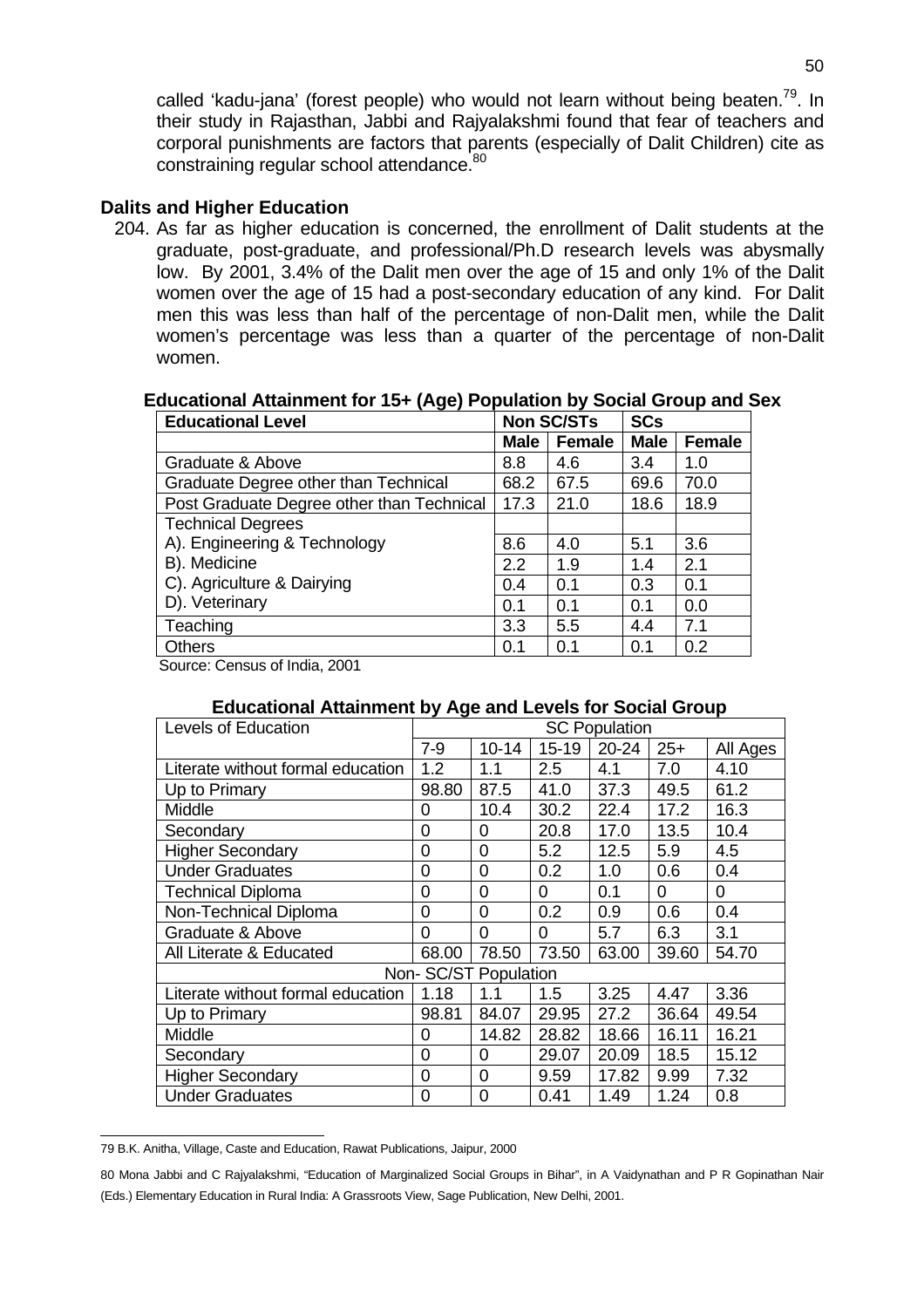| <b>Technical Diploma</b>     |       |       | 0.04  | 0.13  | 0.12  | 0.08 |
|------------------------------|-------|-------|-------|-------|-------|------|
| Non-Technical Diploma        |       |       | 0.37  | 1.36  | 112   | 0.08 |
| Graduate & Above             |       |       |       | 11.47 | 12.72 | 7.64 |
| All Literate & Educated      | 73 22 | 83.86 | 82.12 | 77.17 | 62.74 | 68.8 |
| Course Consus of lasts, 0004 |       |       |       |       |       |      |

Source: Census of India, 2001

- 205. Despite the steady growth in higher-level educational infrastructure since Independence, the National Commission for Scheduled Castes (SCs) and Scheduled Tribes (STs) stated in its report for 1996-97 and 1997-98 that "it has been observed that the enrolment of the SC and ST in general, technical and non technical is not satisfactory. This situation is alarming in technical and professional courses where most of the SC\ST seats remain unfilled." Many universities do not even follow the University Grant Commission (UGC) guidelines regarding both the relaxation of admission standards and the facilities to be provided to the SC&ST students. In the same report, the National Commission indicated how important it was that the universities and professional institutions strictly follow the various guidelines, which the UGC has issued from time to time.<sup>81</sup>
- 206. The National Commission for Scheduled Castes and Scheduled Tribes in its seventh report observed that fifty-seven years of freedom is an occasion for some serious introspection, especially with regard to the mass education sector. In spite of a commendable expansion of facilities, the curse of illiteracy and deprivation has not been wiped out. Although the participation of Dalits has improved in the last five decades, their unequal development in a hierarchical social order continues to be reflected in the indicators of the educational status of various communities. That the educational status of non-Dalits has progressed at a faster pace than the Dalits' status, clearly shows the bias of the planners and implementers in bypassing the various policy guidelines framed for purpose of giving an impetus to improving the educational status of the weaker sections of Indian society.<sup>82</sup>

## **Dalits and Curriculum**

- 207. Education is an important mean of reducing ignorance and inequality in society. It helps the individual to raise his/her social status in various ways. Knowledge, skills, values, and attitudes acquired through education help one to lead a desired quality of life. Knowledge must be made available to all. As Dr. Ambedkar, the great Dalit leader and chief architect of the Indian Constitution had said, "In the complex world man lives at his peril and he must find his way in it without loosing his freedom. There can, under these circumstances, be no freedom that is worthwhile unless the mind is trained to use its freedom. Deprive a man of knowledge and you will make him inevitably the slave of those more fortunate than himself . . . deprivation of knowledge is denial of the power to use liberty for great ends. An ignorant man may be free . . . but he cannot employ his freedom so as to give him assurance of happiness"<sup>83</sup>.
- 208. It is in this context that curriculum gains an important place in the over all policy framework for providing education to all which could lead to acquire the knowledge, skills and a sense of equity and also develop the scientific temper. The exercise for designing the National Curriculum Framework (NCF) was initiated around the year 1998 and then again in July 2004 to develop the National Curriculum Framework

 81 Umakant, "Dalits and Education", Dalit International Newsletter, June 2006

<sup>82</sup> Report of National Commission for Scheduled Castes and Scheduled Tribes, Government of India, New Delhi, 1999-2000 & 2000- 2001

<sup>83</sup> B.R. Ambedkar, Writings and Speeches, Vol. 3, Government of Maharashtra, Mumbai, 1987, p. 39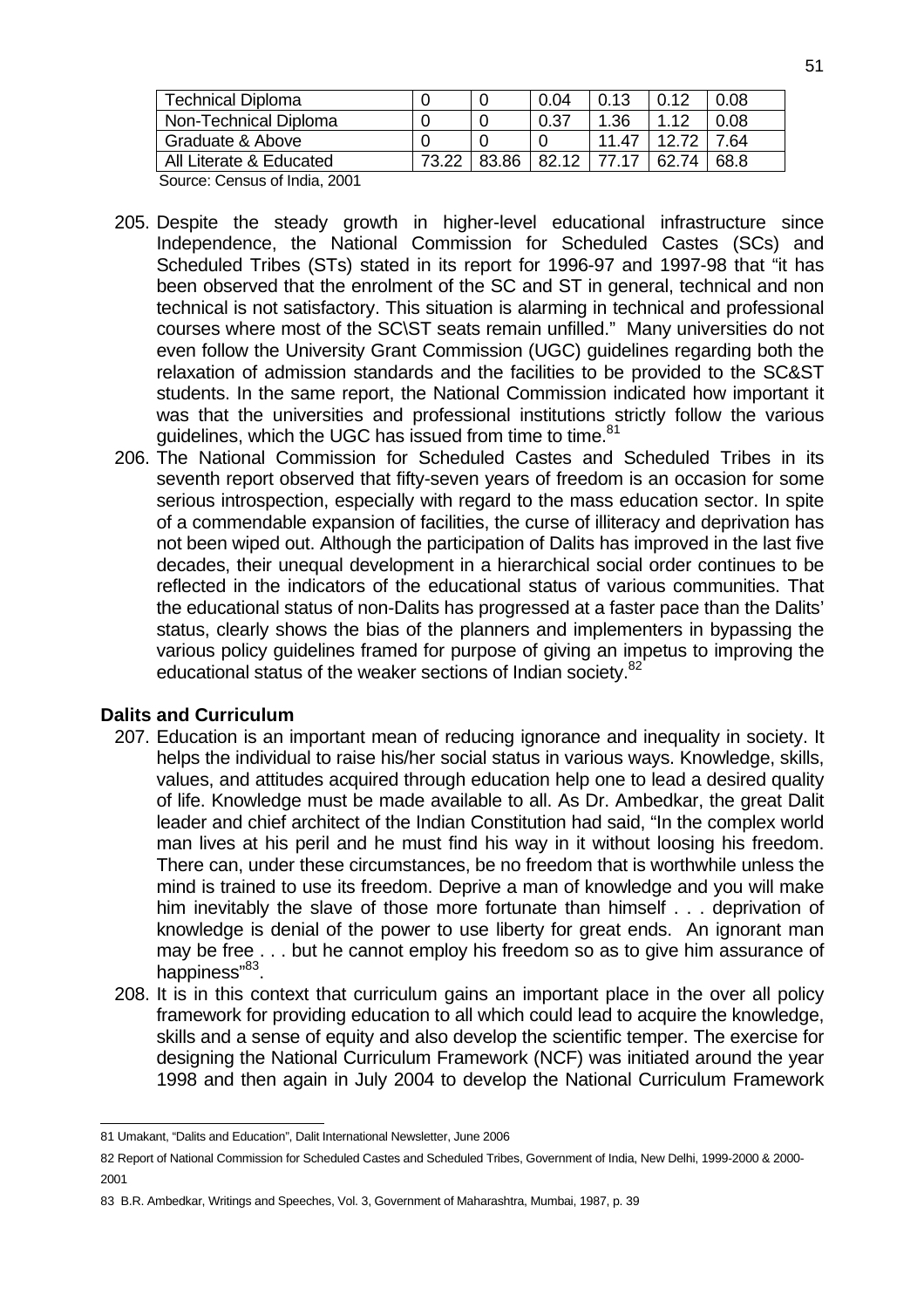2005. The second initiative was basically taken to remove the distortions which had been made part of the Curriculum Framework released in the year 2000. It is important in this regard to look at these initiatives in an unbiased way and assess whether the new initiatives could lead to creation of egalitarianism and also develop scientific temper.

- 209. Curricular and pedagogic concerns in the NCF, however, fail to be adequately informed by an understanding of the specific context of educational deprivation, particularly where the economically and socially vulnerable communities such as Dalits and Adivasis are concerned. For instance, it is important to recognize that these communities were historically deprived of education because of the position of Dalits as untouchables in the caste system that these factors may continue to be relevant to the educational experiences of these communities today has largely been ignored.<sup>84</sup>
- 210. The transaction of the conventional curriculum in rural schools is a far cry from one that 'encourages exploration, problem-solving... participatory... interactive group learning...' and so on (NCERT, 2000:11). A recent study by Bodh (DPEP, 1999) of schools in villages of Madhya Pradesh and Rajasthan (a number of them predominantly inhabited by lower castes and Adivasis) reveals that curriculum transaction continues to be primarily textbook based, directed by the teacher and dominated by rote learning. The boundaries between school and community knowledge are rigidly drawn with the textbook serving as the only source of 'legitimate knowledge'. Teachers rarely relate to the knowledge base of children.<sup>85</sup>
- 211. The authority of teacher is unquestioned and children usually ask no questions even to clarify their doubts. Children listen to the teacher, copy lessons, memorize them and answer questions (DPEP, 1999). In single and two teacher schools that predominate in the more backward regions, the situation is compounded as teachers are confronted with teaching children of many grades together, a situation that their training least prepares them for. They evolve their own coping strategies such as huddling children of two or more grades into one classroom, keeping pupils busy with writing work, and using punishment to maintain discipline. Learning becomes a casualty in the process. $\frac{8}{3}$
- 212. The NCF 2000 drew sharp criticism and many saw it as an attempt to destroy the secular fabric of the nation. The NCF 2005 was aimed at detoxifying the textbooks and at the same time to inculcate the principles of justice, social, economic and political, liberty, equality of status and of opportunity. But so far all the intended goals have not been operationalised on the ground. The NCF 2005 is confused, with no direction and systematic approach. It avoids the harsh reality on the ground and the ideological erosion that outfits and organizations that are antithetical to the Indian Constitution have successfully made over the past two decades that was also the periods when the Indian state chose to withdraw from its basic constitutional mandate of providing good quality, free and compulsory education to all. What can the NCF 2005 do to ensure equity in access across class, caste community and gender of a curricular framework? The error in fundamentals in the NCF 2005 apart from those outlines above also mean that inequities due to caste, class, community and gender are not treated as violations of basic human rights and dignity but cloaked in syrupy phases such as minority sensibilities etc. This is downright dangerous for a rational national curriculum. For instance in the five major concerns outlined in the forward to the NCF 2005 (pg vi) not one reflects the

 84 Geetha B Nambissan, "Dealing with Deprivation", Seminar, Issue, 493, 2000 85 Ibid 86 Ibid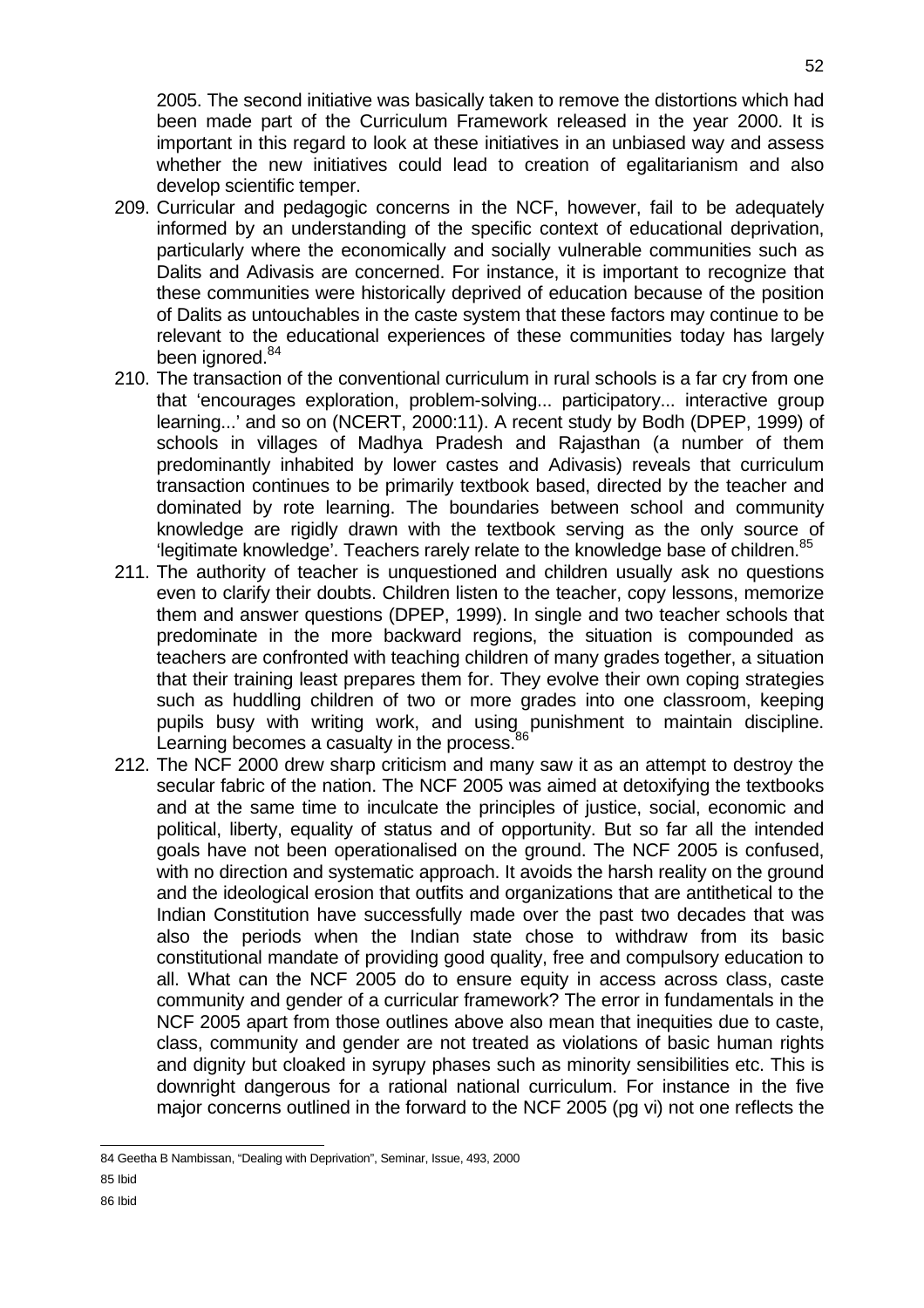non-negotiable Constitutional right of every Indian to have access to quality education based on the principles of egalitarianism, non-discrimination and therefore, democracy. The distinct approach that hopes to convert itself into national policy appears to be to offer the disadvantaged poorest of India's poor sops and comforts but not the basis inalienable right to a good, free and quality education.<sup>87</sup>

- 213. Official curriculum barely acknowledges the existence of Dalit and Adivasis communities, despite the fact that they form a significant proportion of the population especially at the district and local level in many states in the country (Kumar, 1989). On the other hand, these communities, when represented in the textbook, are portrayed largely in subservient roles in accordance with what is perceived as their traditionally low position in the social hierarchy (ibid; Nambissan, 1996 and 2000). Recent writings of Dalit intellectuals have also emphasized that the content of school knowledge excludes the culture and experiences of lower castes and Dalits and hence is alien to them. Referring to the richness and diversity of languages and experiences among producing communities by virtue of their being structured and rooted in the production process, Ilaiah observes that the linguistic skills or knowledge of the lower castes have no place in the education system (1996:56). 88
- 214. How could one go from here especially with a focus on equity and justice? This is a question that must be answered if the egalitarianism and other noble goals as set in our Constitution are to be realized in actual practice and made available to all.

#### **Cultural Barriers in Access to Education**

215. The dominant culture of discrimination and exclusion as prevalent in society is also reflected in having access to education by Dalits. Dalit families usually live in spatially segregated clusters or habitations that are located at a distance from dominant caste habitations within the larger village set-up. This residential pattern has important implications for physical and social access to education, implications which are usually ignored in favour of other considerations when attempts are made to meet qualitative targets vis-à-vis school expansion. Given the fact that norms of purity and pollution still govern social norms and relations in rural areas, it becomes essential to understand whether schools are socially accessible to Dalit children when the schools are located at traditionally prescribed distances from Dalit habitations. In many habitations the school is situated in localities inhabited by dominant castes, who are not only hostile to students belonging to lower castes or minority groups but also prevent their having physical access to the school. Putting the relationship between caste status and educational access into perspective, it has been observed that there are conditions in which the right to education for members of the socially marginal and low ranked caste members remains contested. Members of the high-ranked caste groups and the dominant actors of the village often see education for the working and labouring castes as both a waste and a threat. The popular perception is that members of castes ranked low in the caste hierarchy are incapable of being educated, and, if educated, pose a threat to village hierarchies and power relations. A study done in 1998 (People's Report on Basic Education: PROBE) highlighted the continuing caste discrimination in the heart of Delhi, where some teachers go so far as to pass on disparaging remarks about the accessibility of government schools to Dalit

 87 Teesta Setalvad's Address to Central Advisory Board on Education, September 8, 2005, The South Asian, a web portal, September 8, 2005.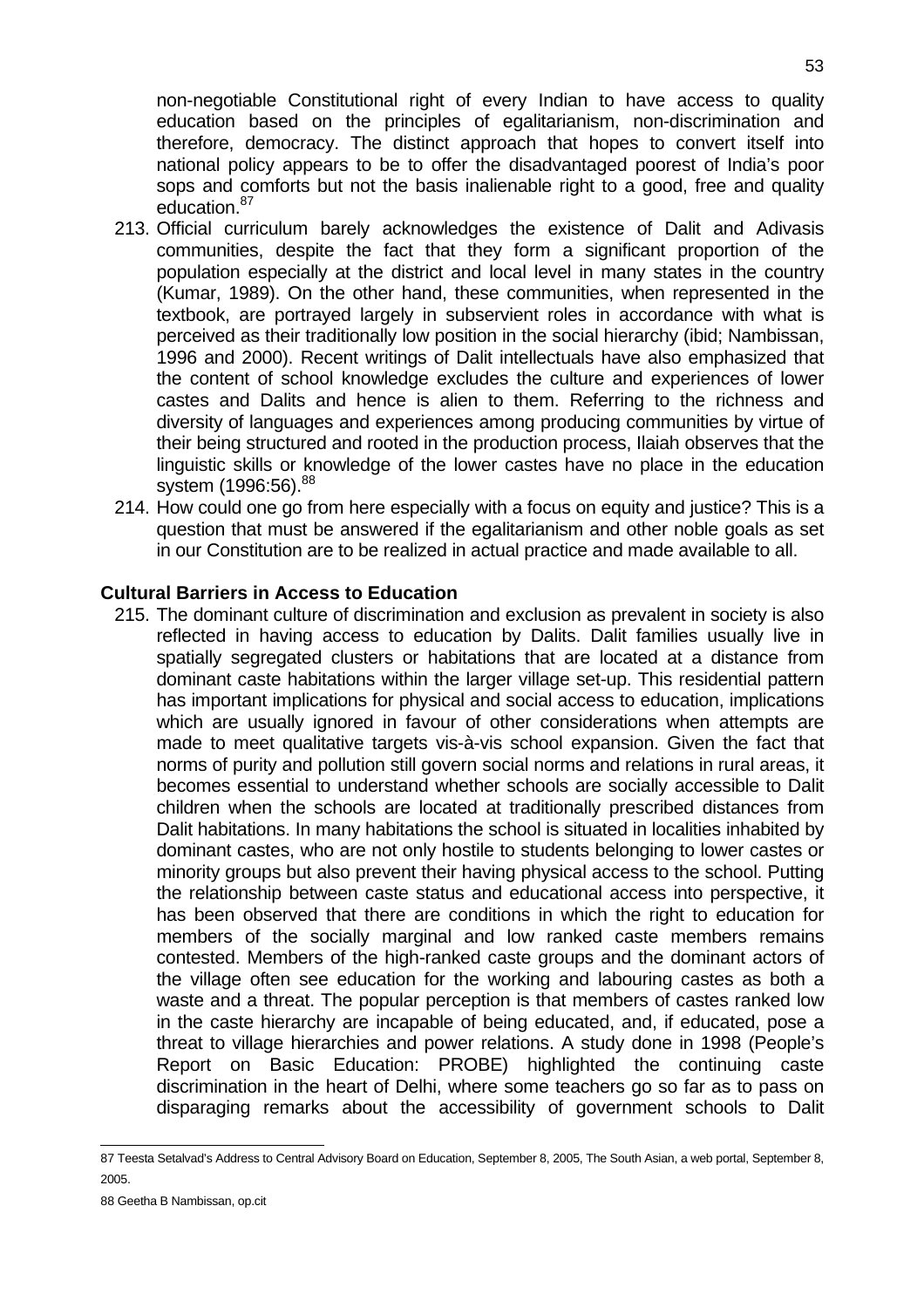children. As one of them bluntly put it: "What is the point of teaching Dalit children? Just teach them how to beat drums, that is good enough."<sup>89</sup>

- 216. Studies of education and caste show that Dalits are less likely to send children to schools. The influence of caste on school enrolment encompasses both sociological factors such as the role of cultural norms, and historical influences such as colonial and post-colonial policy towards education in India. Collectively, these non-economic factors might exert an important role on current schooling decisions, even after controlling for the economic factors that affects them. A recent study revealed that while there was a latent demand for education among Dalits, which was almost as strong as the Hindu demand, enrolment rates for children from this community were lower than that for Hindus because Dalits were not as well- endowed as Hindus with "enrolment-friendly" factors. In conjunction, the physical and psychological disincentives that inhibit Dalit school enrolment needs also to be both recognised and eliminated. Discrimination in schools against Dalit children is an important disincentive for these children to enroll at school.<sup>9</sup>
- 217. It is also important that sending children to school depends on attitudes towards education: of the children; of their parents; and of their wider communities. But an equally important finding is that the size of the religion or caste effect depends upon non-community circumstances in which children are placed. Under favourable circumstances, the size of community effect is negligible. Under lessfavourable circumstances however, the size of the community effect is considerable. In summary therefore Vidya, Veda and Varna are profoundly and fundamentally inter-linked. While economic and regional factors may mediate their interactions, recognition of these inter-linkages has significant implications for education policy in particular, and more widely, for development policy in India.<sup>91</sup>

#### **Recommendations**

## **Options for Interventions**

The interventions that need to be addressed must include:

- 1. Recognition of 'caste-based untouchability' as the basis for exclusion, discrimination, disabilities, deprivation and violence
- 2. Reparation for historical and ongoing exclusion and deprivation
- 3. The Principles and Guidelines on tackling work and descent based discrimination as prepared by Prof. Yozo Yokota and Prof. Chin Sung Chung, the Special Rapporteur on Work and Descent based Discrimination must be officially adopted in the UN Human Rights Council and should be used as an important human rights tool to address all kinds of caste or work and descent based discrimination by different UN bodies as well as the caste affected countries.

**The Committee on Elimination of Racial Discrimination (CERD)'s General Recommendation No XXIX should form the basis of National Principles of Governance by the State Party. However, specific attention could be drawn on the following to adequately address the Economic, Social and Cultural Rights:** 

 89 Umakant, "Dalits and Education", Dalit International Newsletter, June 2006, p. 10

<sup>90</sup> Vani K Borooah and Sriya Iyer, Vidya, Veda, and Varna, "The influence of Religion and Caste on Education in Rural India", The Journal of Development Studies, Vol. 41, 2005, p. 1369-1404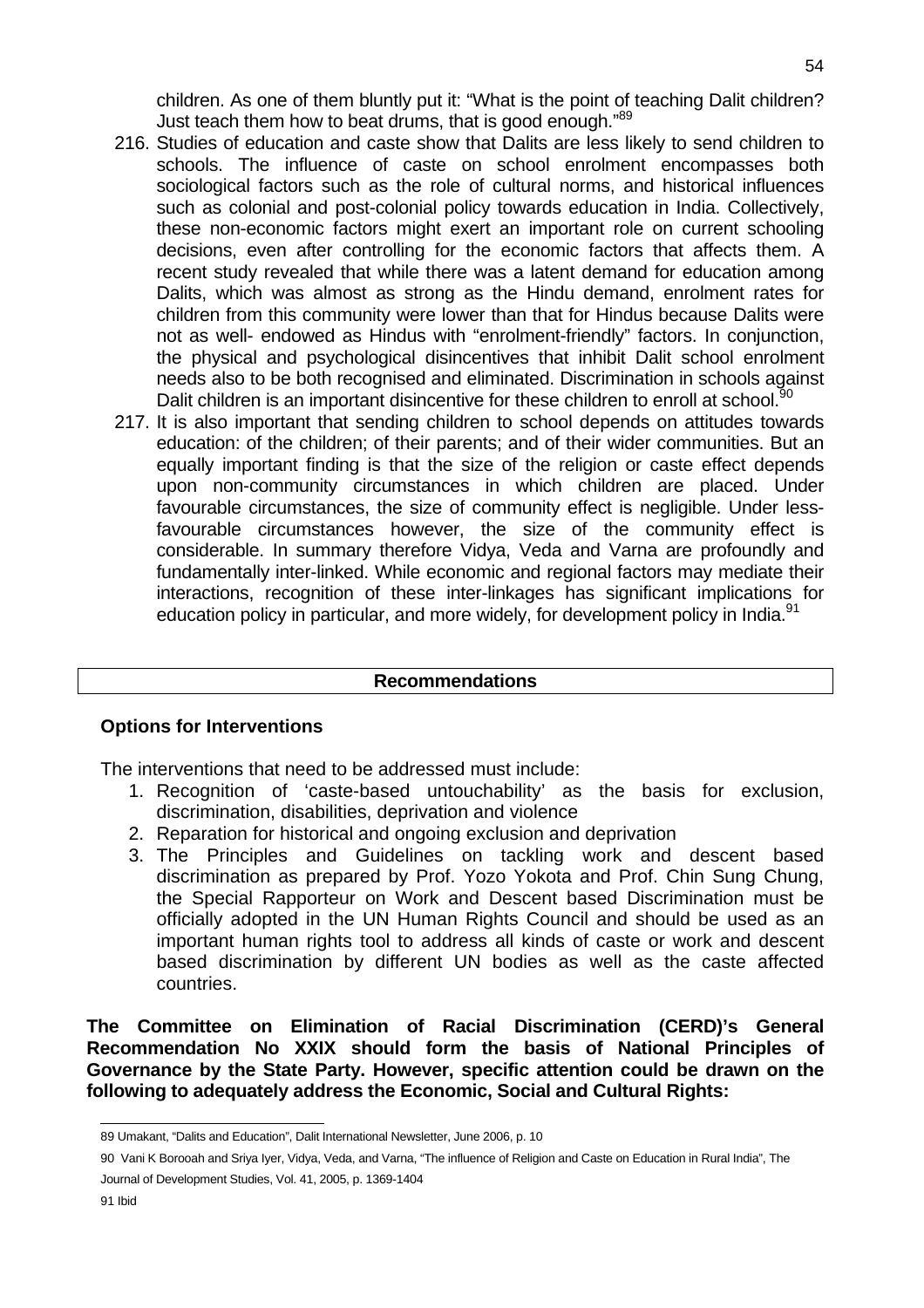- 1. Resolutely implement legislation and other measures already in force;
- 2. Educate the general public on the importance of affirmative action programmes to address the situation of victims of descent-based discrimination;
- 4. Conduct periodic surveys on the reality of descent-based discrimination and provide disaggregated information in their reports to the Committee on the geographical distribution and economic and social conditions of descent-based communities, including a gender perspective;
- 5. Take into account, in all programmes and projects planned and implemented and in measures adopted, the situation of women members of the communities, as victims of multiple discrimination, sexual exploitation and forced prostitution;
- 6. Take all measures necessary in order to eliminate multiple discrimination including descent-based discrimination against women, particularly in the areas of personal security, employment and education;
- 7. Provide disaggregated data for the situation of women affected by descent-based discrimination;
- 8. Undertake to prevent, prohibit and eliminate practices of segregation directed against members of descent-based communities including in housing, education and employment;
- 9. Secure for everyone the right of access on an equal and non-discriminatory basis to any place or service intended for use by the general public;
- 10. Organize training programmes for public officials and law enforcement agencies with a view to preventing injustices based on prejudice against descent-based communities;
- 11. Take substantial and effective measures to eradicate poverty among descentbased communities and combat their social exclusion or marginalization;
- 12. Work with intergovernmental organizations, including international financial institutions, to ensure that development or assistance projects which they support take into account the economic and social situation of members of descent-based communities;
- 13. Take special measures to promote the employment of members of affected communities in the public and private sectors;
- 14. Develop or refine legislation and practice specifically prohibiting all discriminatory practices based on descent in employment and the labour market;
- 15. Take measures against public bodies, private companies and other associations that investigate the descent background of applicants for employment;
- 16. Take measures against discriminatory practices of local authorities or private owners with regard to residence and access to adequate housing for members of affected communities;
- 17. Ensure equal access to health care and social security services for members of descent-based communities;
- 18. Take measures to address the special vulnerability of children of descent-based communities to exploitative child labour;
- 19. Take resolute measures to eliminate debt bondage and degrading conditions of labour associated with descent-based discrimination;
- 20. Reduce school drop-out rates for children of all communities, in particular for children of affected communities, with special attention to the situation of girls;
- 21. Combat discrimination by public or private bodies and any harassment of students who are members of descent-based communities;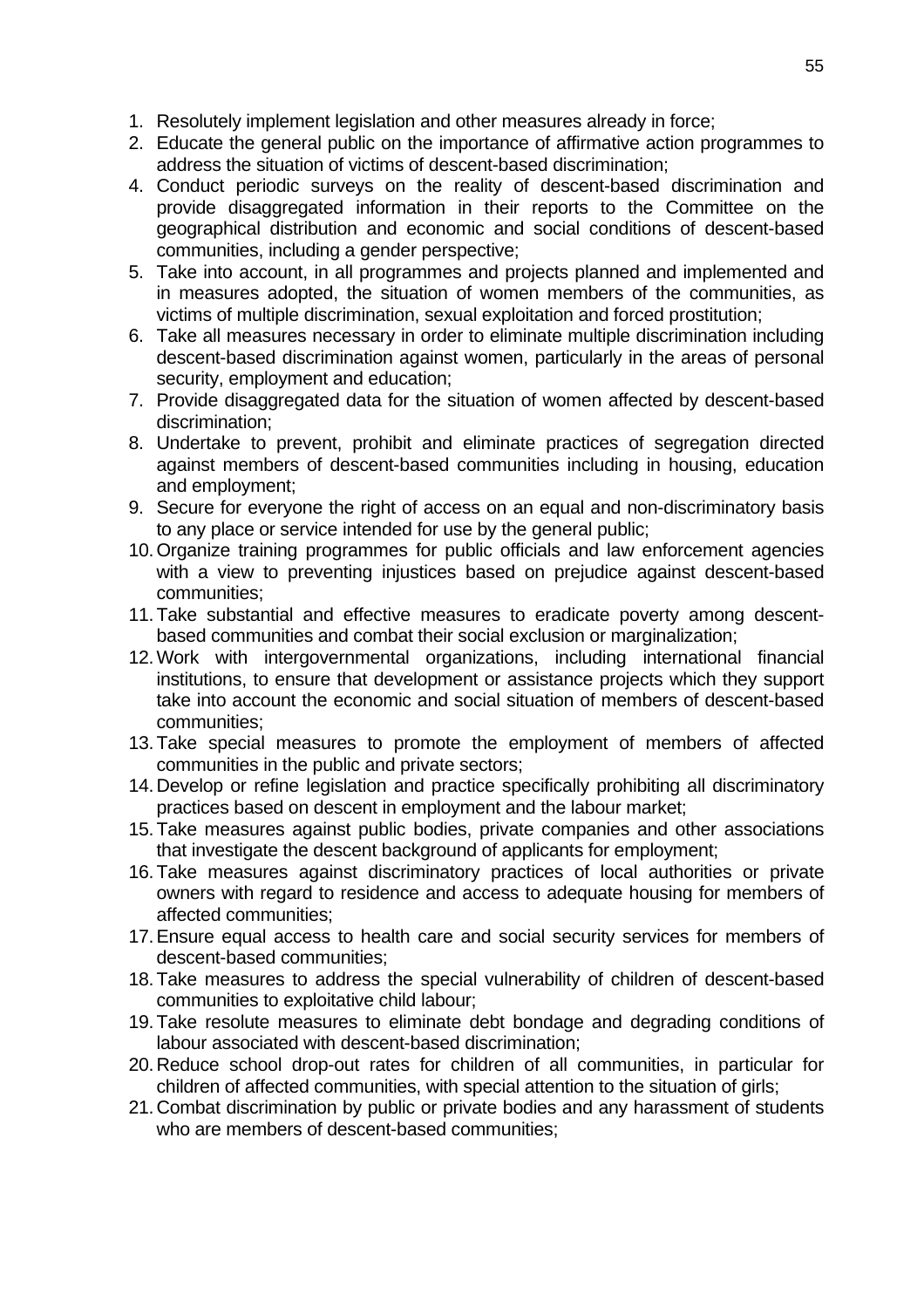#### **Other UN Bodies**

- 22. The efforts taken by the UN Sub-commission to study descent based discrimination practices as in Caste and the recognition accorded in ICERD need to be extended to other UN covenants like – ICCPR, ICESC, CEDAW and CRC.
- 23. The UN agencies working in India (UNDP, UNICEF, UNIFEM, WHO, ILO) should incorporate CERD General Recommendation XXIX into Country Strategy Programmes.
- 24. The UN agencies working in India should establish mechanisms to work with Dalit organisations, CBOs, academics and other professionals to reach out to Dalit communities in their programmes with particular reference to Millennium Development Goals.
- 25. UN agencies working in India should implement affirmative action measures in order to proportionately employ Dalits including women in all development agencies.
- 26. Ensure that caste and gender desegregated data is collected on the impact of all current programmes and develop social, economic, educational and health programmes and strategies that ensure non-discrimination and social inclusion.
- 27. All UN agencies working in India should incorporate an analysis of caste into poverty reduction and disaster response strategies, pay particular attention to caste discrimination, disabilities and violence and develop specific strategies and programmes to curb discrimination and violence, support Dalit empowerment and facilitate education and awareness on diversity and multi/inter-culturalism.
- 28. ILO should conduct a thorough analysis of the impact of caste discrimination on labour and should work with social partners and develop specific plan of action to address and eradicate caste based discrimination in the labour force, forced and bonded labour and child labour including gender analysis.

## **National Commissions**

- 29. Expand the Constitutional mandate to the National Commission for Scheduled Castes and National Commission for Safai Karmacharis to ensure that their recommendations become binding on Union or States governments, Public Sector Units, Financial Institutions, and they have powers to undertake corrective measures, including action taking on erring officials is vested in them.
- 30. Ensure that the Commissions present substantive annual reports and the Government place them before the Parliament within three months for discussion and action.
- 31. Ensure that all States, Ministries and Departments follow up recommendations of the Commissions and action-taken reports are submitted to the Parliament or respective bodies within six months.
- 32. Support and facilitate the National Human Rights Commission and National Commission for Women to incorporate analysis of caste discrimination and disabilities and take necessary additional steps to support Dalit women and communities in ensuring and accessing their rights and entitlements.

#### **Union/ State Governments Bodies Legislative**

33. Amend Art. 21 of the Constitution of India to include the following rights to all citizens, with special emphasis on Dalits and tribals on the basis of low income; the right to a standard of living adequate for the health and well being of women and men equally, including food, safe drinking water, clothing, housing, public health and medical care, social security and social services, the right to living wage and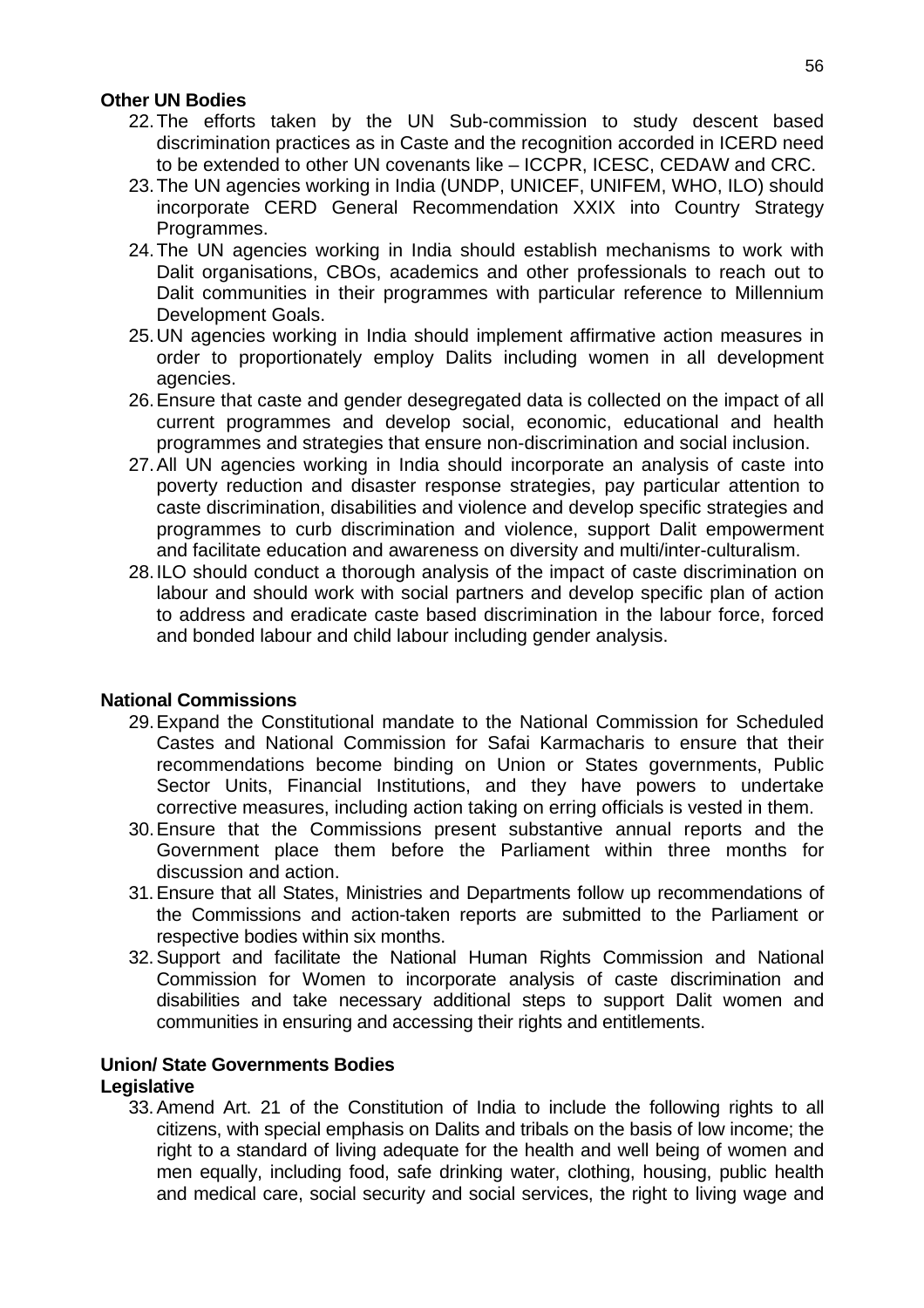the right to 5 acres of cultivable land or to gainful employment.

- 34. Ensure land and livelihood rights of Dalits living in scheduled areas in the Forest Bill.
- 35. Ensure Constitutional safeguards to Dalits who have converted to Christianity and Islam by providing them Scheduled Caste status as it has been done in the case of Dalits who became Sikhs or those who converted to Buddhism.
- 36. There should be proportionate increase in the Reservation Policy after taking into account the increased population of Dalits covering all religions.
- 37. There should be a Central Act of Reservation and should be provided enough safeguards by placing it in the IXth Schedule of Indian Constitution.

## **Executive**

- 38. Organize periodic sensitization and exposure programmes to all members of the executive on untouchability, caste based discrimination and disabilities drawing resource persons from Dalit communities to share experiences and bottlenecks and progressive developments and best practices in diversity and multicultural principles and programmes.
- 39. Take up confidence building measures among Dalits and other communities on Constitutional values and principles, government institutions and implementation through frequent interaction and visit to Dalit communities, pro-active and prompt response in times of discrimination and conflict and immediate relief and adequate rehabilitation.
- 40. Ensure that the local bodies, district administration as well as state and ministries develop comprehensive mechanisms and programmes for enhancing for mandatory and increased access and availing of development programmes by Dalits.

## **Special Legislations**

- 41. Enforce with stringent measures the Bonded Labour System (Abolition) Act, 1976 and ensure immediate release and sufficient rehabilitation package to victims to prevent their lapse into the system.
- 42. Ensure the implementation of Minimum Wages act, Equal Remuneration Act, Land Reforms Act without any grounds for Caste based Discrimination.
- 43. Immediately and urgently release and rehabilitate all members involved in the work of manual scavenging providing alternate and sustainable livelihoods and employment and development programmes for the victims as well as their families and prosecute all violators and perpetrators of the dehumanizing practice.
- 44. Extend the Devadasi System Abolition Acts to cover the practice in any part of the country and ensure the abolition of the system with immediate effect and provide relief and rehabilitation to victims and livelihood and development programmes for their families.

## **Earnest Implementation of Special Component Plan (SCP)**

- 45. The mandated 16% (according to the proportion of Scheduled Castes to the total population of the country) of the budget must be allocated and spent strictly for the direct development of the scheduled castes by all ministries and departments at the central and state levels.
- 46. Any unspent money under SCP must be allowed to carry over and not be diverted or lapsed in the following year.
- 47. The social welfare department should be made the nodal department with full autonomy in the policy, planning, and implementation of the SCP as is being done in the state of Maharashtra.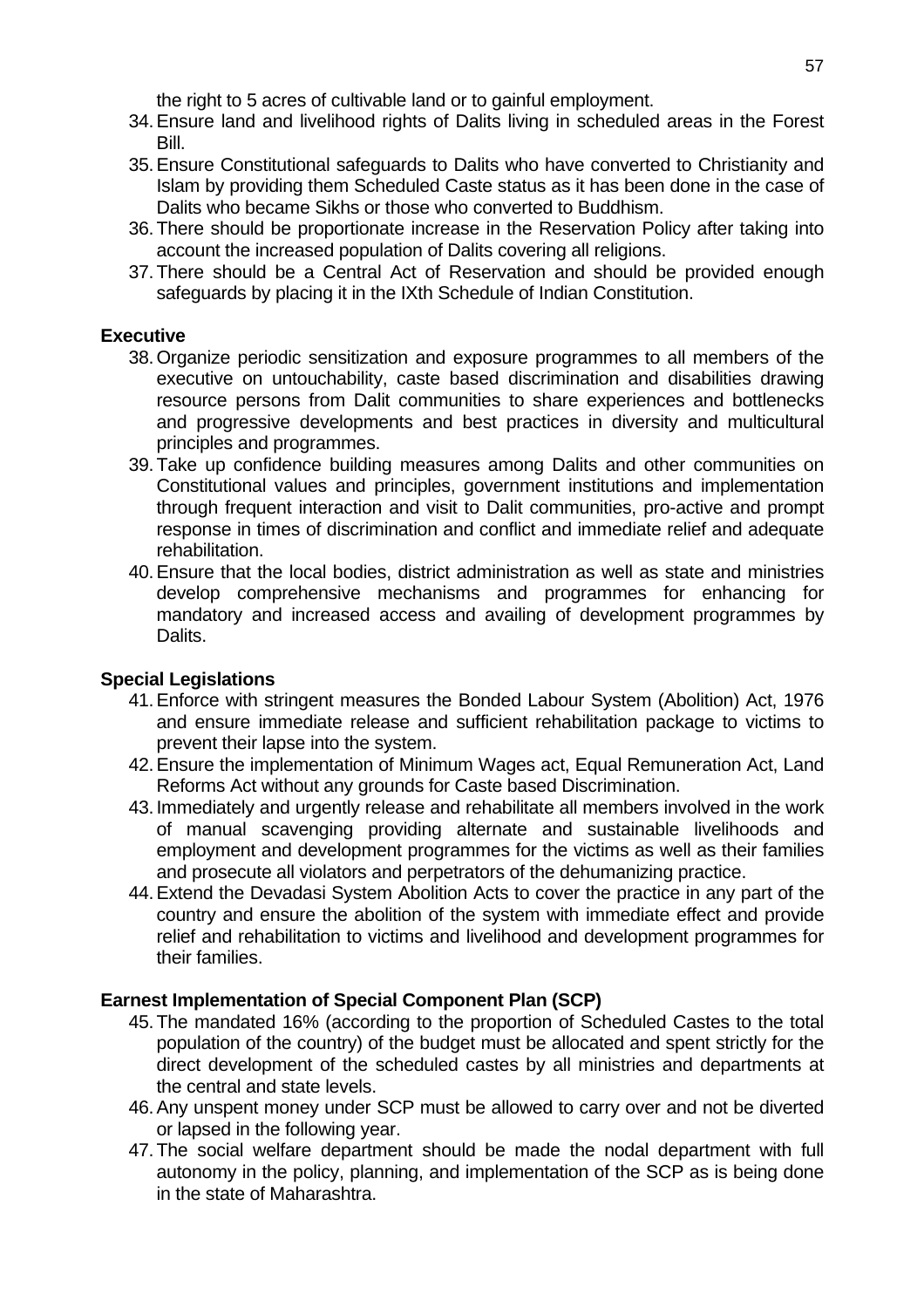48. Union government should ensure that states come up with a need-based plan for the SCP before the release of budgets.

## **Protect Rights of Dalit Children**

- 49. Ensure strict enforcement of Child Labour (Prohibition and Regulation) Act, 1986, with comprehensive measures to enumerate disaggregated data, and special vulnerability of Dalit children.
- 50. Implement focused measures to arrest child labour among Dalit children disaggregated data on Dalit children in child labour, inspection and rescue of children in hazardous industries, Special measures to protect the vulnerability of Dalit girl children, special development programmes for areas that provide child labour, special measures to arrest distress migration and special drives to prevent trafficking of children etc.
- 51. Implement compulsory, free and high quality education for all Dalit children, making adequate funds allocation proportionate to the level of illiteracy, increase the number and amount of scholarships, provide better infrastructure facilities in SC schools and hostels, and offer market oriented vocational and technical education.

## **Ensure Rights of Dalit Women**

- 52. Recognize Dalit women as a distinct category among women and accordingly make disaggregated data on Dalit women available in census reports, action taken reports, and progress reports and while reporting to international treatise bodies.
- 53. Evolve national and state level perspective plans for mainstreaming Dalit women in developmental programmes, market enterprises, financial allocations, reservation in education and employment and health facilities.
- 54. Ensure proper representation of Dalit women in statutory bodies and committees, vigilance and monitoring bodies and undertake capacity building programmes to promote their active participation.

## **Equal Opportunity Commission**

55. Set up an **"Equal Opportunities Commission"** and also to enact a separate and comprehensive "Anti-discrimination legislation" to address the issue of Untouchability, Atrocity and all other related forms of Social and Economic exclusions, discriminations and prohibitions.

#### **Reservation**

- 56. Extend reservation to the armed forces as has been recommended by the National Commission: "The National Commission for SCs/STs still however feels that the Government should introduce some element of reservation in Armed forces without adversely effecting the efficiency as there was no substance to challenge the competency when there were regiments like Sikh and Mahars known for their excellent achievements. The Commission recommends that as far as possible in direct recruitments the reservation may be introduced.
- 57. Extend reservation to the judiciary as has been recommended by the National Commission: "The Commission reiterates its recommendations made in its earlier reports that reservation provided for in judicial appointments below the High Courts needs to be implemented to fulfill the prescribed reservation percentage. The Commission also reiterates its recommendation to consider provision of reservation in appointments of judges to the High Courts and Supreme Court of India"
- 58. Extend Reservation to Private sector and it should apply to multiple spheres, namely private employment, market, private capital market, agricultural land,